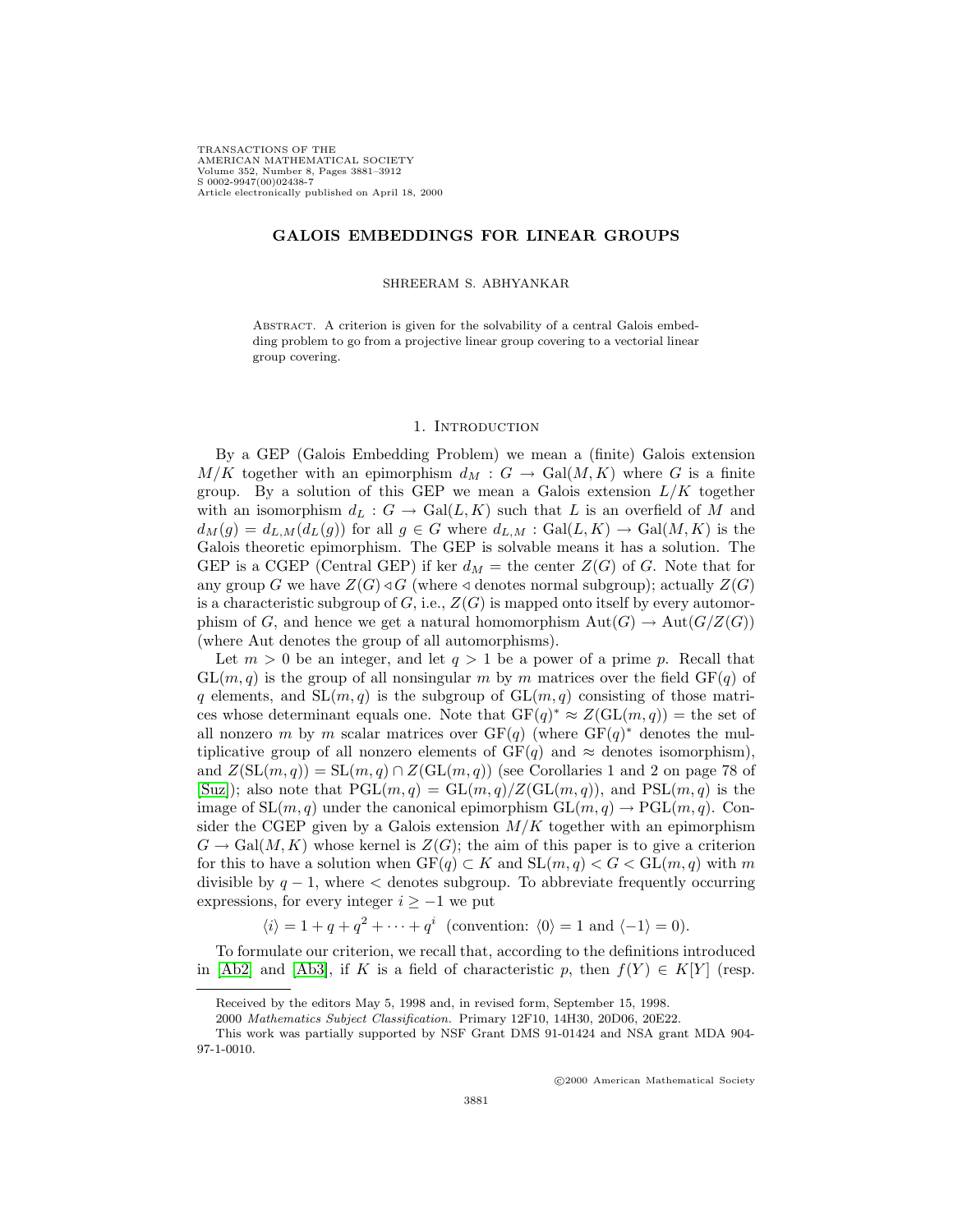$F(Y) \in K[Y]$  is said to be a monic projective (resp. monic vectorial) q-polynomial of q-prodegree (resp. q-degree) m (in Y) over K if it is of the form  $f(Y) = Y^{(m-1)} +$  $\sum_{i=1}^m a_i Y^{\langle m-1-i \rangle}$  (resp.  $F(Y) = Y^{q^m} + \sum_{i=1}^m a_i Y^{q^{m-i}}$ ) with  $a_i \in K$ . Note that  $f(Y)$  (resp.  $F(Y)$ ) is separable (i.e., its Y-discriminant is nonzero)  $\Leftrightarrow a_m \neq 0$ , and note that  $F_Y(Y) = F_Y(0) = a_m$  where  $F_Y(Y)$  is the Y-derivative of  $F(Y)$ . Also note that  $f(Y) \mapsto F(Y) = Y f(Y^{q-1})$  gives a bijection of monic projectives to monic vectorials  $(=$  their vectorial associates).

Now we may state the following:

**Embedding Criterion (1.1).** Let  $SL(m,q) < G < GL(m,q)$  with m divisible by  $q-1$ , and let K be a field with  $GF(q) \subset K$ . Then the CGEP given by a Galois extension  $M/K$  together with an epimorphism  $d_M : G \to Gal(M, K)$ , whose kernel is  $Z(G)$ , is solvable  $\Leftrightarrow$   $M/K$  is the splitting field of a separable monic projective q-polynomial of q-prodegree m over K.

In Section 2 we shall give a review on vectorial polynomials. Then in Section 3 we shall prove the following Polynomial Theorem, where  $|K|$  denotes the cardinality of K.

**Polynomial Theorem (1.2).** If  $L/K$  is a Galois extension where K is a field with  $GF(q) \subset K$  and  $|K| \geq q^m$ , then  $Gal(L, K)$  is abstractly isomorphic to a subgroup of  $GL(m, q) \Leftrightarrow L/K$  is the splitting field of a separable monic vectorial q-polynomial of q-degree m over K.

For a more detailed version of the Polynomial Theorem see Proposition (2.1) of Section 2 and Proposition (3.7) of Section 3. In Section 4, the above Embedding Criterion will be deduced as a consequence of the Polynomial Theorem. For a more detailed version of the Embedding Criterion see Propositions (4.3) and (4.4) of Section 4. In the proof of the Embedding Criterion we shall also use the following Automorphism Lemma which we shall prove in Section 6 as part of Lemma (6.6).

**Automorphism Lemma (1.3).** For any group G with  $SL(m, q) < G < GL(m, q)$ , the natural map  $Aut(G) \to Aut(G/Z(G))$  is surjective.

The proof of the Automorphism Lemma will be based on the following Invariance Lemma about transvections which we shall prove in Section 5 as part of Lemma  $(5.17)$ . Recall that a transvection is a nonidentity member of  $SL(m, q)$  which leaves some hyperplane in  $GF(q)^m$  elementwise fixed, and a projective transvection is the image of a transvection under the natural epimorphism  $GL(m, q) \to \text{PGL}(m, q)$ . <sup>[1](#page-1-0)</sup>

**Invariance Lemma (1.4).** Every automorphism of  $SL(m, q)$  permutes the set of all transvections. Likewise, every automorphism of  $PSL(m, q)$  permutes the set of all projective transvections.

As a by-product, in Section 6, from the Invariance Lemma we shall also deduce the Automorphism Theorem (6.7) which gives a complete description of the automorphism group of any group between  $PSL(m, q)$  and  $PGL(m, q)$ . The various proofs of the Automorphism Theorem available in the literature (cf. Schreier-van der Waerden [\[ScW\]](#page-31-3), Hua [\[Hu1\]](#page-31-4), [\[Hu2\]](#page-31-5), Dieudonn´e [\[Di1\]](#page-31-6), [\[Di2\]](#page-31-7), Steinberg [\[Ste\]](#page-31-8), and Carter  $[Car]$ ) not being terribly accessible, for the benefit of the reader (which really

<span id="page-1-0"></span><sup>&</sup>lt;sup>1</sup>In the language of matrices, transvections correspond to elementary row and column operations. In projective geometry, they correspond to elations (cf. [\[Dem\]](#page-31-10)). As we shall see in Sections 5 and 6, the ubiquity of transvections in the geometry of projective spaces is all pervasive.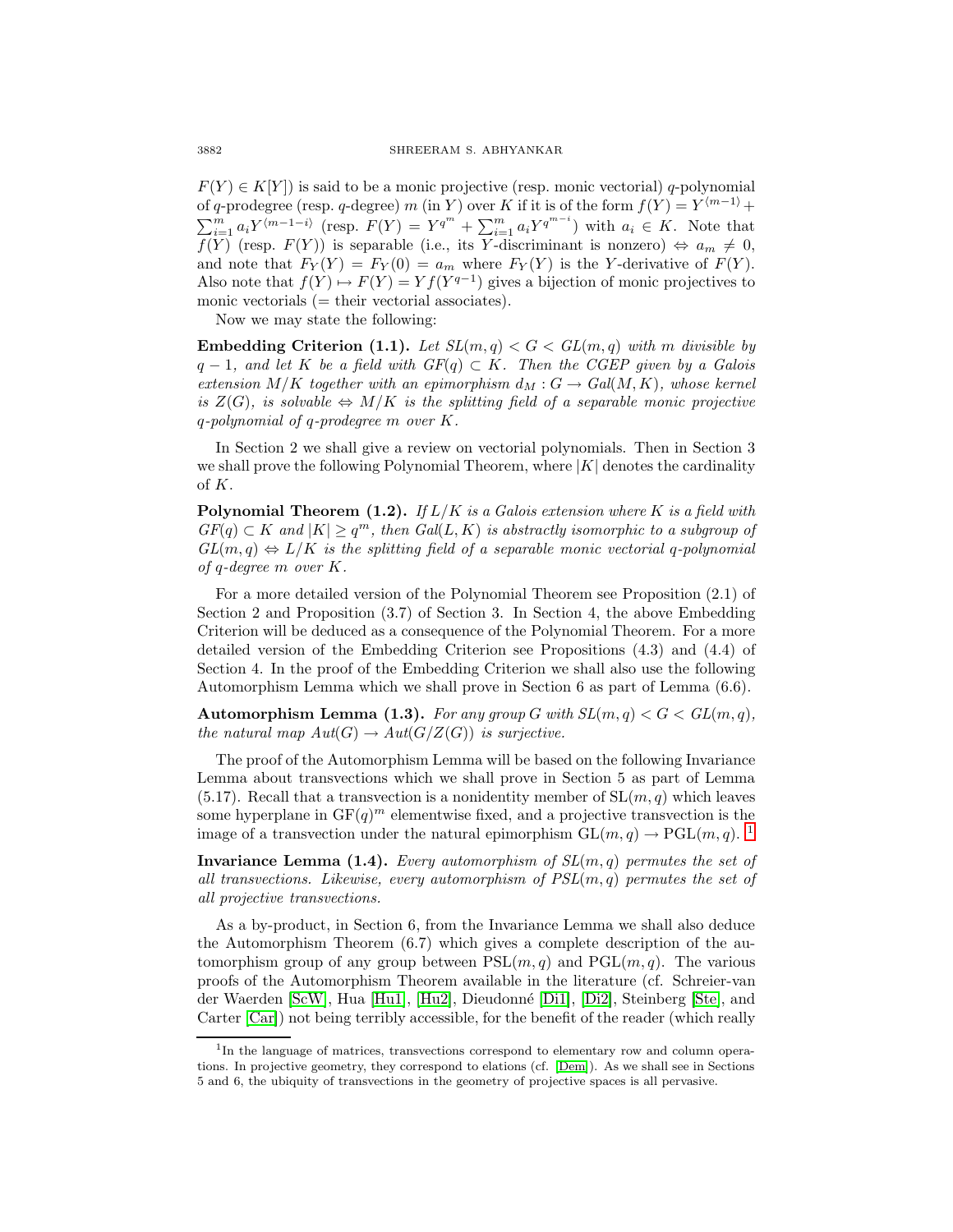means for the benefit of the author), we have included a self-contained elementary version.[2](#page-2-0) Moreover, we have arranged the matter so that most of it remains valid when  $GF(q)$  is replaced by any infinite field.

It is a great pleasure to thank (in alphabetical order) Michael Aschbacher, Walter Feit, Nick Inglis, Bill Kantor, Gregor Kemper, Arne Ledet, B. H. Matzat, J-P. Serre, Ernie Shult, and Gernot Stroth, for many stimulating (electronic, oral or telephonic) conversations concerning the material of this paper.

### 2. Vectorial polynomials

To review some relevant material on vectorial polynomials given in Lemma (2.5) of [\[Ab1\]](#page-31-11) and items (3.1) to (3.9) of [\[Ab3\]](#page-31-2), let  $GF(q) = k \subset K \subset \Omega$  be fields where  $\Omega$  is an algebraic closure of K, let

$$
e(Y) = Y^{\langle m-1 \rangle} + \sum_{i=1}^{m} A_i Y^{\langle m-1-i \rangle} \text{ with } A_i \in K \text{ and } A_m \neq 0
$$

be a separable monic projective q-polynomial of q-prodegree m in Y over  $K$ , and let

$$
E(Y) = Y^{q^{m}} + \sum_{i=1}^{m} A_i Y^{q^{m-i}}
$$

be the vectorial associate of  $e(Y)$ . Let R be the set of all roots of  $E(Y)$  in  $\Omega$ , and note that then R is an m-dimensional k-vector-subspace of  $\Omega$ ; to see this it suffices to observe that  $|R| = q^m$  and for all  $\xi, \eta$ , in  $\Omega$  and  $\mu \in k$  we have  $E(\xi + \eta) = E(\xi) + E(\eta)$  and  $E(\mu \eta) = \mu E(\eta)$ . For any  $g \in \text{Gal}(K_E, K)$ , where  $K_E = K(R)$  = the splitting field of  $E(Y)$  over K in  $\Omega$ , we get  $\delta(g) \in GL(R)$  by taking  $\delta(g)(\zeta) = g(\zeta)$  for all  $\zeta \in R$ . This gives a monomorphism  $\delta : \text{Gal}(K_E, K) \to$ GL(R). Let  $\overline{R}$  be the set of all roots of  $e(Y)$  in  $\Omega$ . Then  $\zeta \mapsto \zeta^{q-1}$  gives a surjective map  $R \setminus \{0\} \to \overline{R}$  whose fibers are punctured 1-spaces, i.e., 1-spaces minus the zero vector. Therefore we may identify  $\overline{R}$  with the projective space associated with R, and this gives us a monomorphism  $\overline{\delta}: Gal(K_e, K) \to PGL(R)$ , induced by δ, where  $K_e = K(\overline{R})$  = the splitting field of  $e(Y)$  over K in  $\Omega$ . By taking a k-basis of R, we get isomorphisms  $GL(R) \to GL(m, q)$  and  $PGL(R) \to PGL(m, q)$ , and by composing these with  $\delta$  and  $\overline{\delta}$  respectively, we get natural monomorphisms  $D_E : \text{Gal}(K_E, K) \to \text{GL}(m, q)$  and  $D_e : \text{Gal}(K_e, K) \to \text{PGL}(m, q)$ . Since  $\zeta \mapsto \zeta^{q-1}$ gives a surjective map  $R \setminus \{0\} \to \overline{R}$ , we see that  $K_e$  is a subfield of  $K_E$ , and hence we get a Galois theoretic epimorphism  $D_{E,e}$ : Gal $(K_E, K) \to \text{Gal}(K_e, K)$ . Let  $\Theta$ :  $GL(m,q) \rightarrow PGL(m,q)$  be the residue class epimorphism. Then for all  $g \in \text{Gal}(E, K)$  we clearly have  $\Theta(D_E(g)) = D_e(D_{E,e}(g))$ . Thus we have proved the following:

**Proposition (2.1).** Let  $GF(q) = k \subset K \subset \Omega$  be fields such that  $\Omega$  is an algebraic closure of K, let  $e(Y)$  be a separable monic projective q-polynomial of q-prodegree m in Y over K, and let  $E(Y)$  be the vectorial associate of  $e(Y)$ . Then the roots of  $E(Y)$ in  $\Omega$  form an m-dimensional k-vector-subspace of  $\Omega$  whose associated projective space consists of the roots of  $e(Y)$  in  $\Omega$ , the splitting field  $K_e$  of  $e(Y)$  over K in  $\Omega$  is a subfield of the splitting field  $K_E$  of  $E(Y)$  over K in  $\Omega$ , and we have natural monomorphisms  $D_E$ :  $Gal(K_E, K) \rightarrow GL(m, q)$  and  $D_e$ :  $Gal(K_e, K) \rightarrow$ 

<span id="page-2-0"></span><sup>2</sup>Without Lie Theory, but based on projective geometry.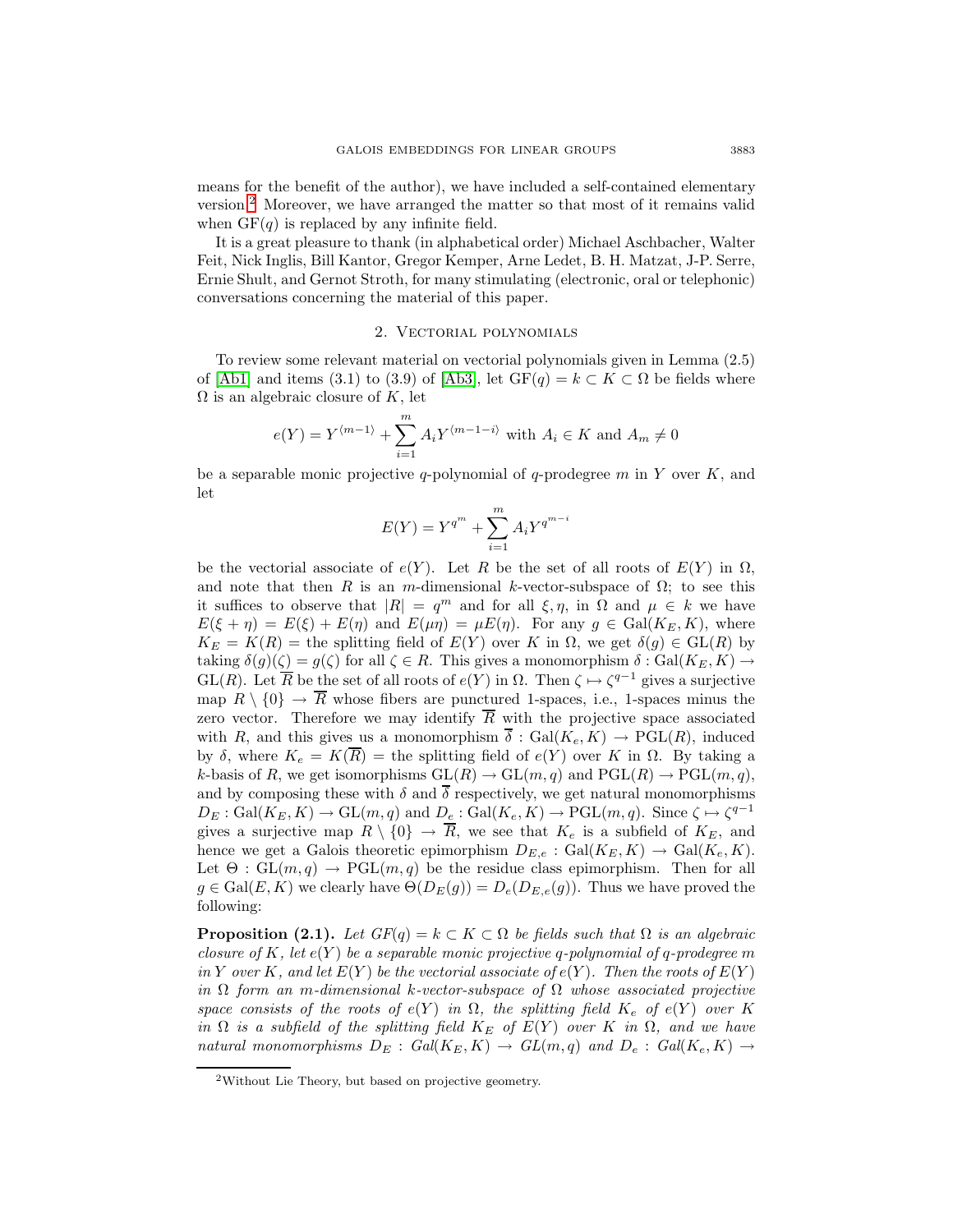$PGL(m, q)$  such that for all  $g \in Gal(K_E, K)$  we have  $\Theta(D_E(g)) = D_e(D_{E,e}(g))$ where  $D_{E,e}: Gal(K_E, K) \to Gal(K_e, K)$  is the Galois theoretic epimorphism and  $\Theta: GL(m,q) \to PGL(m,q)$  is the residue class epimorphism.

By taking a k-vector-space basis  $B_1, \ldots, B_m$  of R, by the above expression of  $E(Y)$  we get

$$
Y^{q^m} + \sum_{i=1}^{m} A_i Y^{q^{m-i}} = \prod_{(\lambda_1, ..., \lambda_m) \in k^m} (Y - \lambda_1 B_1 - \dots - \lambda_m B_m)
$$

and from this equation we conclude that: if  $A_1, \ldots, A_m$  are algebraically independent over K, then  $B_1, \ldots, B_m$  are algebraically independent over K and we have  $A_i = \Gamma_i(B_1,\ldots,B_m)$  for  $1 \leq i \leq m$  where  $\Gamma_i(B_1,\ldots,B_m)$  is a polynomial in  $B_1,\ldots,B_m$  over K. If  $E^*(Y)$  is any monic polynomial of degree  $q^m$  in Y over K such that the roots of  $E^*(Y)$  in  $\Omega$  form an m-dimensional k-vector-subspace  $R^*$  of  $\Omega$ , then by substituting a k-vector-space basis  $B_1^*, \ldots, B_m^*$  of  $R^*$  for  $B_1, \ldots, B_m$  in the above identity we conclude that

$$
E^*(Y) = Y^{q^m} + \sum_{i=1}^m A_i^* Y^{q^{m-i}} \text{ with } A_i^* = \Gamma_i(B_1^*, \dots, B_m^*) \in K \text{ for } 1 \le i \le m.
$$

Thus we have proved the following:

**Proposition (2.2).** Let  $GF(q) = k \subset K \subset \Omega$  be fields such that  $\Omega$  is an algebraic closure of K, let  $E^*(Y)$  be a monic polynomial of degree  $q^m$  in Y over K such that the roots of  $E^*(Y)$  in  $\Omega$  form an m-dimensional k-vector-subspace of  $\Omega$ . Then  $E^*(Y)$  is a separable monic vectorial q-polynomial of q-degree m in Y over K.

## 3. Polynomial theorem

Let  $GF(q) = k \subset L$  be fields, and let  $V = k^m$  and  $W = L^m$ . Note that then  $V \subset W$ . Also note that, given any finite set I together with set-theoretic maps  $c: I \to L$  and  $d: I \to V$  we have

$$
\sum_{i \in I} c(i) \cdot d(i) \in W
$$

where the dot stands for scalar multiplication of L on V, i.e., for  $l \in L$  and  $v \in V$ we have  $l \cdot v \in W$ , and moreover by equating components we get the following obvious:

**Lemma (3.1).** If  $\sum_{i \in I} c(i) \cdot d(i) = 0$  and the family  $c(i)_{i \in I}$  is linearly independent over k, then  $d(i)=0$  for all  $i \in I$ .

Let V' and W' be the respective duals of V and W, i.e., V' is the k-vector-space of all k-linear maps  $V \rightarrow k$ , and W' is the L-vector-space of all L-linear maps  $W \to L$ . For any  $z \in V'$  let  $z^{\dagger}$  be the unique member of  $W'$  such that  $z^{\dagger}(v) = z(v)$ for all  $v \in V$ . Note that then  $\dagger : V' \to W'$  is a k-linear injection. To simplify notation, we define the action of any  $z \in V'$  on W by putting  $z(t) = z^{\dagger}(t)$  for all  $t \in W$ . Then we have the following obvious:

**Lemma (3.2).** For any  $t \in W$ , the map  $V' \to L$  given by  $z \mapsto z(t)$  is k-linear.

Also we note the following obvious: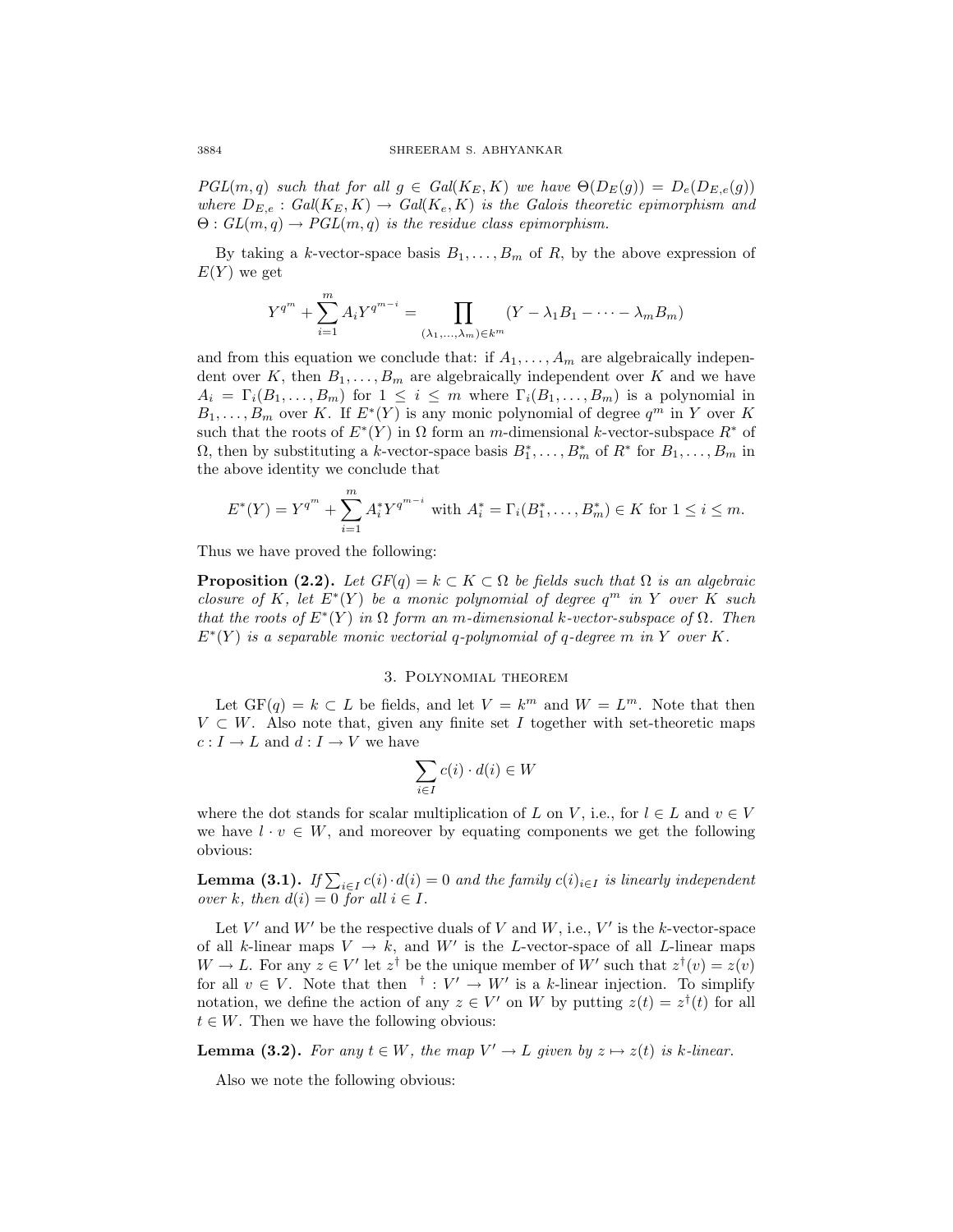**Lemma (3.3).** Let  $s: C \to D$  be a set-theoretic injective map, and let a group H act faithfully on C as well as D. Assume that for all  $h \in H$  and  $z \in C$  we have  $h(s(z)) = s(h(z))$ . Then  $s(C)$  is an H-invariant subset of D, and H acts faithfully on  $s(C)$ .

Recall that the action of  $GL(m, q) = GL(V)$  on V' is defined by setting  $q(z)(v) =$  $z(g^{-1}(v))$  for all  $g \in GL(m, q)$  and  $z \in V'$  and  $v \in V$ ; note that this action is faithful on V'. Let G be a subgroup of  $GL(m, q) = GL(V)$ . By a G-generating-subset of  $V$  we mean a subset  $U$  of  $V$  such that every element of  $V$  can be expressed as a k-linear combination of the family  $g(u)_{(g,u)\in G\times U}$ .

Now let K be a field between k and  $\overline{L}$  such that  $L/K$  is a Galois extension for which we have an abstract group isomorphism  $\overline{f}: G \to \text{Gal}(L, K)$ . Again, to simplify notation, we define the action of any  $q \in G$  on L by putting  $q(l) = q^{\frac{t}{l}}(l)$ for all  $l \in L$ .

Given  $y \in L$  and a set-theoretic map  $x: U \to K$  with  $U \subset V$ , let

$$
w = \sum_{(g,u)\in G\times U} (g(y)x(u)) \cdot g(u) \in W
$$

and let the map

 $r: V' \to L$  be defined by putting  $r(z) = z(w)$  for all  $z \in V'$ . Now for any  $z \in V'$  we have

$$
r(z) = \sum_{(g,u)\in G\times U} (g(y)x(u)) \cdot z(g(u)) \in L
$$

and if the families  $g(y)_{q\in G}$  and  $x(u)_{u\in U}$  are linearly independent over K and k respectively, then the family  $(g(y)x(u))_{(g,u)\in G\times U}$  is linearly independent over k. Therefore, if  $r(z) = 0$  and the families  $g(y)_{g \in G}$  and  $x(u)_{u \in U}$  are linearly independent over K and k respectively, then by  $(3.1) z(g(u)) = 0$  for all  $(g, u) \in G \times U$ , and if U is also a G-generating-subset of V, then by the k-linearity of z we get  $z(v)=0$ for all  $v \in V$  and hence  $z = 0$ . Thus, in view of (3.2), we have the following:

**Lemma (3.4).** If U is a G-generating-subset of V and the families  $g(y)_{g \in G}$  and  $x(u)_{u\in U}$  are linearly independent over K and k respectively, then  $r: V' \to L$  is an injective k-linear map.

For any  $h \in G$  and  $z \in V'$  we have

$$
h(r(z)) = h\left(\sum_{(g,u)\in G\times U}(g(y)x(u)) \cdot z(g(u))\right)
$$
  
\n
$$
= \sum_{(g,u)\in G\times U}(h(g(y))x(u)) \cdot z(g(u))
$$
  
\n
$$
= \sum_{(j,u)\in G\times U}((hj)(y)x(u)) \cdot z(j(u))
$$
  
\n
$$
= \sum_{(g,u)\in G\times U}(g(y)x(u)) \cdot z(h^{-1}g(u))
$$
  
\n
$$
= \sum_{(g,u)\in G\times U}(g(y)x(u)) \cdot h(z)(g(u))
$$
  
\n
$$
= r(h(z))
$$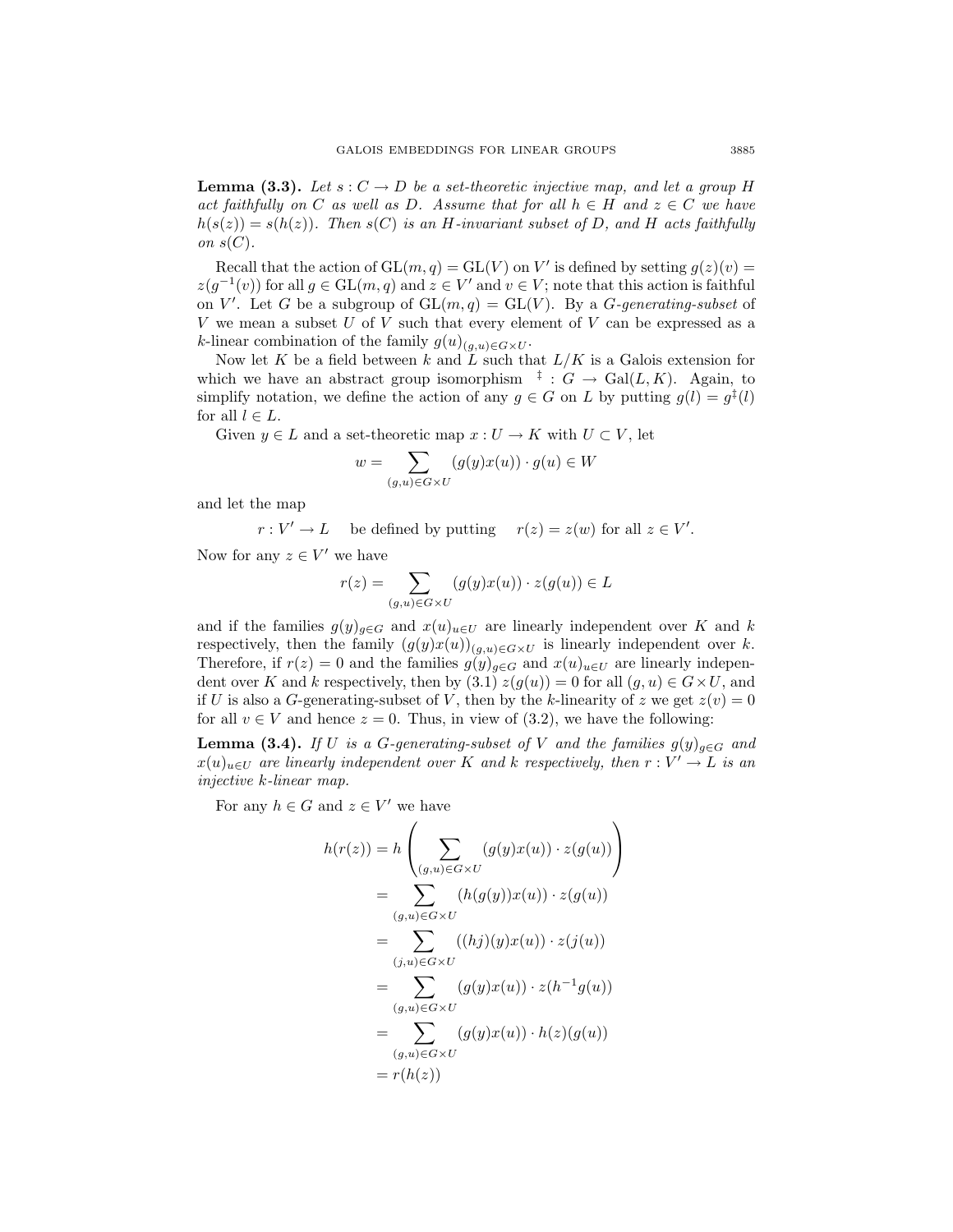where the fourth equality follows by putting  $hj = g$ . Thus we have proved the following:

**Lemma (3.5).** For all  $h \in G$  and  $z \in V'$  we have  $h(r(z)) = r(h(z))$ .

By  $(3.3)$  to  $(3.5)$  we see that: if U is a G-generating-subset of V and the families  $g(y)_{g\in G}$  and  $x(u)_{u\in U}$  are linearly independent over K and k respectively, then  $r: V' \to L$  is an injective k-linear map,  $r(V')$  is a G-invariant subset of L, and the action of G on  $r(V')$  is faithful, and hence  $L = K(r(V'))$ ; and upon letting

$$
F(Y) = \prod_{z \in V'} (Y - r(z))
$$

by Proposition (2.2) we get

$$
F(Y) = Y^{q^{m}} + \sum_{i=1}^{m} a_{i} Y^{q^{m-i}} \text{ with } a_{i} \in K \text{ and } a_{m} \neq 0
$$

i.e.,  $F(Y)$  is a separable monic vectorial q-polynomial of q-degree m in Y over K. Thus we have proved the following:

**Lemma (3.6).** If U is a G-generating-subset of V and the families  $g(y)_{g \in G}$  and  $x(u)_{u\in U}$  are linearly independent over K and k respectively, then  $r: V' \to L$ is an injective k-linear map,  $r(V')$  is a G-invariant subset of L, the action of G on  $r(V')$  is faithful, and upon letting  $F(Y) = \prod_{z \in V'} (Y - r(z))$  we have that  $F(Y)$  is a separable monic vectorial q-polynomial of q-degree m in Y over K, and  $L = K(r(V')) =$  the splitting field of  $F(Y)$  over K.

[Note that by the normal basis theorem we can always find  $y \in L$  such that the family  $g(y)_{g\in G}$  is linearly independent over K. Also note that if  $|U| \leq [K : k]$ , then we can find a map  $x : U \to K$  such that the family  $x(u)_{u \in U}$  is linearly independent over k. Moreover, note that any k-vector-space basis  $U$  of  $V$  is always a G-generating-subset of V with  $|U| = m$ . Finally, note that  $m \leq [K : k] \Leftrightarrow |K| \geq$  $q^m$ .]

By paraphrasing Lemma (3.6) we get the following:

**Proposition (3.7).** Let  $GF(q) = k \subset K \subset L$  be fields where  $L/K$  is Galois with  $Gal(L, K)$  abstractly isomorphic to a subgroup G of  $GL(m, q)$  for which, upon letting  $V = k^m$  we have that  $\bullet$  V has a G-generating-subset U with  $|U| \leq [K : k]$ . Then  $L/K$  is the splitting field of a separable monic vectorial q-polynomial of q-degree m over K.

[Note that condition (•) on G is automatically satisfied if  $|K| > q^m$ . Also note that G is transitive on  $V \setminus \{0\} \Rightarrow G$  is irreducible on  $V \Rightarrow G$  is cyclic on  $V \Rightarrow G$ satisfies condition  $\left(\bullet\right)$ , where irreducible means  $\{0\}$  and V are the only G-invariant subspaces of V, and cyclic means V has a G-generating-subset U with  $|U| = 1$ . Finally, note that if  $SL(m, q) < G < GL(m, q)$ , then G satisfies condition (•); namely, for  $m = 1$  this is trivial, whereas for  $m > 1$  it follows from what we have just said because in that case G is clearly transitive on  $V \setminus \{0\}$ .

By combining Propositions (2.1) and (3.7) we get the **Polynomial Theorem (1.2)** stated in the Introduction.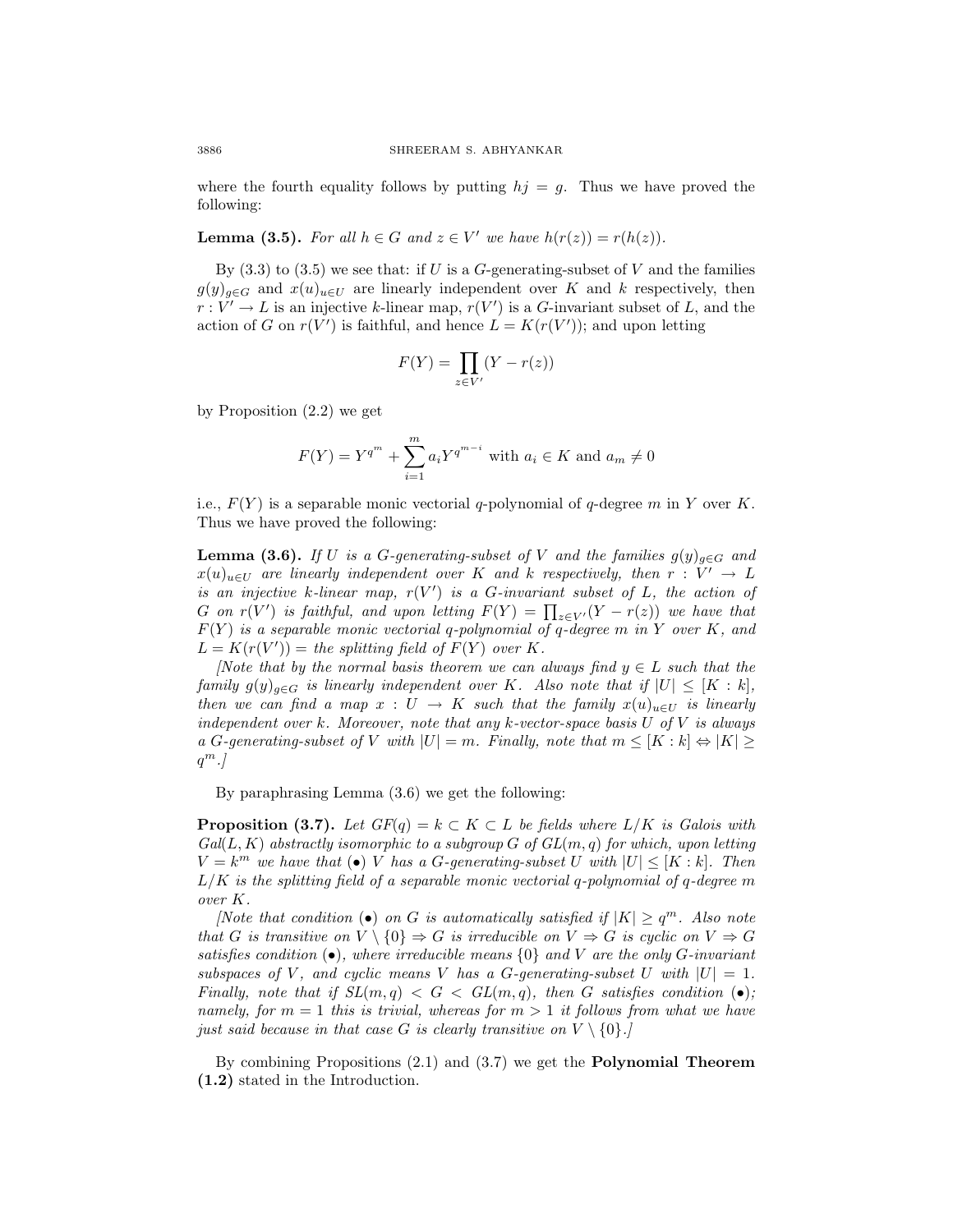#### 4. Embedding criterion

As a consequence of standard group theory material (see (9.2) on page 74 and  $(4.19)$  on page 141 of [\[Suz\]](#page-31-0)), the following Transvection Lemma was proved in  $(2.3)$ of [\[Ab1\]](#page-31-11) (where it was assumed that  $m > 1$ , but the case of  $m = 1$  is trivial):

**Transvection Lemma (4.1).** Upon letting  $\Theta$  :  $GL(m,q) \rightarrow PGL(m,q)$  be the residue class epimorphism, for any  $G < GL(m, q)$  we have  $SL(m, q) < G \Leftrightarrow$  $PSL(m, q) < \Theta(G)$ .

Recall that the quasi-p part of a finite group H is denoted by  $p(H)$  and is defined to be the subgroup of  $H$  generated by all of its  $p$ -Sylow subgroups. It can also be characterized as the subgroup of H generated by all of its elements of p-power order. Yet another characterization of it would be as the smallest normal subgroup of H which is the kernel of an epimorphism of  $H$  onto a group whose order is prime to p. It follows that  $p(H)$  is the only subgroup of H which is isomorphic to  $p(H)$ . Since  $SL(m, q) \triangleleft GL(m, q)$  with  $[GL(m, q) : SL(m, q)] = q - 1$  where  $q - 1$  is prime to p, and since  $SL(m, q)$  is generated by elements of order p (namely transvections, cf. page 74 of [\[Suz\]](#page-31-0)), we see that  $p(GL(m, q)) = SL(m, q)$  (which is the crucial fact used in the proof of Lemma  $(4.1)$  above, i.e., in the proof of Lemma  $(2.3)$  of  $[Ab1]$ . Consequently, by taking homomorphic images, we get  $p(PGL(m, q)) = PSL(m, q)$ . This proves the following:

**Subgroup Lemma (4.2).**  $SL(m,q)$  is the only subgroup of  $GL(m,q)$  which is isomorphic to  $SL(m, q)$ . Likewise,  $PSL(m, q)$  is the only subgroup of  $PGL(m, q)$  which is isomorphic to  $PSL(m, q)$ .

Now let  $SL(m, q) < G < GL(m, q)$ , let  $\Theta : GL(m, q) \rightarrow \text{PGL}(m, q)$  be the residue class epimorphism, let  $GF(q) \subset K \subset M$  be fields such that  $M/K$  is a Galois extension for which there is an epimorphism  $d_M : G \to \text{Gal}(M, K)$  with ker  $d_M = Z(G)$ , and let us take splitting fields in a fixed algebraic closure  $\Omega$  of M.

First assume that: (\*) there exists a Galois extension  $L/K$  with  $M \subset L \subset \Omega$ for which there is an isomorphism  $d_L : G \to \text{Gal}(L, K)$  with  $d_M(g) = d_{L,M}(d_L(g))$ for all  $g \in G$  where  $d_{L,M} : \text{Gal}(L,K) \to \text{Gal}(M,K)$  is the Galois theoretic epimorphism. Then by  $(3.7)$ ,  $L/K$  is the splitting field of a separable monic vectorial q-polynomial  $E(Y)$  of q-degree m in Y over K. Let  $e(Y)$  be the separable monic projective q-polynomial of q-prodegree m in Y over K such that  $E(Y)$  is the vectorial associate of  $e(Y)$ , and let  $K_e$  be the splitting field of  $e(Y)$  over K. Then by taking  $L = K_E$  in (2.1) we see that  $K_e$  is a subfield of L, and there exist monomorphisms  $D_E : \text{Gal}(L, K) \to \text{GL}(m, q)$  and  $D_e : \text{Gal}(K_e, K) \to \text{PGL}(m, q)$ such that for all  $g \in \text{Gal}(L, K)$  we have  $\Theta(D_E(g)) = D_e(D_{E,e}(g))$  where  $D_{E,e}$ :  $Gal(L, K) \rightarrow Gal(K_e, K)$  is the Galois theoretic epimorphism. Since  $SL(m, q) \approx$  $D_E(d_L(\mathrm{SL}(m, q))) < D_E(\mathrm{Gal}(L, K)) < \mathrm{GL}(m, q)$ , by (4.2) we see that  $\mathrm{SL}(m, q) <$  $D_E(\text{Gal}(L, K))$ , and hence  $D_E(\text{Gal}(L, K)) \cap \text{ker } \Theta = Z(D_E(\text{Gal}(L, K)))$ , and therefore via the monomorphism  $D_E$  we conclude that ker  $D_{E,e} = Z(\text{Gal}(L, K))$ . Since ker  $d_M = Z(G)$ , via the isomorphism  $d_L$  we also see that ker  $d_{L,M} = Z(\text{Gal}(L, K))$ . Thus ker  $d_{L,M}$  = ker  $D_{E,e}$ , and hence by Galois correspondence we get  $M =$  the fixed field of ker  $d_{L,M}$  = the fixed field of ker  $D_{E,e} = K_e$ , i.e.,  $M =$  the splitting field of  $e(Y)$  over K.

Next, instead of assuming (\*), assume that:  $(**)$  m is divisible by  $q-1$  and  $M/K$  is the splitting field of a separable monic projective q-polynomial  $e(Y)$  of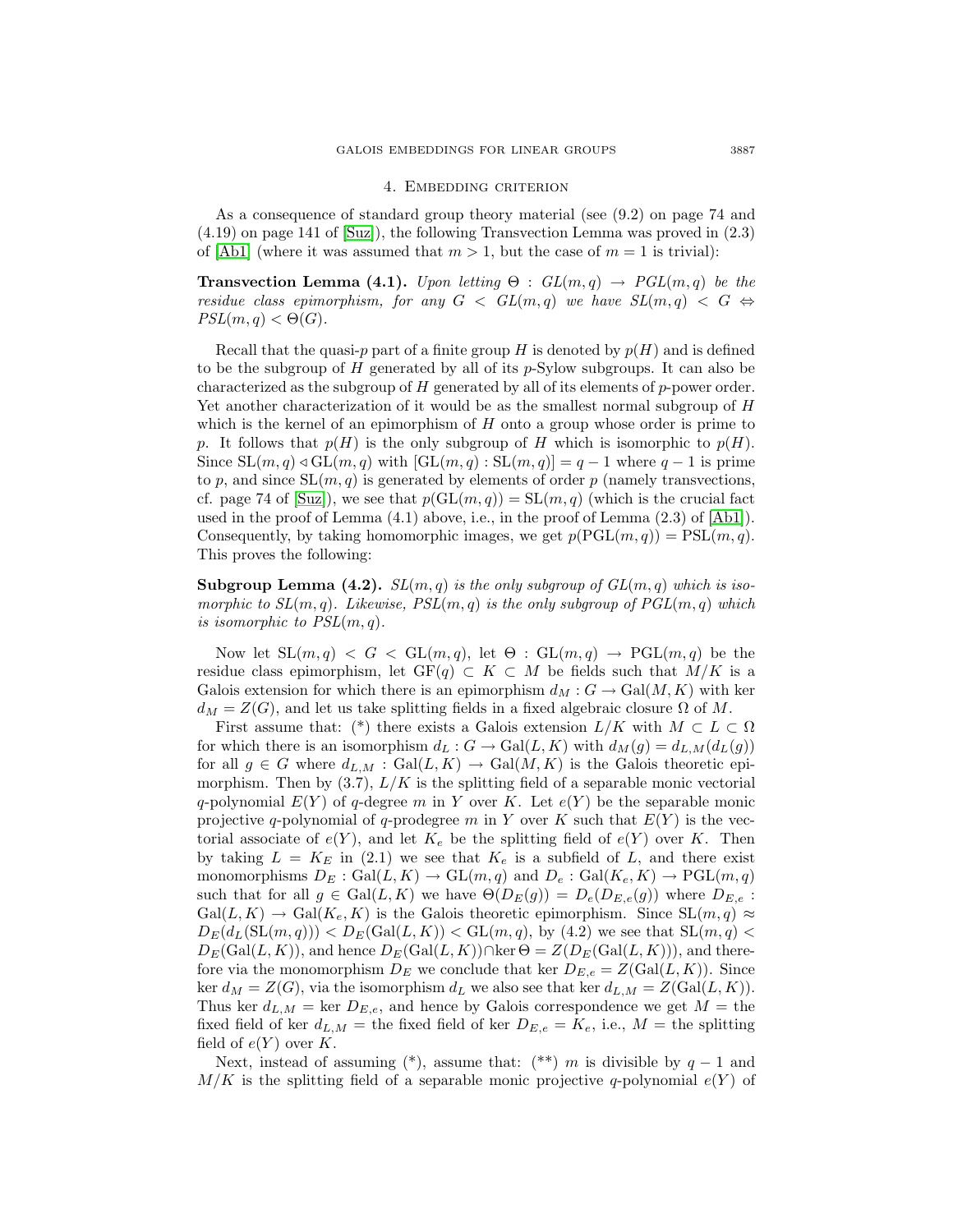$q$ -prodegree  $m$  in  $Y$  over  $K$ . Let  $L$  be the splitting field of the vectorial associate  $E(Y)$  of  $e(Y)$  over K. Then by taking  $(M, L) = (K_e, K_E)$  in (2.1) we see that M is a subfield of L, and there exist monomorphisms  $D_E$ : Gal $(L, K) \rightarrow$  $GL(m, q)$  and  $D_e$ :  $Gal(M, K) \rightarrow PGL(m, q)$  such that for all  $g \in Gal(L, K)$ we have  $\Theta(D_E(g)) = D_e(d_{L,M}(g))$  where  $d_{L,M} : \text{Gal}(L,K) \to \text{Gal}(M,K)$  is the Galois theoretic epimorphism. Since  $PSL(m, q) \approx d_M(SL(m, q)) < Gal(M, K) \approx$  $D_e(\text{Gal}(M,K)) < \text{PGL}(m,q)$ , by (4.2) we get  $\text{PSL}(m,q) < D_e(\text{Gal}(M,K))$ . Therefore, since  $D_E(\text{Gal}(L, K)) < \text{GL}(m, q)$  with  $\Theta(D_E(\text{Gal}(L, K))) = D_e(\text{Gal}(M, K)),$ by (4.1) we get  $SL(m, q) < D_E(Gal(L, K))$ . Thus  $D_E(Gal(L, K))$  and G are both groups between  $SL(m, q)$  and  $GL(m, q)$  and their images under  $\Theta$  are isomorphic to each other because, respectively via  $d_M$  and  $D_e$ , these images are isomorphic to Gal $(M, K)$ . Therefore, since m is divisible by  $q - 1$ , we must have  $D_E(\text{Gal}(L, K)) = G$ . This gives rise to an isomorphism  $d_L^* : G \to \text{Gal}(L, K)$  such that  $D_E(d^*_L(g)) = g$  for all  $g \in G$ . We get an epimorphism  $d^*_M : G \to \text{Gal}(M, K)$  by taking  $d_M^*(g) = d_{L,M}(d_L^*(g))$  for all  $g \in G$ . Now  $d_M$  and  $d_M^*$  are both epimorphisms  $G \to \text{Gal}(M,K)$  with kernel  $Z(G)$ . Therefore, there exists an automorphism h of  $Gal(M, K)$  such that  $h(d_M(g)) = d_M^*(g)$  for all  $g \in G$ . Consequently, in view of the **Automorphism Lemma (1.3)** which was stated in the Introduction and which will be proved in Section 6, by composing  $d<sub>L</sub><sup>*</sup>$  with an automorphism of G we get an isomorphism  $d_L : G \to \text{Gal}(L, K)$  such that  $d_M(g) = d_{L,M}(d_L(g))$  for all  $g \in G$ .

Thus we have proved Propositions (4.5) and (4.6) below.

**Proposition (4.5).** Let  $SL(m,q) < G < GL(m,q)$ , let  $GF(q) \subset K \subset M$  be fields such that  $M/K$  is a Galois extension for which there is an epimorphism  $d_M : G \to Gal(M, K)$  with ker  $d_M = Z(G)$ , and let us take splitting fields in a fixed algebraic closure  $\Omega$  of M. Assume that there exists a Galois extension  $L/K$ with  $M \subset L \subset \Omega$  for which there is an isomorphism  $d_L : G \to Gal(L, K)$  with  $d_M(g) = d_{L,M}(d_L(g))$  for all  $g \in G$  where  $d_{L,M} : Gal(L, K) \to Gal(M, K)$  is the Galois theoretic epimorphism. Then  $M/K$  is the splitting field of a separable monic projective q-polynomial  $e(Y)$  of q-prodegree m in Y over K, and  $L/K$  is the splitting field of the vectorial associate  $E(Y)$  of  $e(Y)$ .

**Proposition (4.6).** Let  $SL(m, q) < G < GL(m, q)$  with m divisible by  $q - 1$ , let  $GF(q) \subset K \subset M$  be fields such that  $M/K$  is a Galois extension for which there is an epimorphism  $d_M : G \to Gal(M, K)$  with ker  $d_M = Z(G)$ , and let us take splitting fields in a fixed algebraic closure  $\Omega$  of M. Assume that  $M/K$  is the splitting field of a separable monic projective q-polynomial  $e(Y)$  of q-prodegree m in Y over K, and let L be the splitting field of the vectorial associate  $E(Y)$  of  $e(Y)$  over K. Then there exists an isomorphism  $d_L : G \to Gal(L, K)$  such that  $d_M(g) = d_{L,M}(d_L(g))$ for all  $g \in G$ .

From Propositions (4.5) and (4.6) we immediately conclude with the **Embedding Criterion (1.1)** stated in the Introduction.

## 5. Invariance lemma

To prove the Invariance Lemma (1.4) stated in the Introduction, let  $k = GF(q)$ and  $V = k^m$ . Recall that a transvection (on V) is a nonidentity member of  $SL(m, q)$ which leaves some hyperplane in  $V$  (i.e., an  $(m-1)$ -dimensional k-vector-subspace of V) elementwise fixed. Also recall that a projective transvection (on  $V$ ) is the image of a transvection under the natural epimorphism  $\Theta : GL(m, q) \to \mathrm{PGL}(m, q)$ . Let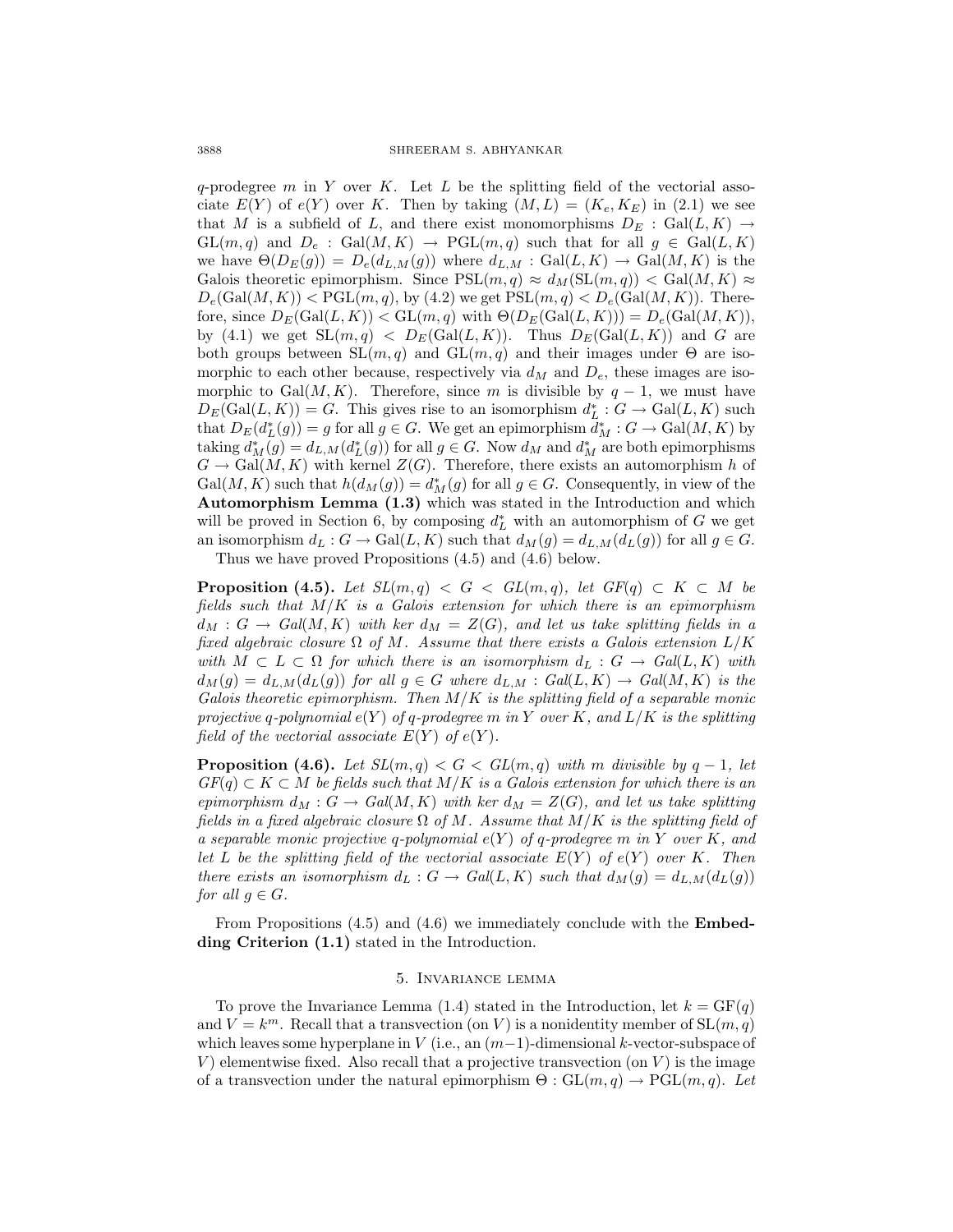T be the set of all transvections, and let  $\widehat{T}$  be the set of all projective transvections. If  $m = 1$ , then T and  $\widehat{T}$  are empty and we have nothing to show. So henceforth assume that  $m > 1.3$  $m > 1.3$ 

Let  $\mathcal{P}(V)$  (resp.  $\mathcal{P}'(V)$ ) be the projective space (resp. dual projective space) associated with V, i.e.,  $\mathcal{P}(V)$  (resp.  $\mathcal{P}'(V)$ ) is the set of all 1-dimensional (resp.  $(m-1)$ -dimensional) k-vector-subspaces of V. Also let  $\mathcal{P}^*(V)$  be the set of all pairs  $P^* = (P, P') \in \mathcal{P}(V) \times \mathcal{P}'(V)$  with  $P \subset P'$ .

Now if a k-linear map  $V \to V$  leaves two distinct hyperplanes in V elementwise fixed, then clearly it must be the identity map  $1: V \to V$ . Therefore a transvection t determines the hyperplane  $X'(t)$  in V which it leaves elementwise fixed, and this gives us a map  $X' : T \to \mathcal{P}'(V)$ . For a transvection t, ker $(t-1) = \{v \in V : t(v) = v\}$ is a proper subspace of V containing  $X'(t)$  and hence ker $(t-1) = X'(t)$  and therefore upon letting  $X(t) = \text{im}(t-1) = \{t(v) - v : v \in V\}$  we get  $X(t) \in \mathcal{P}(V)$ , and this gives us a map  $X: T \to \mathcal{P}(V)$ . For a transvection t, we clearly have  $t(X(t)) = X(t)$ and hence if the induced map  $X(t) \to X(t)$  was not the identity, then we can take a basis  $(v_1, \ldots, v_m)$  of V with  $X'(t) = kv_1 + \cdots + kv_{m-1}$  and  $X(t) = kv_m$  and then  $t(v_1) = v_1, \ldots, t(v_{m-1}) = v_{m-1}$  and  $t(v_m) = \lambda v_m$  with  $0 \neq \lambda \neq 1$  in k, and obviously the determinant of t with respect to this basis equals  $\lambda$  which contradicts the assumption of t being in  $SL(m, q)$ . Therefore for a transvection t we necessarily have  $X(t) \subset X'(t)$  and hence upon letting  $X^*(t) = (X(t), X'(t))$  we get a map  $X^*: T \to \mathcal{P}^*(V).$ 

For any  $P \in \mathcal{P}(V)$  we put  $T(P) = X^{-1}(P)$ , for any  $P' \in \mathcal{P}'(V)$  we put  $T'(P') =$  $X'^{-1}(P')$ , and for any  $P^* \in \mathcal{P}^*(V)$  we put  $T^*(P^*) = X^{*-1}(P^*)$ . Since  $T(P)$ ,  $T'(P')$  and  $T^*(P^*)$  are defined in terms of inverse images of maps, we obviously get the following:

**Lemma (5.1).** For any  $P \neq Q$  in  $\mathcal{P}(V)$  we have  $T(P) \cap T(Q) = \emptyset$ . For any  $P' \neq Q'$  in  $\mathcal{P}'(V)$  we have  $T'(P') \cap T'(Q') = \emptyset$ . For any  $P^* \neq Q^*$  in  $\mathcal{P}^*(V)$  we have  $T^*(P^*) \cap T^*(Q^*) = \emptyset$ .

Let, if possible,  $P_i^* = (P_i, P_i') \in \mathcal{P}^*(V)$  and  $t_i \in T^*(P_i^*)$  for  $1 \leq i \leq 2$  be such that  $t_1 \neq t_2$  but  $\Theta(t_1) = \Theta(t_2)$ . Then for some  $\lambda \in k$  with  $0 \neq \lambda \neq 1$  we must have  $(t_1^{-1}t_2)(v) = \lambda v$  for all  $v \in V^4$  $v \in V^4$  Clearly  $(t_1^{-1}t_2)(v) = v$  for all  $v \in P'_1 \cap P'_2$ , and hence  $P'_1 \cap P'_2 = \{0\}$ . Consequently, we must have  $m = 2$  and  $P_1 = P'_1 \neq P'_2 = P_2$ . Therefore we can take a basis  $(v_1, v_2)$  of V such that  $P'_i = kv_i$  for  $1 \leq i \leq 2$ , and for any such basis we have  $t_i(v_i) = v_i$  for  $1 \leq i \leq 2$ , and  $t_1(v_2) = v_2 + \lambda_1v_1$  and  $t_2(v_1) = v_1 + \lambda_2 v_2$  with  $\lambda_i \in k$  for  $1 \leq i \leq 2$ . It follows that  $(t_1^{-1}t_2)(v_2) = v_2 - \lambda_1 v_1$ which is a contradiction because for all  $v \in V$  we have  $(t_1^{-1}t_2)(v) = \lambda v$  with  $1 \neq \lambda \in k$ . Thus we have proved the following:

**Lemma (5.2).** For any  $t_1 \neq t_2$  in T we have  $\Theta(t_1) \neq \Theta(t_2)$ . In other words,  $\Theta$ induces a bijection  $T \to \widehat{T}$ .

By Lemma (5.2) we see that, for any  $\tau \in \hat{T}$  there is a unique  $\hat{X}(\tau) \in \mathcal{P}(V)$ and a unique  $X'(\tau) \in \mathcal{P}'(V)$  such that upon letting t be a unique member of T

<span id="page-8-0"></span><sup>3</sup>In this section, in addition to proving the Invariance Lemma, we shall also prove various other basic facts about transvections. We have arranged the matter so that most of it is valid for any field  $k$ , and we have preferred to give an intrinsic geometric treatment. At the end of the section, in Remark (5.18), we shall give an alternative matrix treatment of some things.

<span id="page-8-1"></span><sup>&</sup>lt;sup>4</sup>We are using the functional notation, i.e., for maps s and t, the map st is given by  $(st)(v)$  =  $s(t(v))$ .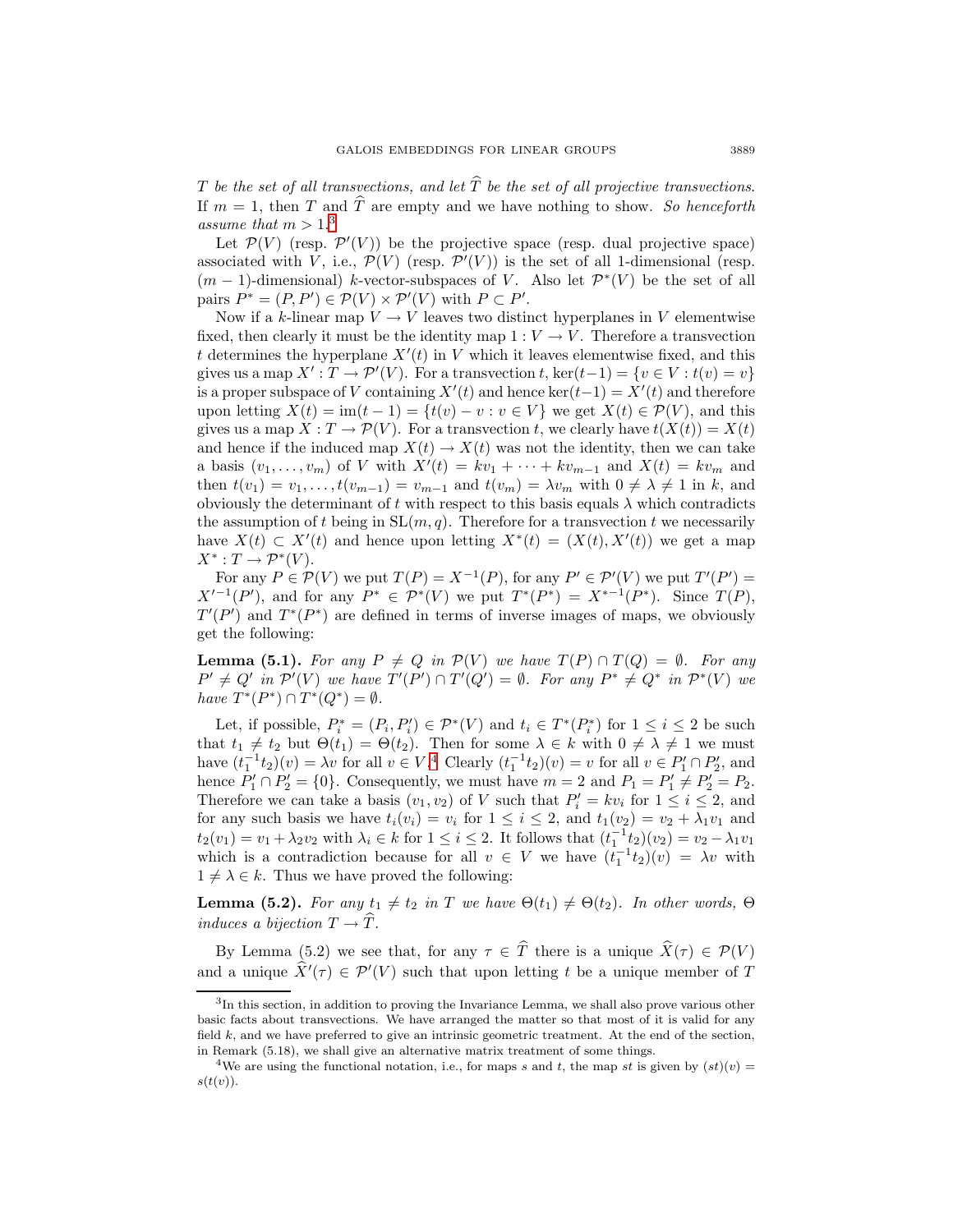with  $\Theta(t) = \tau$  we have  $X(\tau) = X(t)$  and  $X'(\tau) = X'(t)$ . This gives us maps  $X: T \to \mathcal{P}(V)$  and  $X': T \to \mathcal{P}'(V)$ . By putting  $X^*(\tau)=(X(\tau), X'(\tau))$  we also get a map  $\widehat{X}^* : \widehat{T} \to \mathcal{P}^*(V)$ .

For any  $P \in \mathcal{P}(V)$  we put  $\widehat{T}(P) = \widehat{X}^{-1}(P)$ , for any  $P' \in \mathcal{P}'(V)$  we put  $\widehat{T}'(P') =$  $\hat{X}^{I-1}(P')$ , and for any  $P^* \in \mathcal{P}^*(V)$  we put  $\hat{T}^*(P^*) = \hat{X}^{*-1}(P^*)$ .<sup>[5](#page-9-0)</sup> Since  $\hat{T}(P)$ ,  $T'(P')$  and  $T^*(P^*)$  are defined in terms of inverse images of maps, we obviously get the following:

**Lemma (5.3).** For any  $P \neq Q$  in  $\mathcal{P}(V)$  we have  $\widehat{T}(P) \cap \widehat{T}(Q) = \emptyset$ . For any  $P' \neq Q'$  in  $\mathcal{P}'(V)$  we have  $T'(P') \cap T'(Q') = \emptyset$ . For any  $P^* \neq Q^*$  in  $\mathcal{P}^*(V)$  we have  $\widehat{T}^*(P^*) \cap \widehat{T}^*(Q^*) = \emptyset$ .

Given any  $P' \in \mathcal{P}'(V)$  and any s and t in  $T'(P')$  with  $st \neq 1$ , for all  $v \in P'$ we have  $(st)(v) = s(t(v)) = s(v) = v$  and hence  $st \in T'(P')$ . Given any  $P^* =$  $(P, P') \in \mathcal{P}^*(V)$  and any s and t in  $T^*(P^*)$  with  $st \neq 1$ , by what we just proved we have  $st \in T'(P')$ , and by taking some  $u \in V \setminus P'$  we get  $s(u) = u + w$  and  $t(u) = u + w'$  with w and w' in P and hence  $(st)(u) = u + w + w'$  with  $w + w' \in P$ and therefore  $st \in T(P)$  and hence  $st \in T^*(P^*)$ . Given any  $P \in \mathcal{P}(V)$  and any s and t in  $T(P)$  with  $st \neq 1$  and  $X'(s) = X'(t)$ , by what we have just proved we get  $st \in T(P)$ . Finally, given any  $P \in \mathcal{P}(V)$  and any s and t in  $T(P)$  with  $X'(s) \neq X'(t)$ , upon letting  $P^{\flat} = X'(s) \cap X'(t)$  we see that  $P^{\flat}$  is an  $(m-2)$ dimensional k-vector-subspace of V and we can take u and  $u^*$  in  $V \setminus P^{\flat}$  such that  $X'(s) = P^{\dagger} + k u^*$  and  $X'(t) = P^{\dagger} + k u$  and  $V = P^{\dagger} + k u + k u^*$ , and now we have  $s(u) = u + w$  and  $t(u^*) = u^* + \lambda w$  with  $0 \neq w \in P$  and  $0 \neq \lambda \in k$ , and upon letting  $u' = \lambda u - u^*$  and  $P' = P^{\dagger} + u'k$  we get  $P' \in \mathcal{P}'(V)$  with  $V = P' + u^*k$  and we have  $(st)(u^*) = u^* + \lambda w$  and  $(st)(u') = u'$ , and therefore  $st \in T$  with  $X(st) = F$ and  $X'(st) = P'$  and hence, in particular,  $st \in T(P)$ . Thus we have proved the following:

**Lemma (5.4).** For any  $P \in \mathcal{P}(V)$  we have  $T(P) \cup \{1\} < SL(m,q)$ . For any  $P' \in \mathcal{P}'(V)$  we have  $T'(P') \cup \{1\} < SL(m,q)$ . For any  $P^* \in \mathcal{P}^*(V)$  we have  $T^*(P^*) \cup \{1\} < SL(m,q).$ 

Let, if possible,  $P_i^* = (P_i, P_i') \in \mathcal{P}^*(V)$  and  $t_i \in T^*(P_i^*)$  for  $1 \leq i \leq 3$  be such that  $t_1t_2 = t_3$  and  $P_1 \neq P_2$  and  $P_1 \neq P_2'$ . Now by (5.4) we see that  $t_i^{-1} \in T^*(P_i^*)$  for  $1 \le i \le 3$ . Since  $t_1^{-1}t_3 = t_2$  and  $t_3t_2^{-1} = t_1$ , by (5.4) we also see that  $P_1 \ne P_3 \ne P_2$ and  $P'_1 \neq P'_3 \neq P'_2$ . By the equation  $t_1t_2 = t_3$  we get  $t_3(v) = v$  for all  $v \in P'_1 \cap P'_2$ , and hence  $P'_1 \cap P'_2 \subset P'_3$ , and therefore upon letting  $P^{\flat} = P'_1 \cap P'_2$  we see that  $P^{\flat}$ is an  $(m-2)$ -dimensional k-vector-subspace of V and there exist vectors  $u_1, u_2, u_3$ in  $V \setminus P^{\flat}$  such that  $P_i' = P^{\flat} + u_i k$  for  $1 \leq i \leq 3$  and  $V = P^{\flat} + u_1 k + u_2 k$  and  $u_1 + u_2 = u_3$ . Note that then the vectors  $u_1$  and  $u_2$  are linearly independent (over k) modulo  $P^{\flat}$ , and for  $1 \leq i \leq 3$  we have  $t_i(u_i) = u_i$  and  $t_i(v) = v$  for all  $v \in P^{\flat}$ . Moreover, we can find  $0 \neq w_i \in P_i$  for  $1 \leq i \leq 2$  such that  $t_1(u_2) = u_2 + w_1$  and  $t_2(u_1) = u_1 + w_2$ . Note that then the vectors  $w_1$  and  $w_2$  are linearly independent (over k), and we have  $t_1^{-1}(u_2) = u_2 - w_1$  and  $t_2^{-1}(u_1) = u_1 - w_2$ . If  $P_2 \subset P^{\flat}$ , then  $w_2 \in P'_1$  and hence  $(t_1t_2)(u_1 + u_2) = t_1(u_1 + u_2 + w_2) = u_1 + u_2 + w_1 + w_2$  and therefore by the equations  $t_1t_2 = t_3$  and  $u_1 + u_2 = u_3$  we get  $t_3(u_3) - u_3 = w_1 + w_2$ 

<span id="page-9-0"></span><sup>&</sup>lt;sup>5</sup>In geometric terms,  $\hat{T}(P)$  are the elations with center P, and  $\hat{T}'(P')$  are the elations with axis P'. Similarly, if  $P^* = (P, P')$ , then  $T^*(P^*)$  are the elations with center P and axis P'; see [\[Dem\]](#page-31-10).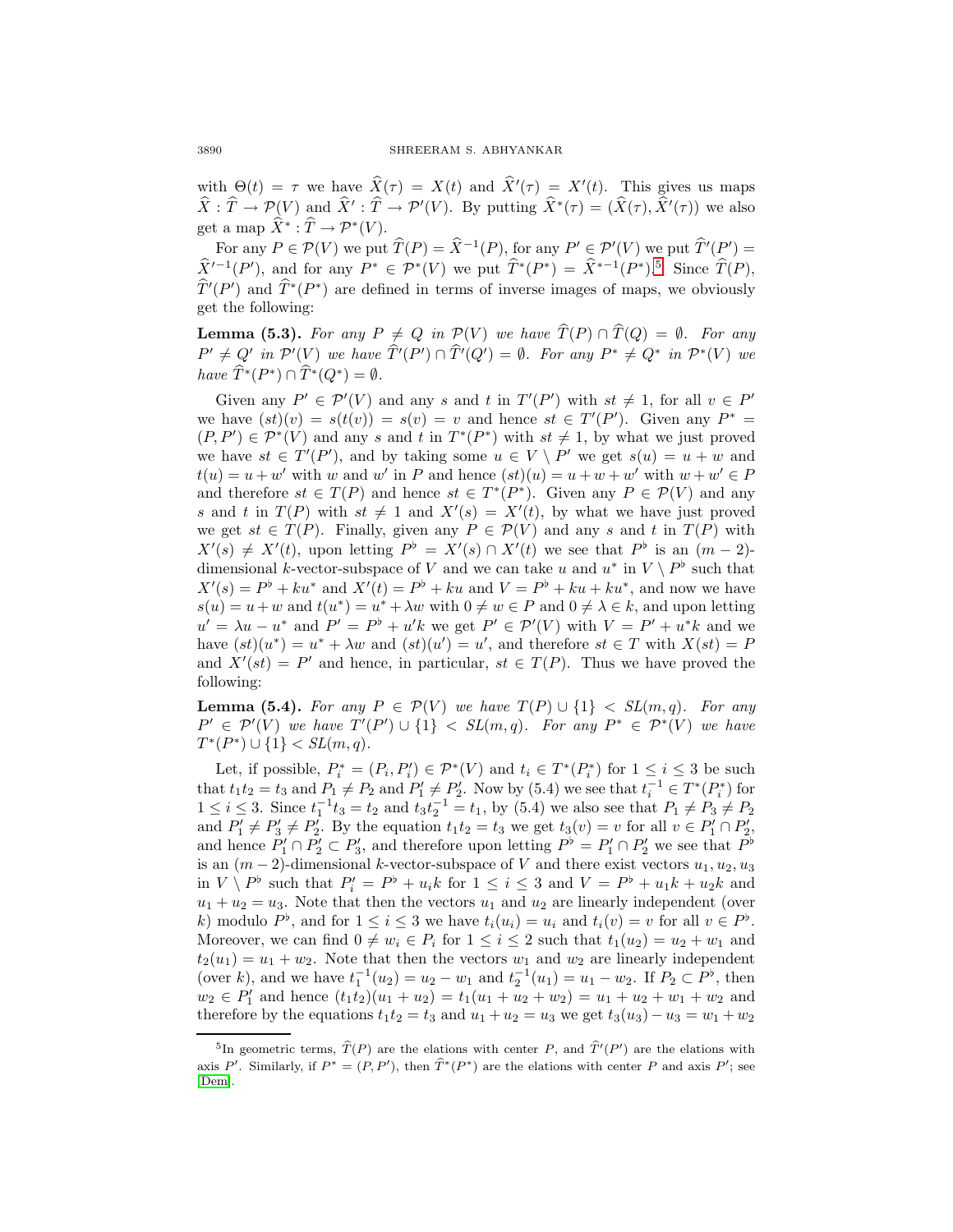which is a contradiction because  $t_3(u_3) - u_3 = 0$  but the vectors  $w_1$  and  $w_2$  are linearly independent. If  $P_1 \subset P^{\flat}$ , then  $w_1 \in P'_2$  and hence  $(t_2^{-1}t_1^{-1})(u_1 + u_2) =$  $t_2^{-1}(u_1 + u_2 - w_1) = u_1 + u_2 - w_1 - w_2$  and therefore by the equations  $t_2^{-1}t_1^{-1} = t_3^{-1}$ and  $u_1 + u_2 = u_3$  we get  $t_3^{-1}(u_3) - u_3 = -w_1 - w_2$  which is a contradiction because  $t_3^{-1}(u_3) - u_3 = 0$  but the vectors  $w_1$  and  $w_2$  are linearly independent. Finally, if  $P_1 \not\subset P^{\flat}$  and  $P_2 \not\subset P^{\flat}$ , then we must have  $w_i = \lambda_i u_i + w'_i$  with  $0 \neq \lambda_i \in k$  and  $w'_i \in P^{\flat}$  for  $1 \leq i \leq 2$ , and now

$$
(t_1t_2)(u_1 + u_2) = t_1(u_1 + u_2 + w_2) = t_1(u_1 + (1 + \lambda_2)u_2 + w'_2)
$$
  
=  $u_1 + (1 + \lambda_2)(u_2 + w_1) + w'_2 = (1 + \lambda_1 + \lambda_1\lambda_2)u_1 + (1 + \lambda_2)u_2 + w'_3$ 

with  $w'_3 = (1 + \lambda_2)w'_1 + w'_2 \in P^{\flat}$ , and therefore by the equations  $t_1t_2 = t_3$  and  $u_1+u_2=u_3$  we get  $t_3(u_3)-u_3=(\lambda_1+\lambda_1\lambda_2)u_1+\lambda_2u_2+w'_3$  which is a contradiction because  $t_3(u_3)-u_3=0$  but the vectors  $u_1$  and  $u_2$  are linearly independent modulo  $P^{\flat}$ . Thus we have proved the following:

**Lemma (5.5).** If  $P_i^* = (P_i, P_i') \in \mathcal{P}^*(V)$  and  $t_i \in T^*(P_i^*)$  for  $1 \leq i \leq 2$  are such *that*  $t_1 t_2 \in T \cup \{1\}$ *, then either*  $P_1 = P_2$  *or*  $P'_1 = P'_2$ *.* 

We shall now prove the following characterization of the sets  $T(P)$ ,  $T'(P')$ , and  $T^*(P^*)$  in terms of k-linear maps.

### **Lemma (5.6).** Let  $t: V \to V$  be a k-linear map. Then:

(5.6.1) For any  $P \in \mathcal{P}(V)$  we have  $t \in T(P) \cup \{1\} \Leftrightarrow im(t-1) \subset P \subset ker(t-1)$ , and we have  $t \in T(P) \Leftrightarrow im(t-1) = P \subset ker(t-1)$ .

 $(5.6.2)$  For any  $P' \in \mathcal{P}'(V)$  we have  $t \in T'(P') \cup \{1\} \Leftrightarrow im(t-1) \subset P' \subset$  $ker(t-1)$ , and we have  $t \in T'(P') \Leftrightarrow im(t-1) \subset P' = ker(t-1)$ .

 $(5.6.3)$  For any  $P^* = (P, P') \in P^*(V)$  we have  $t \in T^*(P^*) \cup \{1\} \Leftrightarrow im(t-1) \subset$  $P \subset P' \subset ker(t-1)$ , and we have  $t \in T^*(P^*) \Leftrightarrow im(t-1) = P \subset P' = ker(t-1)$ .

Namely, for the k-linear map  $t - 1 : V \to V$  we obviously have  $\text{im}(t - 1) =$  $\{0\} \Leftrightarrow t = 1 \Leftrightarrow \ker(t-1) = V$ , and hence all six implications " $\Rightarrow$ " in (5.6.1) to (5.6.3) follow from the discussion at the beginning (in the third paragraph) of this section. Now for a moment suppose that  $\text{im}(t-1) \subset P \subset \text{ker}(t-1)$  for some  $P \in \mathcal{P}(V)$ ; then we can take a basis  $(v_1,\ldots,v_m)$  of V with  $P = kv_1$ , and for any such basis we have  $t(v_1) = v_1, t(v_2) = v_2 + \lambda_2 v_1, \ldots, t(v_m) = v_m + \lambda_m v_1$ with  $\lambda_2, \ldots, \lambda_m$  in k, and hence  $t \in SL(m, q)$ , and therefore  $t \neq 1 \Leftrightarrow im(t-1) =$  $P \Leftrightarrow \text{ker}(t-1) \in \mathcal{P}'(V) \Leftrightarrow t \in T(P)$ , which proves (5.6.1). Next for a moment suppose that  $\text{im}(t-1) \subset P' \subset \text{ker}(t-1)$  for some  $P' \in \mathcal{P}'(V)$ ; then we can take a basis  $(v_1, \ldots, v_m)$  of V with  $P' = kv_1 + \cdots + kv_{m-1}$ , and for any such basis we have  $t(v_1) = v_1, \ldots, t(v_{m-1}) = v_{m-1}, t(v_m) = \lambda_1 v_1 + \cdots + \lambda_{m-1} v_{m-1} + v_m$  with  $\lambda_1, \ldots, \lambda_{m-1}$  in k, and hence  $t \in SL(m, q)$ , and therefore  $t \neq 1 \Leftrightarrow \ker(t-1) = P' \Leftrightarrow$  $t \in T'(P')$ , which proves (5.6.2). Finally, for a moment suppose that  $\text{im}(t-1) \subset$  $P \subset P' \subset \text{ker}(t-1)$  for some  $P^* = (P, P') \in \mathcal{P}^*(V)$ ; then we can take a basis  $(v_1,\ldots,v_m)$  of V with  $P = kv_1$  and  $P' = kv_1 + \cdots + kv_{m-1}$ , and for any such basis we have  $t(v_1) = v_1, \ldots, t(v_{m-1}) = v_{m-1}, t(v_m) = \lambda_1 v_1 + v_m$  with  $\lambda_1$  in k, and hence  $t \in SL(m, q)$ , and therefore  $t \neq 1 \Leftrightarrow im(t-1) = P \Leftrightarrow ker(t-1) = P' \Leftrightarrow t \in T^*(P^*),$ which proves  $(5.6.3)$ .

By using the above characterization, we shall now reprove Lemma (5.4) and also obtain a description of the isomorphism types of the groups  $T(P) \cup \{1\}$ ,  $T'(P') \cup \{1\}$ , and  $T^*(P^*) \cup \{1\}$  by establishing the following Lemma (5.7), where  $k^+$  denotes the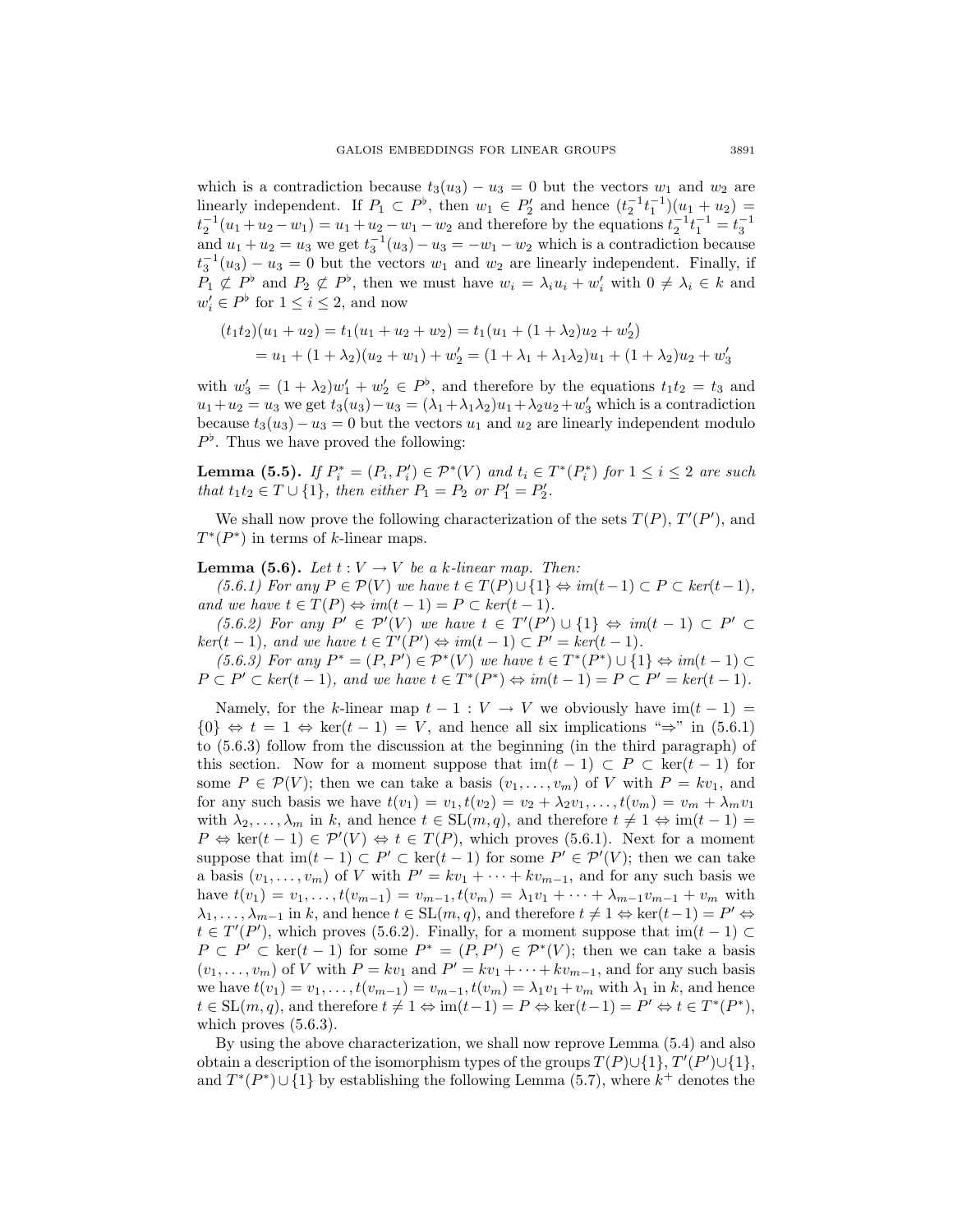underlying additive group of k, and  $(k^+)^n$  denotes the direct sum of n copies of  $k^+$ . For a matrix treatment of Lemma (5.7) and its proof see Remark (5.18).

**Lemma (5.7).** For any  $P \in \mathcal{P}(V)$  we have  $(k^+)^{m-1} \approx T(P) \cup \{1\} < SL(m, q)$ . For any  $P' \in \mathcal{P}'(V)$  we have  $(k^+)^{m-1} \approx T'(P') \cup \{1\} < SL(m, q)$ . For any  $P^* \in \mathcal{P}^*(V)$ we have  $k^+ \approx T^*(P^*) \cup \{1\} < SL(m, q)$ .

[Thus, in particular,  $T(P)$ ,  $T'(P')$ , and  $T^*(P^*)$  are transvectal punctured subgroups of  $SL(m, q)$ , where by a "punctured subgroup" we mean a nonempty subset of a group which does not contain the identity but forms a subgroup when augmented by the identity, and by "transvectal" we mean consisting only of transvections.]

Namely, given any  $P \in \mathcal{P}(V)$ , we can take a basis  $(v_1, \ldots, v_m)$  of V with  $P = kv_1$ , and then for any  $\lambda = (\lambda_2, \ldots, \lambda_m) \in (k^+)^{m-1}$  we have a unique k-linear map  $t_{\lambda}: V \to V$  such that  $t_{\lambda}(v_1) = v_1, t_{\lambda}(v_2) = \lambda_2 v_1 + v_2, \ldots, t_{\lambda}(v_m) = \lambda_m v_1 + v_m;$ by (5.6.1) we see that  $\lambda \mapsto t_{\lambda}$  gives a bijection  $(k^+)^{m-1} \to T(P) \cup \{1\}$ ; for any  $\lambda$ and  $\lambda'$  in  $(k^+)^{m-1}$  we clearly have  $(t_\lambda(t_{\lambda'}(v)) = t_{\lambda+\lambda'}(v)$  for all  $v \in V$ ; therefore  $(k^+)^{m-1} \approx T(P) \cup \{1\} < SL(m, q)$ . Likewise, given any  $P' \in \mathcal{P}'(V)$ , we can take a basis  $(v_1,\ldots,v_m)$  of V with  $P' = kv_1 + \cdots + kv_{m-1}$ , and then for any  $\lambda = (\lambda_1, \ldots, \lambda_{m-1}) \in (k^+)^{m-1}$  we have a unique k-linear map  $t_\lambda : V \to V$  such that  $t_{\lambda}(v_1) = v_1, \ldots, t_{\lambda}(v_{m-1}) = v_{m-1}, t_{\lambda}(v_m) = \lambda_1 v_1 + \cdots + \lambda_{m-1} v_{m-1} + v_m$ ; by (5.6.2) we see that  $\lambda \mapsto t_{\lambda}$  gives a bijection  $(k^+)^{m-1} \to T'(P') \cup \{1\}$ ; for any  $\lambda$ and  $\lambda'$  in  $(k^+)^{m-1}$  we clearly have  $(t_\lambda(t_{\lambda'}(v)) = t_{\lambda+\lambda'}(v)$  for all  $v \in V$ ; therefore  $(k^+)^{m-1} \approx T'(P') \cup \{1\} < SL(m, q)$ . Finally, given any  $P^* = (P, P') \in \mathcal{P}^*(V)$ , we can take a basis  $(v_1, \ldots, v_m)$  of V with  $P = kv_1$  and  $P' = kv_1 + \cdots + kv_{m-1}$ , and then for any  $\lambda \in k = k^+$  we have a unique k-linear map  $t_\lambda : V \to V$  such that  $t_{\lambda}(v_1) = v_1, \ldots, t_{\lambda}(v_{m-1}) = v_{m-1}, t_{\lambda}(v_m) = \lambda v_1 + v_m$ ; by (5.6.3) we see that  $\lambda \mapsto t_{\lambda}$  gives a bijection  $k^+ \to T^*(P^*) \cup \{1\}$ ; for any  $\lambda$  and  $\lambda'$  in  $k^+$  we clearly have  $(t_\lambda(t_{\lambda'}(v)) = t_{\lambda+\lambda'}(v)$  for all  $v \in V$ ; therefore  $k^+ \approx T^*(P^*) \cup \{1\} < SL(m,q)$ . This completes the proof of (5.7).

By Lemmas (5.1) and (5.7) we get the following:

**Lemma (5.8).** The map  $X: T \to \mathcal{P}(V)$  is surjective and the set T can be expressed as the union  $T = \coprod_{P \in \mathcal{P}(V)} T(P)$  of pairwise disjoint nonempty subsets. The map  $X' : T \longrightarrow \mathcal{P}'(V)$  is surjective and the set T can be expressed as the union  $T =$  $\coprod_{P' \in \mathcal{P}'(V)} T'(P')$  of pairwise disjoint nonempty subsets. The map  $X^* : T \to \mathcal{P}^*(V)$ is surjective and the set T can be expressed as the union  $T = \coprod_{P^* \in \mathcal{P}^*(V)} T^*(P^*)$ of pairwise disjoint nonempty subsets.

Let us note that a *maximal transvectal punctured subgroup* of  $SL(m, q)$  is a nonempty subset S of T such that  $S \cup \{1\} < SL(m,q)$  and such that there is no subset S' of T other than S for which  $S \subset S'$  and  $S' \cup \{1\} \subset SL(m, q)$ . Now by (5.5) we see that  $S \subset T$  with  $S \cup \{1\} \subset SL(m,q) \Rightarrow$  either  $S \subset T(P)$  for some  $P \in \mathcal{P}(V)$  or  $S \subset T'(P')$  for some  $P' \in \mathcal{P}'(V)$ . Moreover, if  $m > 2$ , then for all  $P \in \mathcal{P}(V)$  and  $P' \in \mathcal{P}'(V)$  we clearly have  $T(P) \not\subset T'(P') \not\subset T(P)$  [say because every  $P' \in \mathcal{P}'(V)$  contains some  $P_1 \neq P_2$  in  $\mathcal{P}(V)$ , every  $P \in \mathcal{P}(V)$  passes through some  $P'_1 \neq P'_2$  in  $\mathcal{P}'(V)$ , and for every  $P^* = (P, P') \in \mathcal{P}^*(V)$  we have  $T^*(P^*) = T(P) \cap T'(P')$ . Likewise, if  $m = 2$ , then for every  $P^* = (P, P') \in \mathcal{P}^*(V)$ we clearly have  $P = P'$  and  $T(P) = T'(P') = T^*(P^*)$ . Therefore by (5.1) and (5.7) we get the following:

**Lemma (5.9).** If  $m > 2$ , then the two families  $T(P)_{P \in \mathcal{P}(V)}$  and  $T'(P')_{P' \in \mathcal{P}'(V)}$ give us exactly all the distinct maximal transvectal punctured subgroups of  $SL(m, q)$ .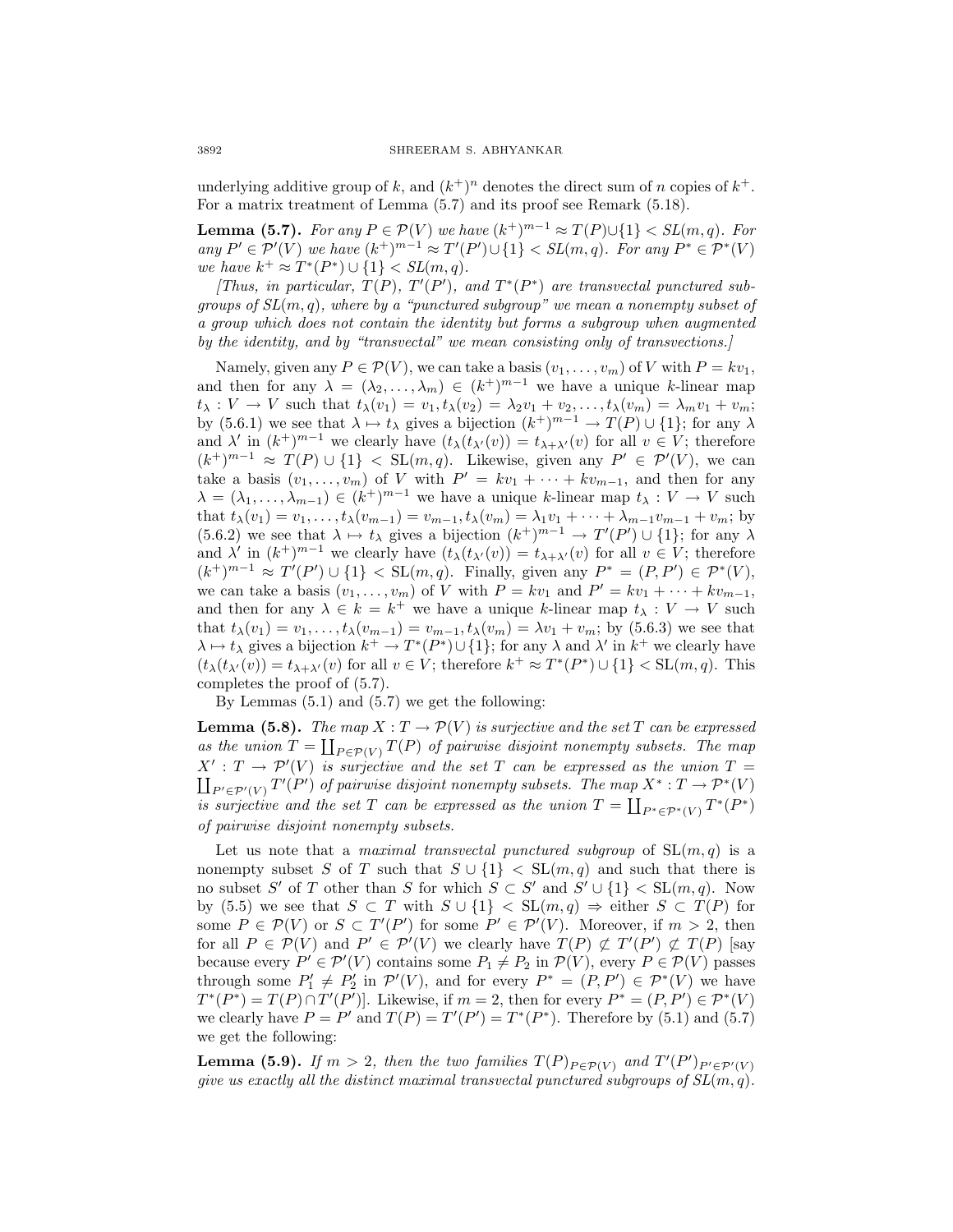If  $m = 2$ , then the family  $T^*(P^*)_{P^* \in \mathcal{P}^*(V)}$  gives us exactly all the distinct maximal transvectal punctured subgroups of  $SL(m, q)$ .

[In other words, if  $m > 2$ , then for every  $P \in \mathcal{P}(V)$ , the set  $T(P)$  is a maximal transvectal punctured subgroup of  $SL(m, q)$  such that  $T(P) \neq T(Q)$  for all  $Q \neq P$  in  $\mathcal{P}(V)$ , and  $T(P) \neq T'(P')$  for all P' in  $\mathcal{P}'(V)$ ; for every  $P' \in \mathcal{P}'(V)$ , the set  $T'(P')$ is a maximal transvectal punctured subgroup of  $SL(m, q)$  such that  $T'(P') \neq T'(Q')$ for all  $Q' \neq P'$  in  $\mathcal{P}'(V)$ , and  $T'(P') \neq T(P)$  for all P in  $\mathcal{P}(V)$ ; and for every maximal transvectal punctured subgroup S of  $SL(m, q)$  we have either  $S = T(P)$ for some  $P \in \mathcal{P}(V)$  or  $S = T'(P')$  for some  $P' \in \mathcal{P}'(V)$ . Likewise, if  $m = 2$ , then for every  $P^* \in \mathcal{P}^*(V)$ , the set  $T^*(P^*)$  is a maximal transvectal punctured subgroup of  $SL(m, q)$  such that  $T^*(P^*) \neq T^*(Q^*)$  for all  $Q^* \neq P^*$  in  $\mathcal{P}^*(V)$ ; and for every maximal transvectal punctured subgroup S of  $SL(m, q)$  we have  $S = T^*(P^*)$  for some  $P^* \in \mathcal{P}^*(V)$ .]

In Lemma (5.10) we shall characterize the groups  $T^*(P^*) \cup \{1\}$  as centers of quotient stabilizers of complete flags. Recall that a complete flag in  $V$  is a sequence  $\Phi = (\Phi_1, \ldots, \Phi_{m-1})$  where  $\Phi_i$  is an *i*-dimensional subspace of V for  $1 \leq i \leq$  $m-1$  such that  $\Phi_i \subset \Phi_{i+1}$  for  $1 \leq i \leq m-2$ . Let  $\mathcal{P}^{**}(V)$  denote the set of all complete flags in V. Recall that the stabilizer of  $\Phi$  in  $GL(V) = GL(m, q)$  is the subgroup stab $(\Phi)$  of  $GL(V)$  defined by  $stab(\Phi) = \bigcap_{1 \leq i \leq m-1} \{g \in GL(V) : g(v) \in$  $\Phi_i$  for all  $v \in \Phi_i$ ; as notation we put  $\Lambda(\Phi) = \text{stab}(\Phi)$ . Let  $\Phi_0 = \{0\}$  and  $\Phi_m = V$ . Then, for  $1 \leq i \leq m$ , there is an obvious homomorphism  $\Lambda(\Phi) \to GL(\Phi_i/\Phi_{i-1})$ and hence  $\Lambda(\Phi)$  acts on  $\Phi_i/\Phi_{i-1}$ . Now by definition, the elementwise stabilizer of  $(\Phi_1/\Phi_0,\ldots,\Phi_m/\Phi_{m-1})$  in  $\Lambda(\Phi)$  is the subgroup estab $(\Phi_1/\Phi_0,\ldots,\Phi_m/\Phi_{m-1})$ of  $\Lambda(\Phi)$  defined by estab $(\Phi_1/\Phi_0,\ldots,\Phi_m/\Phi_{m-1}) = \bigcap_{1 \leq i \leq m} \{g \in \Lambda(\Phi) : g(v) =$ v for all  $v \in \Phi_i/\Phi_{i-1}$ ; as notation we put  $\Delta(\Phi) = \text{estab}(\Phi_1/\Phi_0,\ldots,\Phi_m/\Phi_{m-1})$ and we call this the "quotient stabilizer" of  $\Phi$ . For any  $H < GL(m, q)$ , we let  $\Psi(H)$ denote the set of all subspaces U of V with  $\{0\} \neq U \neq V$  such that for all  $h \in H$ we have  $h(U) = U$ . Finally, by k<sup>\*</sup> we denote the multiplicative group of all the nonzero elements of  $k$ . For a matrix treatment of Lemma  $(5.10)$  and its proof see Remark (5.18).

**Lemma (5.10).** For any  $\Phi = (\Phi_1, \ldots, \Phi_{m-1}) \in \mathcal{P}^{**}(V)$ , we have the following: (5.10.1)  $\Delta(\Phi) < SL(m, q)$  and  $\Delta(\Phi) < \Theta^{-1}(\Theta(\Delta(\Phi))) < \Lambda(\Phi) < GL(m, q)$ .

(5.10.2) For any H with  $\Delta(\Phi) < H < \Lambda(\Phi)$ , we have  $\Psi(H) = {\Phi_1, \ldots, \Phi_{m-1}}$ . (5.10.3) Upon letting  $P^* = (P, P') \in \mathcal{P}^*(V)$  with  $P = \Phi_1$  and  $P' = \Phi_{m-1}$ , we have  $Z(\Delta(\Phi)) = T^*(P^*) \cup \{1\}.$ 

(5.10.4) There exists a basis  $(v_1,\ldots,v_m)$  of V such that  $\Phi_i = kv_1 + \cdots + kv_i$  for  $1 \leq i \leq m-1$ , and any such basis gives rise to bijections  $(k^+)^{m(m-1)/2} \to \Delta(\Phi)$ and  $(k^*)^m \times (k^+)^{m(m-1)/2} \to \Lambda(\Phi)$  (which are not claimed to be homomorphisms) in the following manner. For any  $\beta = (\beta_{ij}) \in (k^+)^{m(m-1)/2}$ , with  $\beta_{ij} \in k$  for  $1 \leq i < j \leq m$ , we have a unique k-linear map  $\rho(\beta): V \to V$  such that  $\rho(\beta)(v_j) =$  $v_j + \sum_{1 \leq i \leq j-1} \beta_{ij} v_i$  for  $1 \leq j \leq m$ . Moreover,  $\beta \mapsto \rho(\beta)$  gives the said bijection  $(k^+)^{m(m-1)/2} \to \Delta(\Phi)$ . Likewise, for any  $\alpha = (\alpha_{ij}) \in (k^*)^m \times (k^+)^{m(m-1)/2}$ , with  $\alpha_{ii} \in k^*$  for  $1 \leq i \leq m$  and  $\alpha_{ij} \in k$  for  $1 \leq i < j \leq m$ , we have a unique k-linear map  $\rho'(\alpha): V \to V$  such that  $\rho'(\alpha)(v_j) = \sum_{1 \leq i \leq j} \alpha_{ij} v_i$  for  $1 \leq j \leq m$ . Moreover,  $\alpha \mapsto \rho'(\beta)$  gives the said bijection  $(k^*)^m \times (k^+)^{m(m-1)/2} \to \Lambda(\Phi) < GL(m, q)$ .

Namely, given any  $\Phi = (\Phi_1, \ldots, \Phi_{m-1}) \in \mathcal{P}^{**}(V)$ , we can take a basis  $(v_1, \ldots, v_m)$ of V such that  $\Phi_i = kv_1 + \cdots + kv_i$  for  $1 \leq i \leq m-1$ . For any  $\beta = (\beta_{ij}) \in$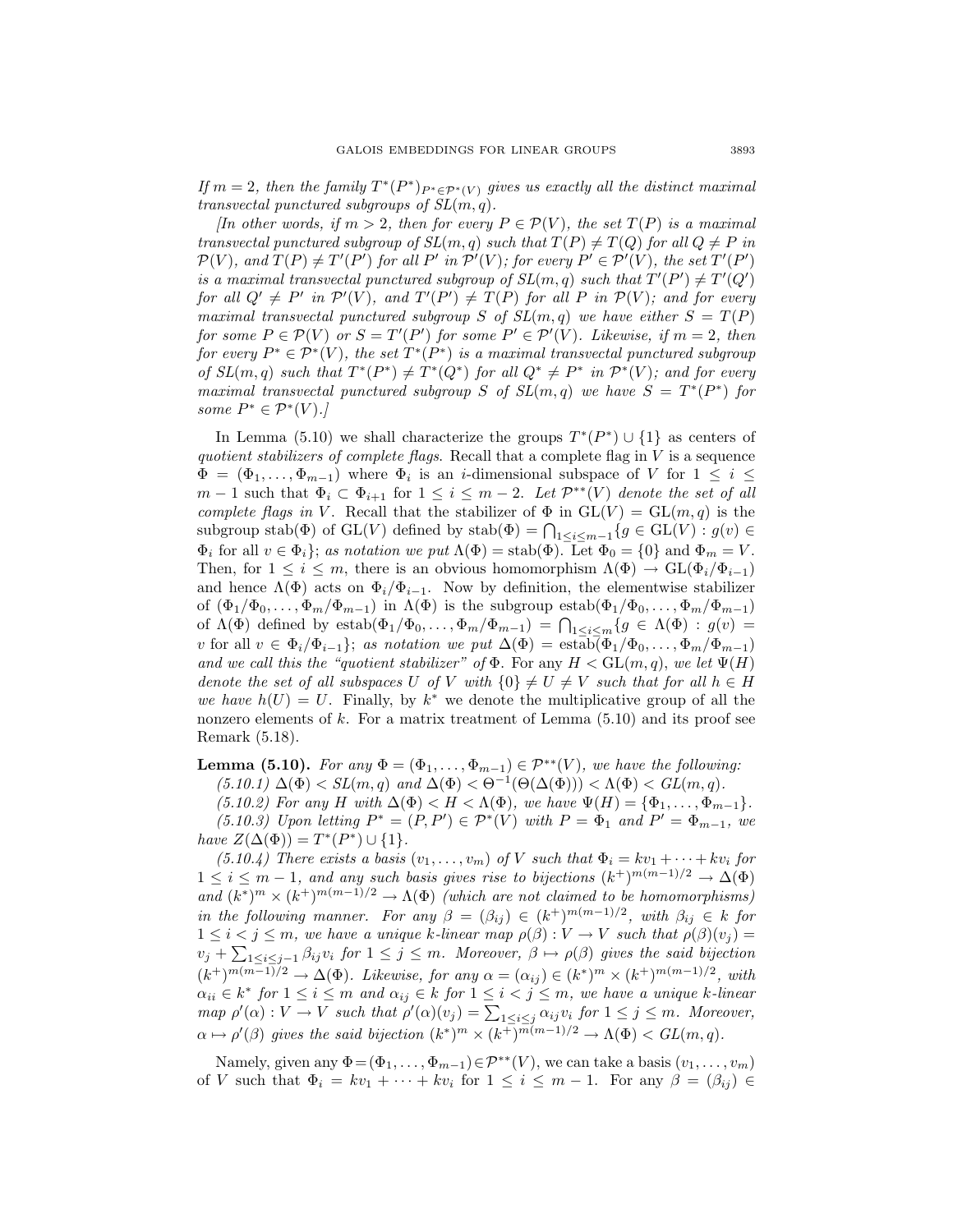$(k^+)^{m(m-1)/2}$ , with  $\beta_{ij} \in k$  for  $1 \leq i < j \leq m$ , we have a unique k-linear map  $\rho(\beta): V \to V$  such that  $\rho(\beta)(v_j) = v_j + \sum_{1 \leq i \leq j-1} \beta_{ij} v_i$  for  $1 \leq j \leq m$ . Clearly  $\beta \mapsto \rho(\beta)$  gives a bijection  $(k^+)^{m(m-1)/2} \to \Delta(\Phi)$ , and for every  $\beta \in (k^+)^{m(m-1)/2}$ we have  $\rho(\beta) \in SL(m, q)$ , and hence  $\Delta(\Phi) < SL(m, q)$ . For  $1 \leq i < j \leq m$  and  $\mu \in k^+$ , we have a unique k-linear map  $\gamma(i, j, \mu) : V \to V$  such that  $\gamma(i, j, \mu)(v_j) =$  $\mu v_i + v_j$  and  $\gamma(i, j, \mu)(v_{j'}) = v_{j'}$  for all j' in  $\{1, \ldots, j-1, j+1, \ldots, m\}$ . Now, for  $1 \leq i < j \leq m$  and  $\mu \in k^+$ , we clearly have  $\gamma(i, j, \mu) \in \Delta(\Phi)$ . Moreover, upon letting  $P^* = (P, P') \in \mathcal{P}^*(V)$  with  $P = \Phi_1$  and  $P' = \Phi_{m-1}$ , by (5.6.3) we see that  $\mu \mapsto \gamma(1, m, \mu)$  gives a bijection  $k^+ \to T^*(P^*)$ . Given any  $\mu \in k^+$ , by direct calculation we see that for every  $\beta \in (k^+)^{m(m-1)/2}$  we have  $\gamma(1, m, \mu)(\rho(\beta)(v)) =$  $\rho(\beta)(\gamma(1,m,\mu)(v))$  for all  $v \in V$  and hence  $\gamma(1,m,\mu) \in Z(\Delta(\Phi))$ . Moreover, if  $\beta \in (k^+)^{m(m-1)/2}$  is such that  $\rho(\beta) \neq \gamma(1, m, \mu)$  for every  $\mu \in k^+$ , then either  $\beta_{1j} \neq 0$  for some j with  $1 < j < m$ , or  $\beta_{ij} \neq 0$  for some  $(i, j)$  with  $1 < i < j \leq m$ ; in the first case we get  $\gamma(j, m, 1)(\rho(\beta)(v_m)) = \beta_{1m}v_1 + v_j + v_m + \sum_{i=2}^{n} \leq i \leq m-1} \beta_{im}v_i \neq$  $(\beta_{1j} + \beta_{1m})v_1 + v_j + v_m + \sum_{2 \le i \le j-1} \beta_{ij}v_i + \sum_{2 \le i \le m-1} \beta_{im}v_i = \rho(\beta)(\gamma(j,m,1)(v_m)),$ and in the second case we get  $\gamma(1, i, 1)(\rho(\beta)(v_j)) = \beta_{ij}v_1 + v_j + \sum_{2 \leq i' \leq j-1} \beta_{i'j}v_{i'} \neq$  $v_j + \sum_{2 \le i' \le j-1} \beta_{i'j} v_{i'} = \rho(\beta)(\gamma(1,i,1)(v_j)).$  Therefore  $Z(\Delta(\Phi)) = T^*(P^*) \cup \{1\}.$ Enlarging the above definition of  $\rho$ , for any  $\alpha = (\alpha_{ij}) \in (k^*)^m \times (k^+)^{m(m-1)/2}$ , with  $\alpha_{ii} \in k^*$  for  $1 \le i \le m$  and  $\alpha_{ij} \in k$  for  $1 \le i \le j \le m$ , we have a unique k-linear map  $\rho'(\alpha) : V \to V$  such that  $\rho'(\alpha)(v_j) = \sum_{1 \leq i \leq j} \alpha_{ij} v_i$  for  $1 \leq j \leq m$ . Clearly  $\alpha \mapsto \rho'(\beta)$  gives a bijection  $(k^*)^m \times (k^+)^{m(m-1)/2} \to \Lambda(\Phi) < \text{GL}(m, q)$ . Also clearly we have  $\Psi(\Delta(\Phi)) = {\Phi_1, \ldots, \Phi_{m-1}}$  and  $\Psi(\Lambda(\Phi)) = {\Phi_1, \ldots, \Phi_{m-1}}$ , and hence for any H with  $\Delta(\Phi) < H < \Lambda(\Phi)$  we have  $\Psi(H) = {\Phi_1, \ldots, \Phi_{m-1}}$ . This completes the proof of (5.10).

We shall now prove the following projective version of Lemma (5.5).

## **Lemma (5.11).** We have the following:

(5.11.1) For any  $1 \neq \mu \in k$  and  $t \in T \cup \{1\}$  we have ker( $\mu t - 1$ ) = 0.

(5.11.2) If  $m > 2$  and  $P_i^* = (P_i, P_i') \in \mathcal{P}^*(V)$  and  $\tau_i \in T^*(P_i^*)$  for  $1 \le i \le 2$  are such that  $\tau_1\tau_2 \in T \cup \{1\}$ , then either  $P_1 = P_2$  or  $P'_1 = P'_2$ .

(5.11.3) If  $m = 2 = p$  and  $P_i^* = (P_i, P_i') \in \mathcal{P}^*(V)$  and  $\tau_i \in T^*(P_i^*)$  for  $1 \le i \le 2$ are such that  $\tau_1\tau_2 \in T \cup \{1\}$ , then  $P_1 = P_2$  and  $P'_1 = P'_2$ .

(5.11.4) If  $P_i^* = (P_i, P_i') \in \mathcal{P}^*(V)$  and  $\tau_i \in T^*(P_i^*)$  for  $1 \leq i \leq 2$  are such that  $\tau_1 \tau_2 \in \hat{T} \cup \{1\}$  and  $\tau_1 \tau_2^2 \in \hat{T} \cup \{1\}$ , then either  $P_1 = P_2$  or  $P'_1 = P'_2$ .

To prove (5.11.1), let there be given any  $1 \neq \mu \in k$  and  $t \in T \cup \{1\}$ . Then Im $(t-1)$  ⊂ ker $(t-1)$ , and hence: (i) for all  $v \in V$  we have  $(t-1)((t-1)(v)) =$ 0, and therefore: (ii) for all  $v \in V$  we have  $(t-1)(t(v)) = (t-1)(v)$ . And obviously: (iii) for all  $v \in V$  we have  $(\mu t - 1)(v) - (t - 1)(v) = (\mu - 1)(t(v))$ . Now  $v \in \ker(\mu t - 1) \cap \ker(t - 1) \Rightarrow$  (obviously)  $(\mu t - 1)(v) - (t - 1)(v) = 0 \Rightarrow$ (by (iii))  $(\mu - 1)(t(v)) = 0 \Rightarrow$  (0bviously)  $t(v) = 0 \Rightarrow$  (0bviously)  $v = 0$ , and hence: (iv)  $v \in \ker(\mu t - 1) \cap \ker(t - 1) \Rightarrow v = 0$ . Moreover,  $v \in \ker(\mu t - 1) \Rightarrow$ (by (i))  $(t-1)((\mu t-1)(v) - (t-1)(v)) = 0 \Rightarrow$  (by (iii))  $(t-1)((\mu-1)t(v)) = 0 \Rightarrow$ (obviously)  $(t-1)(t(v)) = 0 \Rightarrow$  (by (ii))  $(t-1)(v) = 0$ , and hence by (iv) we see that  $v \in \text{ker}(\mu t - 1) \Rightarrow v = 0$  which completes the proof of (5.11.1).

To prove  $(5.11.2)$ – $(5.11.4)$ , let there be given any  $P_i^* = (P_i, P_i') \in \mathcal{P}^*(V)$  and  $t_i \in T^*(P_i^*)$  for  $1 \leq i \leq 2$  such that  $t_1t_2 = \nu t$  for some  $0 \neq \nu \in k$  and  $t \in T \cup \{1\}$ . Let  $P^{\flat} = P'_1 \cap P'_2$ . Then  $P^{\flat}$  is a subspace of V with dim  $P^{\flat} \geq m-2$ , and clearly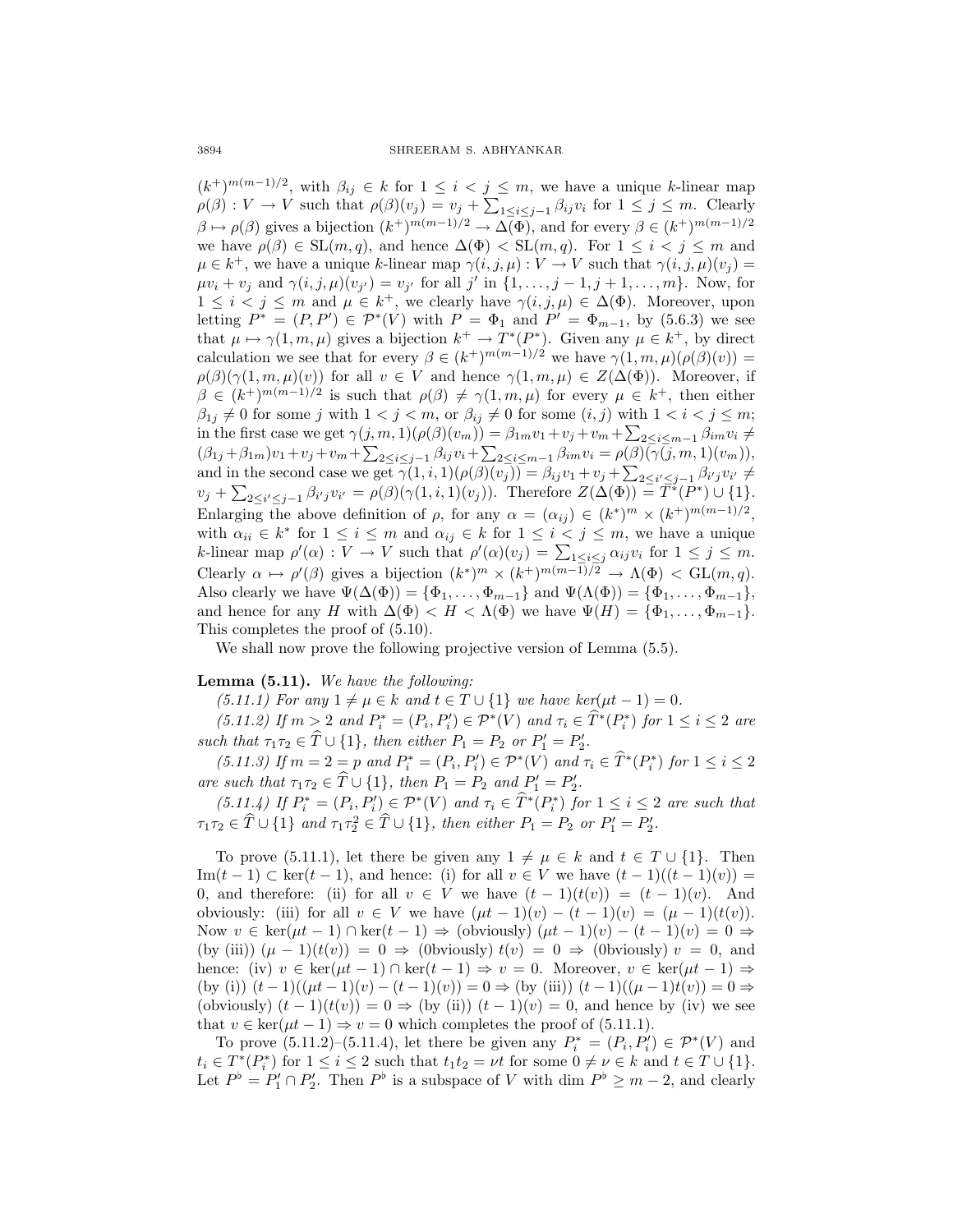$\ker(\nu t - 1) = \ker(t_1 t_2 - 1) \subset P^{\flat}$ .  $P^{\flat} \subset \ker(t_1 t_2 - 1) = \ker(\nu t - 1)$ . Therefore by (5.11.1) we see that if  $m > 2$ , then  $\nu = 1$ , and hence (5.11.2) follows from (5.5). Also clearly  $\nu^m = 1$ , and hence if  $m = 2 = p$ , then  $\nu = 1$ , whereas if  $m = 2 \neq p$ , then  $\nu = \pm 1$ . Therefore (5.11.3) also follows from (5.5).

Henceforth assume that  $m = 2 \neq p$  and  $t_1 t_2^2 = v^* t^*$  for some  $0 \neq v^* \in k$ and  $t^* \in T \cup \{1\}$ . We shall show that then  $P'_1 = P'_2$  and, in view of  $(5.11.2)$ and (5.11.3), this will complete the proof of (5.11.4). Suppose, if possible, that  $P'_1 \neq P'_2$ . Then, in view of what we have said above, by (5.5) and (5.7) we must have  $\nu = -1 = \nu^*$ . We can take a basis  $(u_1, u_2)$  of V such that  $t_1(u_1) = u_1$ ,  $t_1(u_2) = u_2 + u_1, t_2(u_2) = u_2$ , and  $t_2(u_1) = u_1 + \lambda u_2$  for some  $0 \neq \lambda \in k$ . Since  $t \in T \cup \{1\}$ , we have  $t(v) = v$  for all v in some 1-dimensional subspace of V. Since  $t = -t_1t_2$ , we get  $t(u_2) = -u_1 - u_2$ . Therefore  $t(u_1 + \kappa u_2) = u_1 + \kappa u_2$  for some  $\kappa \in k$ . Since  $t = -t_1t_2$ , we get  $t(u_1 + \kappa u_2) = -(1 + \lambda + \kappa)u_1 - (\lambda + \kappa)u_2$ . Therefore  $-(1 + \lambda + \kappa) = 1$  and  $-(\lambda + \kappa) = \kappa$ . Hence  $\kappa = 2$  and  $\lambda = -4$ . Now clearly  $t_2^2(u_2) = u_2$  and  $t_2^2(u_1) = u_1 + \lambda^*$  with  $\lambda^* = 2\lambda$ ; also  $t^* = -t_1 t_2^2 \in T \cup \{1\}$ , therefore by taking  $(t_2^2, t^*, \lambda^*)$  for  $(t_2, t, \lambda)$  in the above argument we get  $\lambda^* = -4$ . This is a contradiction because  $\lambda^* = 2\lambda = -8$  and  $p \neq 2$ . This completes the proof of  $(5.11.4).<sup>6</sup>$  $(5.11.4).<sup>6</sup>$  $(5.11.4).<sup>6</sup>$ 

By Lemmas (5.2) and (5.7) we get the following:

**Lemma (5.12).** For any  $P \in \mathcal{P}(V)$  we have  $(k^+)^{m-1} \approx \hat{T}(P) \cup \{1\} < PSL(m, q)$ and  $\Theta$  induces an isomorphism  $T(P) \cup \{1\} \rightarrow T(P) \cup \{1\}$ . For any  $P' \in \mathcal{P}'(V)$ we have  $(k^+)^{m-1} \approx \hat{T}'(P') \cup \{1\} < PSL(m, q)$  and  $\Theta$  induces an isomorphism  $T'(P') \cup \{1\} \rightarrow \hat{T}'(P') \cup \{1\}$ . For any  $P^* \in \mathcal{P}^*(V)$  we have  $k^+ \approx \hat{T}^*(P^*) \cup \{1\} <$  $PSL(m, q)$  and  $\Theta$  induces an isomorphism  $T^*(P^*) \cup \{1\} \rightarrow \hat{T}^*(P^*) \cup \{1\}.$ 

[Thus, in particular,  $T(P)$ ,  $T'(P')$ , and  $T^*(P^*)$  are projective transvectal punctured subgroups of  $PSL(m, q)$ , where by "projective transvectal" we mean consisting only of projective transvections.]

By Lemmas (5.3) and (5.12) we get the following:

**Lemma (5.13).** The map  $\hat{X}$  :  $\hat{T} \rightarrow \mathcal{P}(V)$  is surjective and the set  $\hat{T}$  can be expressed as the union  $T = \prod_{P \in \mathcal{P}(V)} T(P)$  of pairwise disjoint nonempty subsets. The map  $X' : T \to \mathcal{P}'(V)$  is surjective and the set T can be expressed as the union  $T = \coprod_{P' \in \mathcal{P}'(V)} T'(P')$  of pairwise disjoint nonempty subsets. The map  $\widehat{X}^* : \widehat{T} \to \mathcal{P}^*(V)$  is surjective and the set  $\widehat{T}$  can be expressed as the union  $T = \coprod_{P^* \in \mathcal{P}^*(V)} T^*(P^*)$  of pairwise disjoint nonempty subsets.

Let us note that a maximal projective transvectal punctured subgroup of  $PSL(m, q)$ is a nonempty subset  $\widehat{S}$  of  $\widehat{T}$  such that  $\widehat{S} \cup \{1\} < PSL(m, q)$  and such that there is no subset  $\hat{S}$ <sup>f</sup> of  $\hat{T}$  other than  $\hat{S}$  for which  $\hat{S} \subset \hat{S}$ <sup>f</sup> and  $\hat{S}$ <sup>f</sup>  $\cup$  {1} < PSL $(m, q)$ . Now by (5.11.4) we see that  $\widehat{S} \subset \widehat{T}$  with  $\widehat{S} \cup \{1\} < PSL(m, q) \Rightarrow$  either  $\widehat{S} \subset \widehat{T}(P)$  for

<span id="page-14-0"></span><sup>&</sup>lt;sup>6</sup>The above proof also shows that, in case of  $m = 2 \neq p$ , the conclusion of (5.11.4) does not hold if we drop the assumption that  $\tau_1 \tau_2^2 \in \hat{T} \cup \{1\}$ . More explicitly, let  $(u_1, u_2)$  be a basis of V, and let  $P_1^* = (P_1, P_1'), P_2^* = (P_2, P_2'),$  and  $P^* = (P, P')$  in  $\mathcal{P}^*(V)$  be given by  $P_1' = P_1 = u_1 k$ ,  $P_2' = P_2 = u_2k$ , and  $P' = P = (u_1 - 2u_2)k$ . Then  $P_1 \neq P_2$  and  $P_1' \neq P_2'$ . Let  $t_1, t_2$ , and t in GL(2,q) be given by  $t_1(u_1) = u_1$ ,  $t_1(u_2) = u_2 + u_1$ ,  $t_2(u_2) = u_2$ ,  $t_2(u_1) = u_1 - 4u_2$ ,  $t(u_1 + 2u_2) = u_1 + 2u_2$ , and  $t(u_2) = -u_1 - u_2$ . Then  $t_1 \in T^*(P^*), t_2 \in T^*(P^*), t \in T^*(P^*),$ but  $t_1t_2 = -t$ .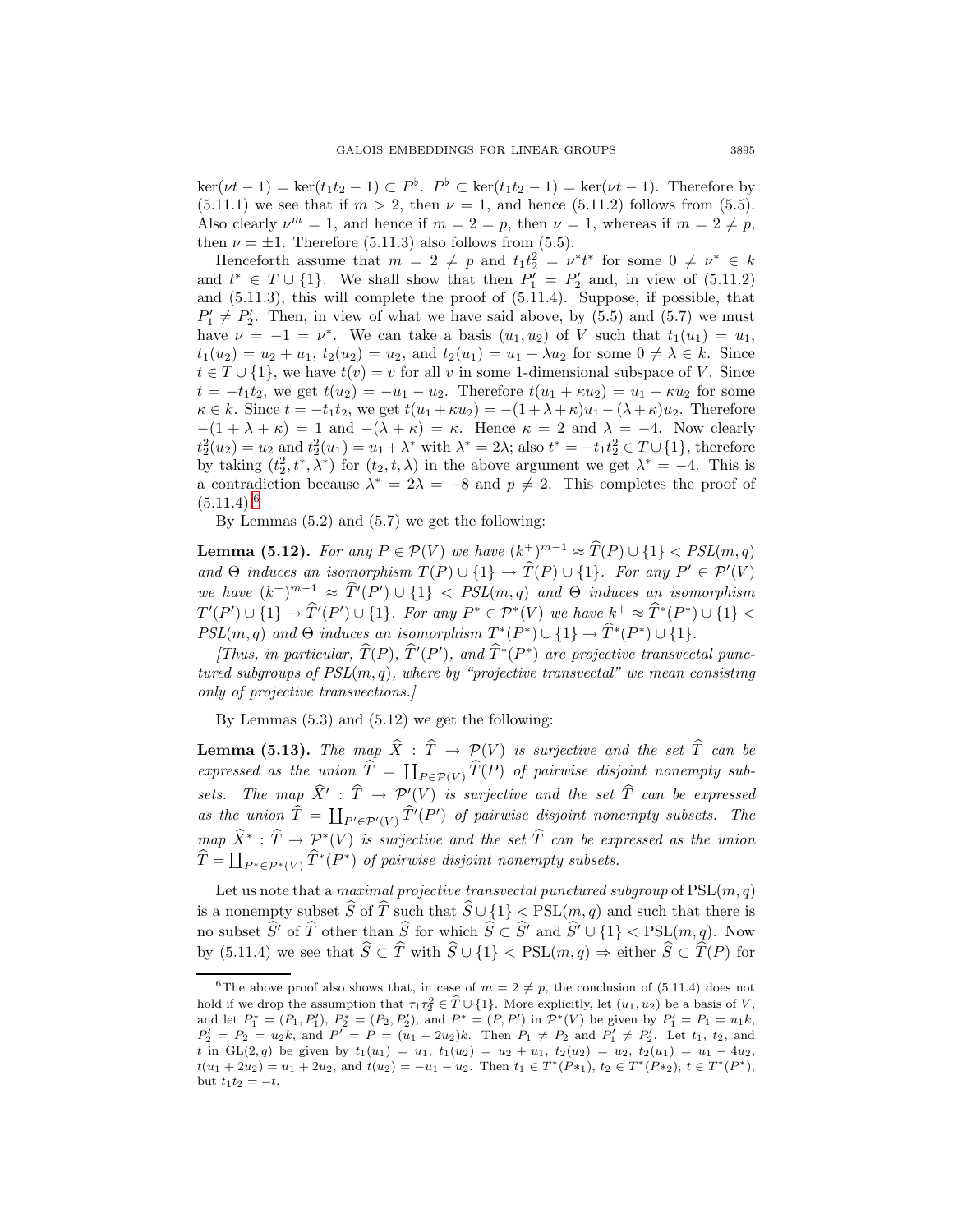some  $P \in \mathcal{P}(V)$  or  $S \subset T'(P')$  for some  $P' \in \mathcal{P}'(V)$ . Moreover, if  $m > 2$ , then for all  $P \in \mathcal{P}(V)$  and  $P' \in \mathcal{P}'(V)$  we clearly have  $T(P) \not\subset T'(P') \not\subset T(P)$  [say because every  $P' \in \mathcal{P}'(V)$  contains some  $P_1 \neq P_2$  in  $\mathcal{P}(V)$ , every  $P \in \mathcal{P}(V)$  passes through some  $P'_1 \neq P'_2$  in  $\mathcal{P}'(V)$ , and for every  $P^* = (P, P') \in \mathcal{P}^*(V)$  we have  $T^*(P^*) = T(P) \cap T'(P')$ . Likewise, if  $m = 2$ , then for every  $P^* = (P, P') \in \mathcal{P}^*(V)$ we clearly have  $P = P'$  and  $T(P) = T'(P') = T^*(P^*)$ . Therefore by (5.3) and (5.12) we get the following:

**Lemma (5.14).** If  $m > 2$ , then the two families  $T(P)_{P \in \mathcal{P}(V)}$  and  $T'(P')_{P' \in \mathcal{P}'(V)}$ give us exactly all the distinct maximal projective transvectal punctured subgroups of PSL(m, q). If  $m = 2$ , then the family  $\widehat{T}^*(P^*)_{P^* \in \mathcal{P}^*(V)}$  gives us exactly all the distinct maximal projective transvectal punctured subgroups of  $PSL(m, q)$ .

[In other words, if  $m > 2$ , then for every  $P \in \mathcal{P}(V)$ , the set  $T(P)$  is a maximal projective transvectal punctured subgroup of  $PSL(m, q)$  such that  $\widehat{T}(P) \neq \widehat{T}(Q)$  for all  $Q \neq P$  in  $\mathcal{P}(V)$ , and  $T(P) \neq T'(P')$  for all P' in  $\mathcal{P}'(V)$ ; for every  $P' \in \mathcal{P}'(V)$ , the set  $T'(P')$  is a maximal projective transvectal punctured subgroup of  $PSL(m, q)$ such that  $T'(P') \neq T'(Q')$  for all  $Q' \neq P'$  in  $\mathcal{P}'(V)$ , and  $T'(P') \neq T(P)$  for all P in  $\mathcal{P}(V)$ ; and for every maximal projective transvectal punctured subgroup S of PSL(m, q) we have either  $S = T(P)$  for some  $P \in \mathcal{P}(V)$  or  $S = T'(P')$ for some  $P' \in \mathcal{P}'(V)$ . Likewise, if  $m = 2$ , then for every  $P^* \in \mathcal{P}^*(V)$ , the set  $\widehat{T}^{*}(P^{*})$  is a maximal projective transvectal punctured subgroup of  $PSL(m, q)$  such that  $\widehat{T}^{*}(P^{*}) \neq \widehat{T}^{*}(Q^{*})$  for all  $Q^{*} \neq P^{*}$  in  $\mathcal{P}^{*}(V)$ ; and for every maximal projective transvectal punctured subgroup  $\widehat{S}$  of  $PSL(m, q)$  we have  $\widehat{S} = \widehat{T}*(P^*)$  for some  $P^* \in$  $\mathcal{P}^*(V)$ .]

For any complete flag  $\Phi = (\Phi_1, \ldots, \Phi_{m-1})$  in V, let  $\widehat{\Delta}(\Phi) = \Theta(\Delta(\Phi))$  and let us call  $\widehat{\Delta}(\Phi)$  the projective quotient stabilizer of  $\Phi$ . Now as noted in (5.10),  $\beta \mapsto \rho(\beta)$ gives a bijection  $(k^+)^{m(m-1)/2} \to \Delta(\Phi)$ . Moreover, with the notation of (5.10), for any  $\beta \in (k^+)^{m(m-1)/2}$  we clearly have  $\Theta(\rho(\beta)) = 1 \Leftrightarrow \rho(\beta)(v_i) = \lambda v_i$  for  $1 \leq i \leq$ m and some  $0 \neq \lambda \in k \Leftrightarrow \rho(\beta)(v_i) = v_i$  for  $1 \leq i \leq m \Leftrightarrow \rho(\beta) = 1$ . Therefore by  $(5.10)$  and  $(5.12)$  we get the following:

**Lemma (5.15).** For any  $\Phi = (\Phi_1, \ldots, \Phi_{m-1}) \in \mathcal{P}^{**}(V)$ , we have the following:  $(5.15.1) \widehat{\Delta}(\Phi) < PSL(m, q)$  and  $\Delta(\Phi) < \Theta^{-1}(\widehat{\Delta}(\Phi)) < \Lambda(\Phi) < GL(m, q)$ .

(5.15.2) For any H with  $\Delta(\Phi) < H < \Lambda(\Phi)$ , we have  $\Psi(H) = {\Phi_1, \ldots, \Phi_{m-1}}$ .

(5.15.3) Upon letting  $P^* = (P, P') \in \mathcal{P}^*(V)$  with  $P = \Phi_1$  and  $P' = \Phi_{m-1}$ , we have  $Z(\widehat{\Delta}(\Phi)) = \widehat{T}^*(P^*) \cup \{1\}$ , and  $\Theta$  induces isomorphisms  $\Delta(\Phi) \to \widehat{\Delta}(\Phi)$  and  $Z(\Delta(\Phi)) \to Z(\widehat{\Delta}(\Phi)).$ 

(5.15.4) In the notation of (5.10),  $\beta \mapsto \rho(\beta)$  gives a bijection  $(k^+)^{m(m-1)/2} \rightarrow$  $\widehat{\Delta}(\Phi)$  (which is not claimed to be a homomorphism).

[Note that  $\Phi \mapsto P^*$  gives a surjection  $\mathcal{P}^{*}(V) \to \mathcal{P}^{*}(V)$  of the set of all complete flags in V onto the set of all short flags in V, where by a "short flag" in V we mean a member of  $\mathcal{P}^*(V)$ ; the said surjection sends a complete flag to the short flag "dominated by it" in the obvious sense. This surjection is equally relevant in connection with Lemma (5.10).]

Remark (5.16). Observe that whatever we have said in this section up to this point is valid for an arbitrary field  $k$ . Now for the first time we are going to use the fact that k is the finite field  $GF(q)$  and hence  $GL(V) = GL(m, q)$  is a finite group. Note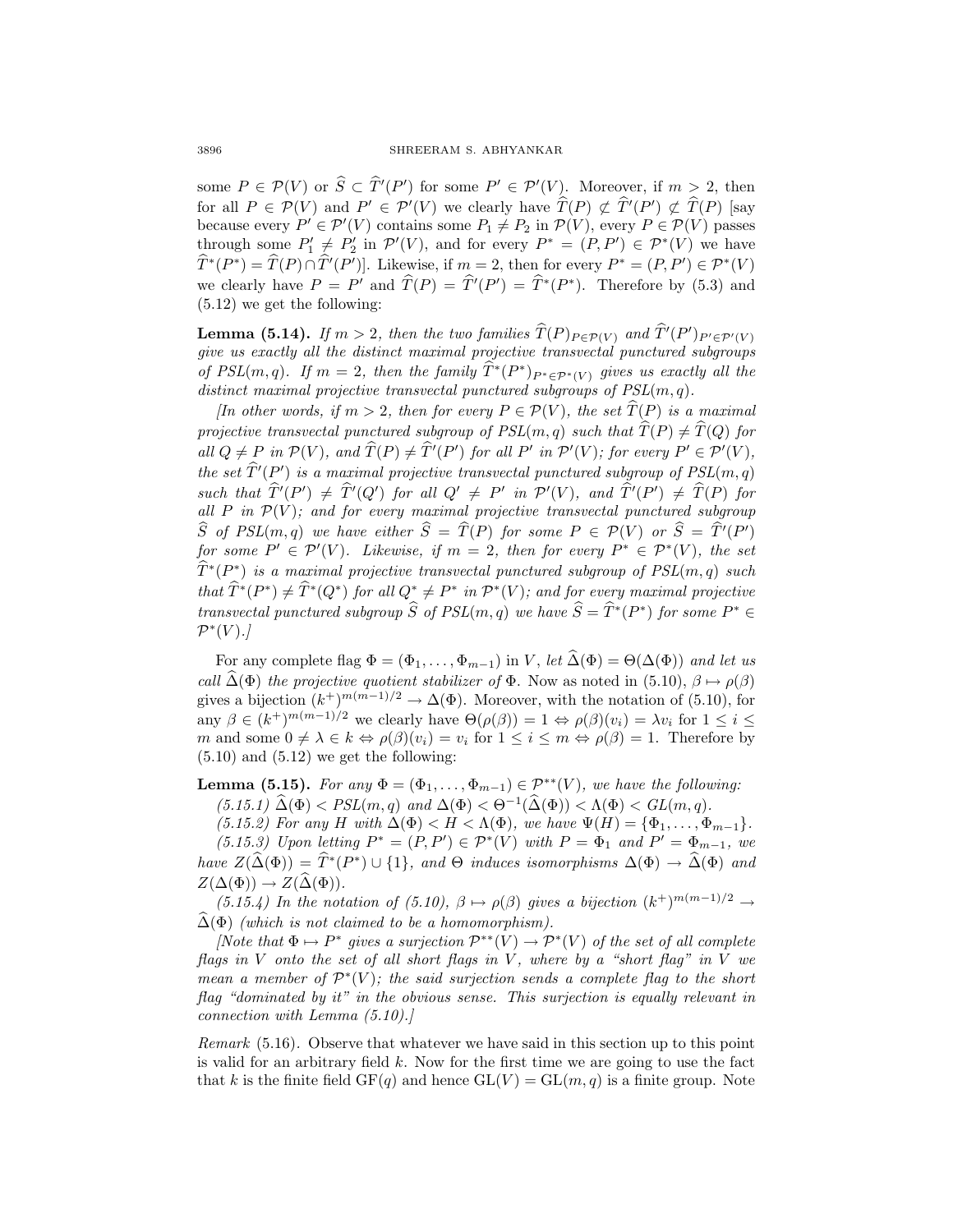that then, for every positive integer n, the group  $(k^+)^n$  is an elementary abelian p-group of order  $q^n$  (cf. page 159 of [\[Suz\]](#page-31-0)). In particular, for all  $P \in \mathcal{P}(V)$  and  $P' \in$  $\mathcal{P}'(V)$ , by Lemmas (5.7) and (5.12) we see that  $T(P) \cup \{1\}$ ,  $T(P) \cup \{1\}$ ,  $T'(P') \cup \{1\}$ , and  $\hat{T}'(P') \cup \{1\}$  are elementary abelian p-groups of order  $q^{m-1}$ , and likewise, for all  $P^* \in \mathcal{P}^*(V)$ , by Lemmas (5.7) and (5.12) we see that  $T^*(P^*) \cup \{1\}$  and  $\widehat{T}^*(P^*) \cup \{1\}$ are elementary abelian p-groups of order q. Since ker  $\Theta = Z(\mathrm{GL}(m, q))$  and the order of ker  $\Theta$  is prime to p, it follows that  $\Theta$  induces an order preserving bijection of the set of all p-power-order elements in any subgroup G of  $GL(m, q)$  onto the set of all p-power-order elements in  $\Theta(G)$ , and likewise  $\Theta$  induces a bijection of the set of all  $p$ -power-order subgroups of  $G$  onto the set of all  $p$ -power-order subgroups of  $\Theta(G)$ , and moreover, for any p-power-order subgroup H of G, the map  $H \to \Theta(H)$ induced by  $\Theta$  is an isomorphism. This reproves Lemma (5.2) as well as the claim about  $\Theta$  made in Lemma (5.15).

Recall that the set of all  $p\text{-Sylow subgroups of a finite group }H$  is denoted by  $\text{Syl}_p(H)$ . As a consequence of Lemmas (5.7) to (5.15) we shall now prove Lemma (5.17) below, whose parts (5.17.7) and (5.17.8) subsume the **Invariance Lemma (1.4)** stated in the Introduction.

**Lemma (5.17).** For any group G with  $SL(m,q) < G < GL(m,q)$  we have the following:

 $(5.17.1) \Phi \mapsto \Delta(\Phi)$  gives a bijection  $\mathcal{P}^{**}(V) \to Syl_p(G)$ .

 $(5.17.2)$   $\Phi \mapsto \widehat{\Delta}(\Phi)$  gives a bijection  $\mathcal{P}^{**}(V) \to Syl_p(\Theta(G)).$ 

(5.17.3)  $T = \bigcup_{A \in Syl_p(G)} (Z(A) \setminus \{1\}) = a$  set of elements of order p.

 $(5.17.4)$   $T = \bigcup_{A \in Syl_p(\Theta(G))} (Z(A) \setminus \{1\}) = a$  set of elements of order p.

(5.17.5) If  $m = 2$ , then  $\mathcal{P}'(V) = \mathcal{P}(V)$ , and for every  $P \in \mathcal{P}(V)$  we have  $T'(P) = T(P)$  and  $k^+ \approx T(P) \cup \{1\} \in Syl_p(G)$ , and moreover  $P \mapsto T(P) \cup \{1\}$ gives a bijection  $\mathcal{P}(V) \to Syl_p(G)$ , and the set T can be expressed as the union  $T = \coprod_{P \in \mathcal{P}(V)} T(P)$  of pairwise disjoint nonempty subsets.

(5.17.6) If  $m = 2$ , then  $\mathcal{P}'(V) = \mathcal{P}(V)$ , and for every  $P \in \mathcal{P}(V)$  we have  $\widehat{T}'(P) = \widehat{T}(P)$  and  $k^+ \approx \widehat{T}(P) \cup \{1\} \in Syl_p(\Theta(G)),$  and moreover  $P \mapsto \widehat{T}(P) \cup \{1\}$ gives a bijection  $\mathcal{P}(V) \to Syl_n(\Theta(G))$ , and the set  $\hat{T}$  can be expressed as the union  $T = \coprod_{P \in \mathcal{P}(V)} T(P)$  of pairwise disjoint nonempty subsets.

 $(5.17.7)$  Every automorphism of G maps T onto itself.

(5.17.8) Every automorphism of  $\Theta(G)$  maps  $\widehat{T}$  onto itself.

Namely, since  $q^{m(m-1)/2}$  is the highest power of p which divides  $|SL(m, q)|$  (cf. page 81 of [\[Suz\]](#page-31-0)), and since  $|G|/|\text{SL}(m, q)|$  as well as  $|G|/|\Theta(G)|$  are prime to p, by (5.10) and (5.15) we respectively see that  $\Phi \mapsto \Delta(\Phi)$  and  $\Phi \mapsto \widehat{\Delta}(\Phi)$  give injective maps  $\mathcal{P}^{**}(V) \to \mathrm{Syl}_p(G)$  and  $\mathcal{P}^{**}(V) \to \mathrm{Syl}_p(\Theta(G))$ . By Sylow's Theorem,  $Syl_n(G)$  is a complete set of G-conjugates, and  $Syl_n(\Theta(G))$  is a complete set of  $\Theta(G)$ -conjugates. Moreover, for any  $g \in G$  and any  $\Phi \in \mathcal{P}^{**}(V)$ , we clearly have  $g(\Phi) \in \mathcal{P}^{**}(V)$  and  $\Delta(g(\Phi)) = g\Delta(\Phi)g^{-1}$  and  $\widehat{\Delta}(g(\Phi)) = \Theta(g)\widehat{\Delta}(\Phi)\Theta(g)^{-1}$ . Therefore the above maps  $\mathcal{P}^{**}(V) \to \mathrm{Syl}_p(G)$  and  $\mathcal{P}^{**}(V) \to \mathrm{Syl}_p(\Theta(G))$  are surjective. This proves (5.17.1) and (5.17.2). By (5.7), (5.8), (5.9), (5.10) and (5.17.1) we get (5.17.3) and (5.17.5), and by (5.12), (5.13), (5.14), (5.15) and (5.17.2) we get (5.17.4) and (5.17.6). Finally, assertions (5.17.7) and (5.17.8) follow from (5.17.3) and  $(5.17.4)$  respectively; in the case of  $m = 2$  these assertions also follow from (5.17.5) and (5.17.6) respectively.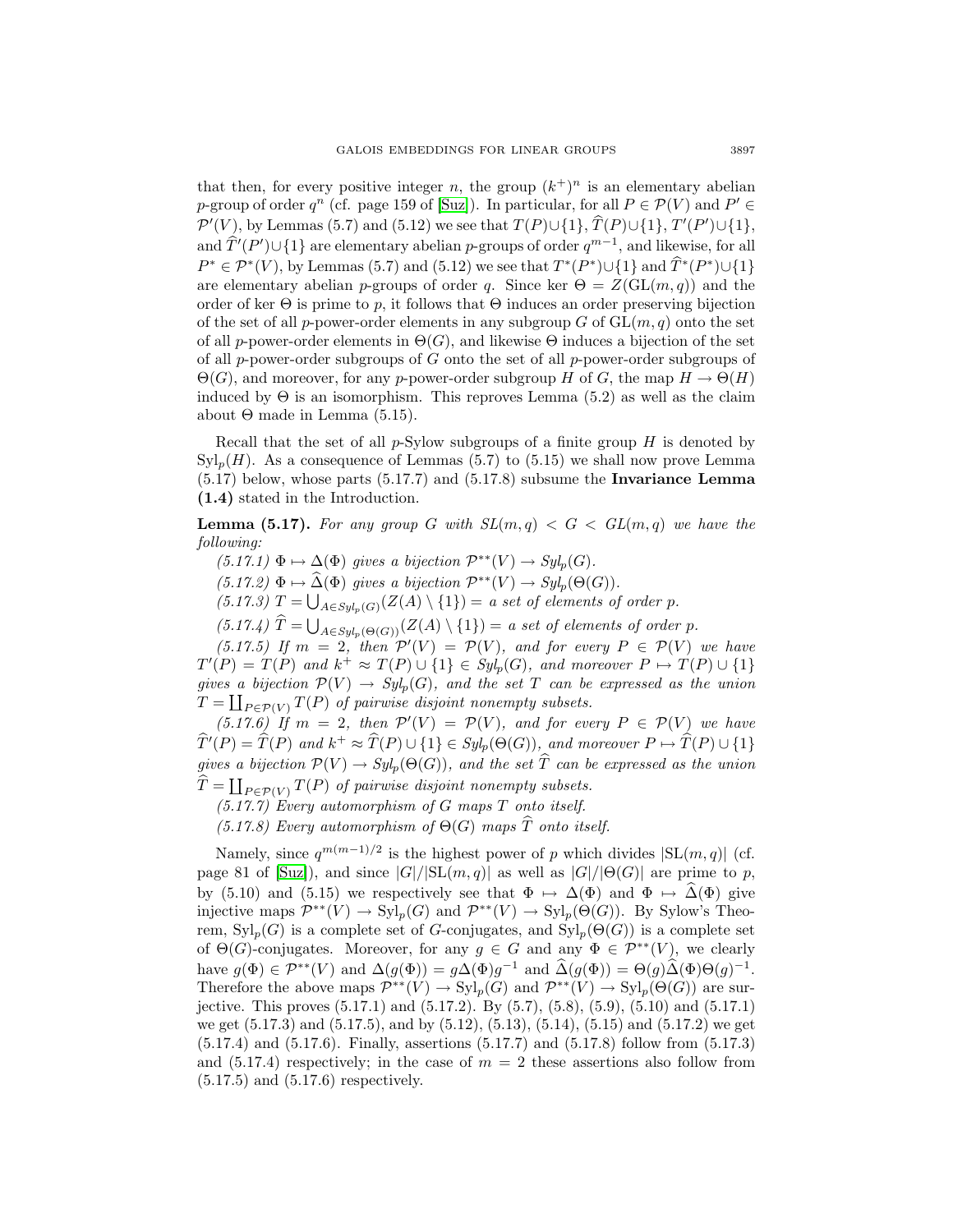Remark (5.18). To see how some of the material of this section, say Lemmas (5.7), (5.10), and (5.17), would look in the language of matrices, in this remark, let us think of V as consisting of column vectors and  $GL(m, q)$  as a subset of the set of all  $m \times m$  matrices  $a = (a_{ij})$  over k which act on the column vectors by left multiplication.

For  $1 \leq i \leq m$  let  $C_i \subset SL(m, q)$  be defined as the set of all  $m \times m$  matrices a over k such that  $a_{i'j'} = 0$  for all  $i' \neq j'$  in  $\{1, 2, ..., m\}$  with  $i' \neq i$ , and  $a_{i'i'} = 1$ for  $1 \leq i' \leq m$ . By multiplying matrices we see that for any a and a' in  $C_i$  we have  $aa' \in C_i$  with  $(aa')_{ij} = a_{ij} + a'_{ij}$  for all j in {1,..., *i* − 1, *i* + 1,..., *m*}. Since the elements in the  $i$ -th row of a member of  $C_i$  can be chosen arbitrarily except for the *i*-th column, it follows that  $(k^+)^{m-1} \approx C_i < SL(m, q)$ .

For  $1 \leq j \leq m$  let  $C'_j \subset SL(m, q)$  be defined as the set of all  $m \times m$  matrices a over k such that  $a_{i'j'} = 0$  for all  $i' \neq j'$  in  $\{1, 2, ..., m\}$  with  $j' \neq j$ , and  $a_{j'j'} = 1$ for  $1 \leq j' \leq m$ . By multiplying matrices we see that for any a and a' in  $C'_j$  we have  $aa' \in C'_j$  with  $(aa')_{ij} = a_{ij} + a'_{ij}$  for all i in  $\{1, \ldots, j-1, j+1, \ldots, m\}$ . Since the elements in the *j*-th column of a member of  $C'_{j}$  can be chosen arbitrarily except for the *j*-th row, it follows that  $(k^+)^{m-1} \approx C'_j < SL(m, q)$ .

For  $i \neq j$  in  $\{1, 2, ..., m\}$  and  $\mu \in k$ , let  $c(i, j, \mu) \in SL(m, q)$  be given by  $c(i, j, \mu)_{ij} = \mu$  and  $c(i, j, \mu)_{i'i'} = 1$  for  $1 \leq i' \leq m$  and  $c(i, j, \mu)_{i'j'} = 0$  for all  $i' \neq j'$ in  $\{1, 2, \ldots, m\}$  with  $(i', j') \neq (i, j)$ . For  $i \neq j$  in  $\{1, 2, \ldots, m\}$ , let  $C_{ij}^* = \{c(i, j, \mu) :$  $\mu \in k$ . By multiplying matrices we see that for  $i \neq j$  in  $\{1, 2, \ldots, m\}$  we have  $c(i, j, \mu)c(i, j, \nu) = c(i, j, \mu + \nu)$  for all  $\mu \in k$  and  $\nu \in k$ . Therefore  $k^+ \approx C_{ij}^*$  $SL(m, q)$ .

For  $1 \leq j \leq m$ , let  $e_j \in V$  be the column vector with 1 in the j-th place and zeroes elsewhere, and let  $Q'_j \in \mathcal{P}'(V)$  consist of those column vectors whose j-th component is zero, i.e.,  $Q'_{j}$  is generated by  $e_1, \ldots, e_{j-1}, e_{j+1}, \ldots, e_m$ . For  $1 \leq i \leq m$ , let  $Q_i \in \mathcal{P}(V)$  consist of those column vectors whose j-th component is zero for all  $j \neq i$ , i.e.,  $Q_i$  consists of all the multiples of  $e_i$ . For  $i \neq j$  in  $\{1, 2, \ldots, m\}$ , let  $Q_{ij}^* = (Q_i, Q_j') \in \mathcal{P}^*(V).$ 

Let a be an  $m \times m$  matrix over k. Then for  $1 \leq j \leq m$  we have  $ae_j =$  the j-th column of a. Consequently, for any fixed j in  $\{1, 2, \ldots, m\}$  we have  $av-v=0$  for all  $v \in Q'_j \Leftrightarrow ae_{j'}-e_{j'} = 0$  for all  $j'$  in  $\{1,\ldots,j-1,j+1,\ldots,m\} \Leftrightarrow a_{i'j'} = 0$  for all  $i' \neq j$ j' in  $\{1, 2, ..., m\}$  with  $j' \neq j$  and  $a_{j'j'} = 1$  for all j' in  $\{1, ..., j-1, j+1, ..., m\}$ , and hence  $C'_j = T'(Q'_j) \cup \{1\}$ . Likewise, for any fixed i in  $\{1, 2, ..., m\}$  we have  $av$  $v \in Q_i$  for all  $v \in V \Leftrightarrow ae_j - e_j \in ke_i$  for all  $j$  in  $\{1, 2, ..., m\} \Leftrightarrow ae_{i'j'} = 0$  for all  $i' \neq j$ j' in  $\{1, 2, ..., m\}$  with  $i' \neq i$  and  $a_{i'i'} = 1$  for all i' in  $\{1, ..., i - 1, i + 1, ..., m\}$ , and hence in view of (5.6.1) we get  $C_i = T(Q_i) \cup \{1\}$ . Finally, for any fixed  $i \neq j$ in  $\{1,2,\ldots,m\}$  we have  $C_{ij}^* = C_i \cap C_j'$  and  $T^*(Q_{ij}^*) = T(Q_i) \cap T'(Q_j')$ , and hence  $C_{ij}^* = T^*(Q_{ij}^*) \cup \{1\}.$ 

Let B be the set of all uni-upper-triangulars in  $SL(m, q)$ , i.e., the set of all  $m \times m$  matrices  $b = (b_{ij})$  over k such that  $b_{ii} = 1$  for  $1 \le i \le m$ , and  $b_{ij} = 0$  for  $1 \leq j \leq i \leq m$ . Then B is a subgroup of  $SL(m, q)$  and  $|B| = q^{m(m-1)/2}$  which is the highest power of p which divides  $|\text{SL}(m, q)|$  (cf. page 81 of [\[Suz\]](#page-31-0)). Therefore  $B \in \mathrm{Syl}_p(\mathrm{SL}(m, q))$ . Let  $\overline{B}$  be the set of all upper-triangulars in  $\mathrm{GL}(m, q)$ , i.e., the set of all  $m \times m$  matrices  $\overline{b} = (\overline{b}_{ij})$  over k such that  $\overline{b}_{ii} \neq 0$  for  $1 \leq i \leq m$ , and  $\overline{b}_{ij} = 0$  for  $1 \leq j < i \leq m$ . Also let  $\Phi = (\Phi_1, \ldots, \Phi_{m-1}) \in \mathcal{P}^{**}(V)$  be the complete flag given by  $\Phi_i = ke_1 + \cdots + ke_i$ . Then clearly  $\overline{B}$  is the stabilizer  $\Lambda(\Phi)$  of  $\Phi$ , and B is the quotient stabilizer  $\Delta(\Phi)$  of  $\Phi$ .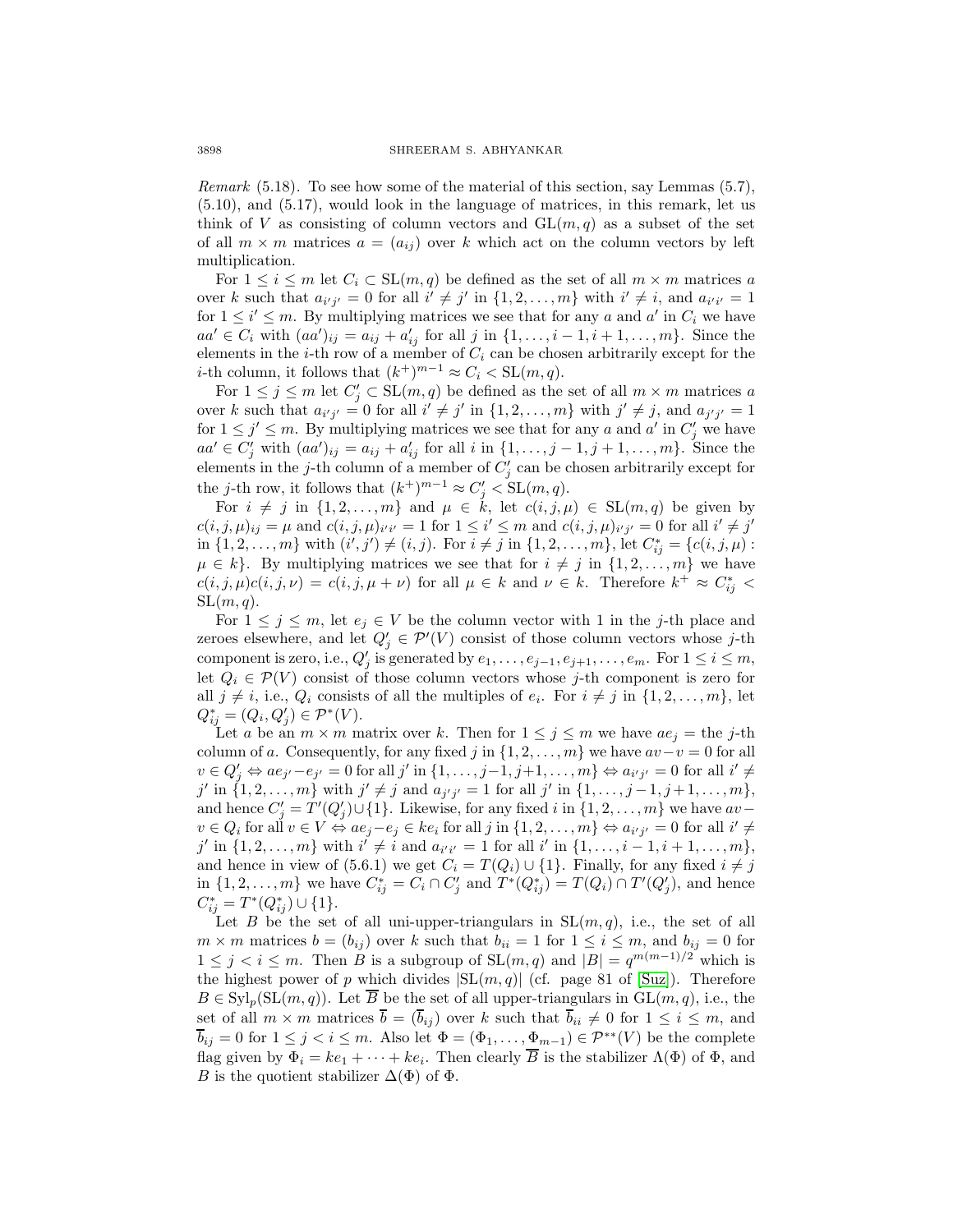Now the matrices  $c(i, j, \mu)$  represent elementary row and column operations in the sense that multiplying any  $m \times m$  matrix over k from the left (resp. right) amounts to adding the  $\mu$ -th multiple of the j-th row (resp. *i*-th column) to the *i*-th row (resp. *j*-th column). From this it follows that  $c(1, m, \mu)b = bc(1, m, \mu)$ for all  $\mu \in k$  and  $b \in B$ . Moreover, if  $b \in B$  is such that  $b \neq c(1, m, \mu)$  for all  $\mu \in k$ , then either  $b_{1j} \neq 0$  for some j with  $1 < j < m$ , or  $b_{1j} = 0$  for all j with  $1 < j < m$  but  $b_{ij} \neq 0$  for some  $(i, j)$  with  $1 < i < j \leq m$ ; in the first case we get  $(c(j, m, 1)b)_{11} = b_{1m} \neq b_{1j} + b_{1m} = (bc(j, m, 1))_{11}$ , and in the second case we get  $(c(1, i, 1)b)_{11} = b_{ij} \neq 0 = (bc(1, i, 1))_{11}$ . Therefore  $Z(B) = C_{1m}^*$ .

Thus we have partially reproved Lemmas (5.7), (5.10), and (5.17.1).

## 6. Automorphism lemma

To prove the Automorphism Lemma  $(1.3)$  stated in the Introduction, let  $k =$  $GF(q)$  and  $V = k^m$ . The Automorphism Lemma being trivial for  $m = 1$ , again henceforth assume that  $m > 1$ . Let the rest of the notation be also as in section 5.<sup>[7](#page-18-0)</sup>

**Definition (6.1).** Recall that an  $\epsilon$ -linear isomorphism of V onto an m-dimensional vector space  $\overline{V}$  over a field  $\overline{k}$ , where  $\epsilon : k \to \overline{k}$  is an isomorphism, is a bijective additive map  $q: V \to \overline{V}$  such that for all  $v \in V$  and  $\mu \in k$  we have  $q(\mu v) = \epsilon(\mu)q(v)$ , and we note that then g induces bijections  $\mathcal{P}(V) \to \mathcal{P}(V)$  and  $\mathcal{P}'(V) \to \mathcal{P}'(V)$  and hence also a bijection  $\mathcal{P}(V) \cup \mathcal{P}'(V) \to \mathcal{P}(V) \cup \mathcal{P}'(V)$ ; by  $\text{Lin}_{\epsilon}(V, V)$  we denote the set of all  $\epsilon$ -linear isomorphisms of V onto  $\overline{V}$ ; if  $\overline{k} = k$ , then by Sem $(V, \overline{V})$ we denote the set  $\bigcup_{\epsilon \in \text{Aut}(k)} \text{Lin}_{\epsilon}(V, V)$ , and, for any  $g \in \text{Sem}(V, V)$ , by  $\iota(g)$  we denote the unique  $\epsilon \in Aut(k)$  such that  $g \in Lin_{\epsilon}(V, \overline{V}),$  i.e.,  $\iota(g)$  is the unique member of Aut(k) such that  $g \in \text{Lin}_{\iota(g)}(\tilde{V}, \overline{V});$  we call members of Sem $(V, \overline{V})$  ksemilinear isomorphisms of V onto  $\overline{V}$ , and we call  $\iota(g)$  the *autoassociate* of g. Recall that the group  $Sem(V, V)$ , i.e., the group of all semilinear maps of V, is denoted by  $\Gamma L(V) = \Gamma L(m,q)$ . Since  $GL(V)$  is the kernel of the natural epimorphism  $\Gamma\mathcal{L}(V) \to \text{Aut}(k)$  which sends every  $g \in \Gamma\mathcal{L}(V)$  to  $\iota(g)$ , we see that  $\text{GL}(V) \triangleleft$  $\Gamma L(V)$ . Let  $HL(V) = HL(m, q)$  be the group of all homotheties, i.e., maps  $V \to V$ of the form  $v \mapsto \mu v$  with  $0 \neq \mu \in k$ . Then  $HL(V) = Z(GL(V))$ , and hence  $HL(V)$  is a characteristic subgroup of  $GL(V)$ , and therefore  $HL(V) \triangleleft FL(V)$ . Let  $P\Gamma L(V) = P\Gamma L(m,q) = \Gamma L(V)/H\Gamma(V)$ , and let  $\Theta : \Gamma L(V) \to P\Gamma L(V)$  be the canonical epimorphism; this should cause no confusion with the fact that until now  $\Theta$  denoted the canonical epimorphism  $GL(V) \to PGL(V)$ ; in other words, we identify  $PGL(V)$  with a subgroup of  $PFL(V)$ .

Let V' be the dual of V. Then  $g \mapsto g^{\dagger}$  gives an isomorphism Sem $(V, V) \rightarrow$ Sem(V', V') where for all  $g \in \text{Sem}(V, V)$  and  $v \in V$  and  $v' \in V'$  we have  $g^{\natural}(v')(v)$  =  $\iota(g)(v'(g^{-1}(v)))$ , and likewise  $g \mapsto g^{\natural}$  gives a bijection Sem $(V, V') \to \text{Sem}(V', V)$ where for all  $g \in \text{Sem}(V, V')$  and  $v' \in V'$  we have  $g(v)(g^{\natural}(v')) = \iota(g)(v'(v))$ .<sup>[8](#page-18-1)</sup> Regarding V and V' as subspaces of  $V \oplus V'$ , we put  $QL(V) = QL(m, q) =$  the set of all  $g \in \Gamma\mathcal{L}(V \oplus V')$  such that either  $(g(V), g(V')) = (V, V')$  and upon letting  $g_1 \in \text{Sem}(V, V)$  and  $g_2 \in \text{Sem}(V', V')$  be induced by g we have  $(g_1)^\sharp = g_2$ , or  $(g(V), g(V')) = (V', V)$  and upon letting  $g_1 \in \text{Sem}(V, V')$  and  $g_2 \in \text{Sem}(V', V)$ 

<span id="page-18-0"></span><sup>7</sup>In this section, in addition to proving the Automorphism Lemma, we shall also prove the Automorphism Theorem. We have arranged the matter so that most of it is valid for any field k, and we have preferred to give an intrinsic geometric treatment. At the end of the section, in Remark (6.10), we shall give an alternative matrix treatment of some things.

<span id="page-18-1"></span><sup>&</sup>lt;sup>8</sup>In both cases,  $q^{\sharp}$  may be called the inverse-adjoint of q. Note that in both cases we have  $\iota(g^{\natural}) = \iota(g).$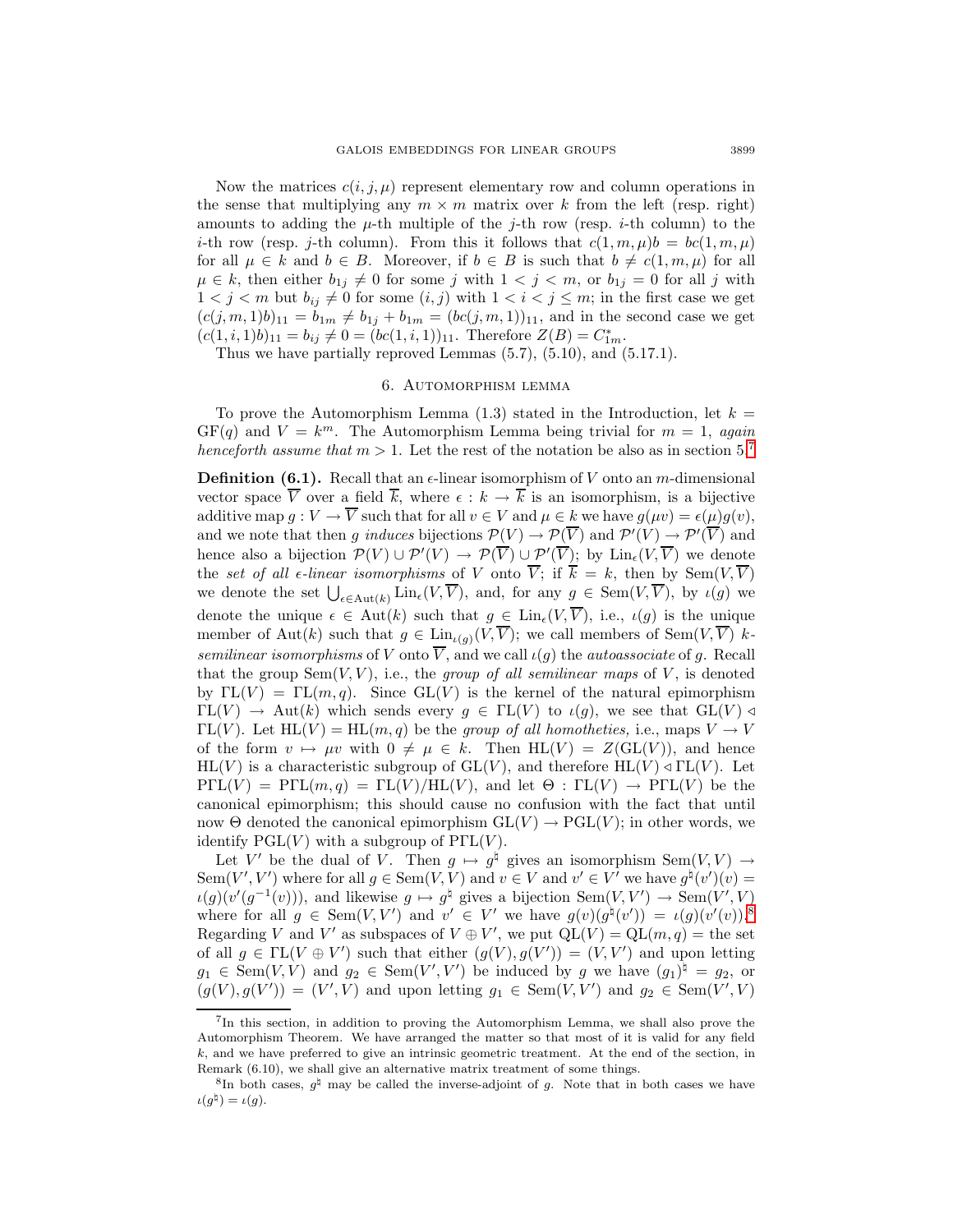be induced by g we have  $(g_1)^{\natural} = g_2$ ; we note that then  $QL(V) < FL(V \oplus V')$ and we call  $QL(V)$  the group of all quasilinear maps of V. We get a natural monomorphism  $\pi : \Gamma L(V) \to Q L(V)$  which sends every  $g \in \Gamma L(V)$  to  $\pi(g) = g^{\pi} \in$  $QL(V)$  with  $(g^{\pi}(V), g^{\pi}(V')) = (V, V')$  such that g is induced by  $g^{\pi}$ . Let  $HL^{\pi}(V)$  =  $HL^{\pi}(m, q)$ ,  $SL^{\pi}(V) = SL^{\pi}(m, q)$ ,  $GL^{\pi}(V) = GL^{\pi}(m, q)$ , and  $\Gamma L^{\pi}(V) = \Gamma L^{\pi}(m, q)$ be the images of HL(V), SL(V), GL(V), and  $\Gamma L(V)$  under  $\pi$  respectively.<sup>[9](#page-19-0)</sup> Let  $\pi^*: \Gamma L^{\pi}(V) \to \Gamma L(V)$  be the isomorphism such that for all  $g \in \Gamma L(V)$  we have  $\pi^*(g^{\pi}) = g$ . Now clearly  $QL(V) \setminus \Gamma L^{\pi}(V) \neq \emptyset$ , and by the last footnote we see that the product of any two elements in  $QL(V) \setminus \Gamma\mathbb{L}^{\pi}(V)$  belongs to  $\Gamma\mathbb{L}^{\pi}(V)$ ; therefore  $\Gamma L(V)^{\pi} \triangleleft \mathcal{Q}L(V)$  with  $|\mathcal{Q}L(V)/\Gamma L^{\pi}(V)| = 2$ . Also clearly  $\mathcal{G}L(V \oplus V') \cap \mathcal{Q}L(V) \triangleleft$  $QL(V)$  and  $GL^{\pi}(V) = GL(V \oplus V') \cap FL^{\pi}(V)$ , and hence  $GL^{\pi}(V) \triangleleft QL(V)$  which we can also directly see by the last footnote. Moreover,  $HL^{\pi}(V) = Z(GL^{\pi}(V))$ and hence  $HL^{\pi}(V)$  is a characteristic subgroup of  $GL^{\pi}(V)$ . Therefore  $HL^{\pi}(V) \triangleleft$ QL(V). Let  $PQL(V) = PQL(m, q) = QL(V)/HL^{\pi}(V)$  and let  $\Theta_Q : QL(V) \rightarrow$  $PQL(V)$  be the canonical epimorphism. Let  $\hat{\pi} : PFL(V) \to PQL(V)$  be the unique monomorphism such that for all  $g \in \Gamma\mathbb{L}(V)$  we have  $\hat{\pi}(\Theta(g)) = \Theta_{Q}(g^{\pi})$ . Let  $PSL^{\pi}(V) = PSL^{\pi}(m,q), PGL^{\pi}(V) = PGL^{\pi}(m,q),$  and  $PSL^{\pi}(V) = PSL^{\pi}(m,q)$ be the images of  $PSL(V)$ ,  $PGL(V)$ , and  $PFL(V)$  under  $\hat{\pi}$  respectively. For any  $\phi \in \mathrm{P}\Gamma\mathrm{L}(V)$  let  $\phi^{\pi} = \hat{\pi}(\phi)$ . Let  $\hat{\pi}^* : \mathrm{P}\Gamma\mathrm{L}^{\pi}(V) \to \mathrm{P}\Gamma\mathrm{L}(V)$  be the isomorphism such that for all  $\phi \in \text{P}\Gamma\text{L}(V)$  we have  $\hat{\pi}^*(\phi^{\pi}) = \phi$ . Since  $\Gamma\text{L}(V)^{\pi} \triangleleft \text{QL}(V)$  with  $|QL(V)/TL^{\pi}(V)| = 2$ , we see that  $PTL(V)^{\pi} \triangleleft PQL(V)$  with  $|PQL(V)/PTL^{\pi}(V)| =$ 2.

As usual, by  $Sym(D)$  we denote the *group of all bijections* of a set  $D$ . For instance, given any  $g \in \Gamma\mathcal{L}(m, q)$ ,  $P \mapsto g(P)$  gives a member of Sym $(\mathcal{P}(V))$ . Moreover,  $P\Gamma\mathrm{L}(m,q)$  acts faithfully on  $\mathcal{P}(V)$  where the action is defined by setting  $\Theta(g)(P) = g(P)$  for all  $g \in \Gamma\mathcal{L}(m, q)$  and  $P \in \mathcal{P}(V)$ ; in other words, for any  $\phi \in \text{P}\Gamma\llcorner (m, q), P \mapsto \phi(P)$  gives a member of  $\text{Sym}(\mathcal{P}(V))$  and the resulting map  $P\Gamma\mathrm{L}(m,q) \to \mathrm{Sym}(\mathcal{P}(V))$  is an injective homomorphism, i.e.,  $P\Gamma\mathrm{L}(m,q)$  is naturally isomorphic to a subgroup of  $Sym(\mathcal{P}(V))$ . Similarly PΓL $(m, q)$  is naturally isomorphic to a subgroup of  $Sym(\mathcal{P}'(V))$ . Given any disjoint sets D and  $D'$ , by Int $(D, D')$  we denote the set of all interchangers of D and D', i.e., the set of all  $z \in \text{Sym}(D \cup D')$  with  $z(D) = D'$ . For example,  $P \mapsto P^{\sharp}$  together with  $Q' \mapsto Q'^{\sharp}$  gives a member of  $Int(\mathcal{P}(V), \mathcal{P}'(V'))$ , where for every  $P \in \mathcal{P}(V)$ we define  $P^{\sharp} \in \mathcal{P}'(V')$  by putting  $P^{\sharp} = \{w \in V' : w(v) = 0 \text{ for all } v \in P\},\$ and for every  $Q' \in \mathcal{P}'(V')$  we define  $Q'^{\sharp} \in \mathcal{P}(V)$  by putting  $Q'^{\sharp} = \{v \in V :$  $w(v) = 0$  for all  $w \in Q'$ ; we call  $P^{\sharp}$  and  $Q'^{\sharp}$  the *sharpenings of* P and Q' respec-

<span id="page-19-0"></span><sup>&</sup>lt;sup>9</sup>To see that  $QL(V) < FL(V \oplus V')$  and  $\pi : FL(V) \to QL(V)$  is a monomorphism, first note that  $\Gamma\mathrm{L}^{\pi}(V)$  essentially consists of all pairs  $g = (g_1, g_2)$  with  $g_1 \in \Gamma\mathrm{L}(V)$  and  $g_2 = (g_1)^{\natural} \in \Gamma\mathrm{L}(V')$ , and for any such pair we have  $\iota(g) = \iota(g_1) = \iota(g_2)$ . Moreover, for any other  $\bar{g} = (\bar{g}_1, \bar{g}_2)$  in  $\Gamma\mathrm{L}^{\pi}(V)$  we have  $g\bar{g}=(g_1,g_2)(\bar{g}_1,\bar{g}_2)=(g_1\bar{g}_1,g_2\bar{g}_2)\in\Gamma\mathrm{L}^{\pi}(V)$  with  $g_2\bar{g}_2=(g_1\bar{g}_1)^{\natural}$ . Next note that  $QL(V) \setminus \Gamma L^{\pi}(V)$  essentially consists of all pairs  $h = (h_1, h_2)$  with  $h_1 \in \text{Sem}(V, V')$  and  $h_2 = (h_1)^{\natural} \in \text{Sem}(V', V)$ , and for any such pair we have  $\iota(h) = \iota(h_1) = \iota(h_2)$ . Moreover, for any other  $\bar{h} = (\bar{h}_1, \bar{h}_2)$  in  $QL(V) \setminus \Gamma L^{\pi}(V)$  we have  $h\bar{h} = (h_1, h_2)(\bar{h}_1, \bar{h}_2) = (h_2\bar{h}_1, h_1\bar{h}_2) \in \Gamma L^{\pi}(V)$ with  $h_1\bar{h}_2 = (h_2\bar{h}_1)^{\sharp}$ , and hence, in particular,  $h^{-1} = (h_1, h_2)^{-1} = (h_2^{-1}, h_1^{-1}) \in \mathrm{QL}(V) \backslash \mathrm{TL}^{\pi}(V)$ with  $h_1^{-1} = (h_2^{-1})^{\natural}$ . We also have  $hg = (h_1, h_2)(g_1, g_2) = (h_1g_1, h_2g_2) \in \text{QL}(V) \setminus \text{TL}^{\pi}(V)$  with  $h_2g_2 = (h_1g_1)^{\natural}$ , and  $gh = (g_1, g_2)(h_1, h_2) = (g_2h_1, g_1h_2) \in \mathrm{QL}(V) \setminus \mathrm{TL}^{\pi}(V)$  with  $g_1h_2 = (g_2h_1)^{\natural}$ . One way to see all this is by showing the existence of an element j in  $QL(V)\Gamma^{\pi}(V)$  with  $j^2 = 1$ such that  $QL(V) \n\Gamma^{\pi}(V) = j \Gamma^{\pi}(V) = \Gamma^{\pi}(V)j$ ; for an explicit method of finding such an element j, see the last paragraph of Remark (6.10) where, in terms of a suitable basis of  $V \oplus V'$ , such an element j is expressed as a  $2m \times 2m$  matrix J.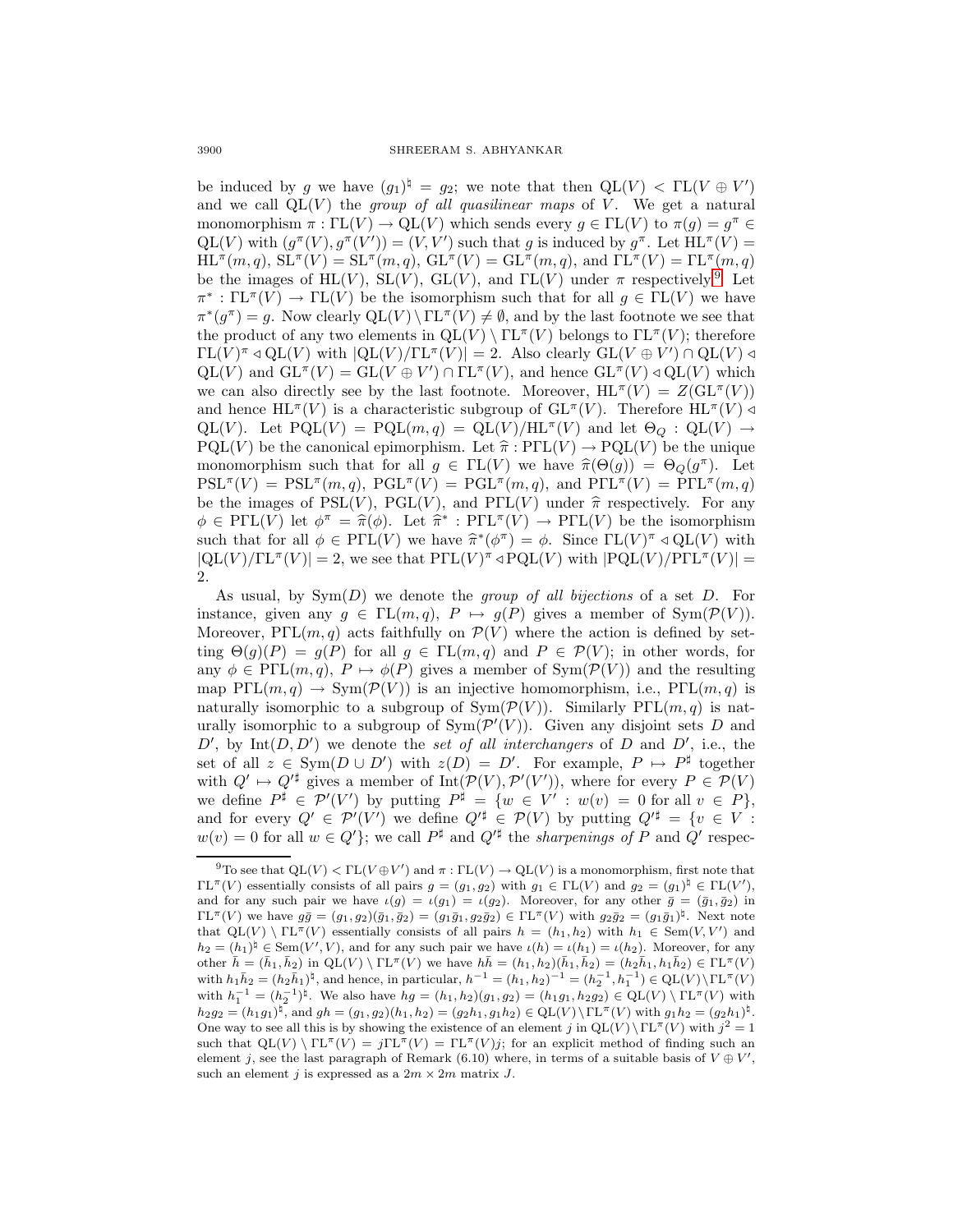tively. As another example,  $Q \mapsto Q^{\sharp}$  together with  $P' \mapsto P'^{\sharp}$  gives a member of Int $(\mathcal{P}(V'), \mathcal{P}'(V))$ , where for every  $Q \in \mathcal{P}(V')$  we define  $Q^{\sharp} \in \mathcal{P}'(V)$  by putting  $Q^{\sharp} = \{v \in V : w(v) = 0 \text{ for all } w \in Q\},\$ and for every  $P' \in \mathcal{P}'(V)$  we define  $P'^{\sharp} \in \mathcal{P}(V')$  by putting  $P'^{\sharp} = \{w \in V' : w(v) = 0 \text{ for all } v \in P'\};$  again we call  $Q^{\sharp}$  and  $P'^{\sharp}$  the *sharpenings of*  $Q$  and  $P'$  respectively. As a family of examples, if  $m > 2$ , then given any  $g \in \text{QL}(m, q) \setminus \text{TL}^{\pi}(m, q)$ ,  $P \mapsto g(P)^{\sharp}$  together with  $P' \mapsto g(P')^{\sharp}$  gives a member of Int $(\mathcal{P}(V), \mathcal{P}'(V))$ . Moreover, if  $m > 2$ , then for any  $g \in \text{QL}(m, q) \setminus \text{TL}^{\pi}(m, q)$ , we put  $\Theta_{Q}(g)(P) = g(P)$  for all  $P \in \mathcal{P}(V)$ , and we put  $\Theta_Q(g)(Q) = g(Q)$  for all  $Q \in \mathcal{P}(V')$ . Now note that if  $m > 2$ , then given any  $\phi \in \text{PQL}(m, q) \setminus \text{PTL}^{\pi}(m, q), P \mapsto \phi(P)^{\sharp}$  together with  $P' \mapsto \phi(P')^{\sharp}$  gives a member of  $Int(\mathcal{P}(V), \mathcal{P}'(V))$ .<sup>[10](#page-20-0)</sup>

Given any groups  $G < H$  and any group homomorphism  $\theta : H \to \widehat{H}$ , we say that  $\eta \in \text{Aut}(\theta(G))$  is *induced* by  $y \in \text{Aut}(G)$  to mean that for all  $g \in G$  we have  $\theta(y(g)) = \eta(\theta(g))$ ; note that then  $y \in Aut(G)$  induces some (and hence a unique)  $\eta \in \text{Aut}(\theta(G)) \Leftrightarrow y((\ker \theta) \cap G) = (\ker \theta) \cap G$ ; also note that if  $G \triangleleft H$ , then for any  $h \in H$ , upon letting  $\psi = \theta(h)$ , we have that  $\eta \in \text{Aut}(\theta(G))$  given by putting  $\eta(\phi) = \psi \phi \psi^{-1}$  for all  $\phi \in \theta(G)$  is induced by  $y \in \text{Aut}(G)$  given by putting  $y(q) = hgh^{-1}$  for all  $g \in G$ .

The following observations will be deduced as consequences of Lemmas (5.2),  $(5.6)$  and  $(5.7)$ :

**Observations.** (6.1.1) For all  $q \in \Gamma L(m, q)$  and  $P \in \mathcal{P}(V)$  we have  $qT(P)q^{-1} =$  $T(g(P)).$ 

(6.1.2) For all  $\phi \in P\Gamma L(m, q)$  and  $P \in \mathcal{P}(V)$  we have  $\phi \widehat{T}(P)\phi^{-1} = \widehat{T}(\phi(P)).$ 

(6.1.3) For all  $g \in \Gamma L(m, q)$  and  $P' \in \mathcal{P}'(V)$  we have  $gT'(P')g^{-1} = T'(g(P'))$ .

 $(6.1.4)$  For all  $\phi \in P\Gamma L(m, q)$  and  $P' \in \mathcal{P}'(V)$  we have  $\phi \hat{T}'(P')\phi^{-1} = \hat{T}'(\phi(P'))$ . (6.1.5) If  $m > 2$ , then for all  $h \in QL(m, q) \setminus \Gamma L^{\pi}(m, q)$  and  $P \in \mathcal{P}(V)$  and  $P' \in$  $\mathcal{P}'(V)$  we have  $h\pi(T(P))h^{-1} = \pi(T'(h(P)^{\sharp})))$  and  $h\pi(T'(P'))h^{-1} = \pi(T(h(P')^{\sharp})))$ .

(6.1.6) If  $m > 2$ , then for all  $\psi \in \mathcal{PQL}(m, q) \setminus \mathcal{P}\Gamma\mathcal{L}^{\pi}(m, q)$  and  $P \in \mathcal{P}(V)$ and  $P' \in \mathcal{P}'(V)$  we have  $\psi \widehat{\pi}(\widehat{T}(P)) \psi^{-1} = \widehat{\pi}(\widehat{T}'(\psi(P)^{\sharp})))$  and  $\psi \widehat{\pi}(\widehat{T}'(P')) \psi^{-1} = \widehat{\pi}(\widehat{T}(\psi(P)^{\sharp})))$  $\widehat{\pi}(\widehat{T}(\psi(P')^{\sharp}))). \ \widehat{\kappa}(\widehat{t},\widehat{t},\widehat{\gamma}) \ \mathop{\rm If}\, \mathop{\rm m}\limits_{\mathop{\longrightarrow}}$ 

(6.1.7) If  $m > 2$ , then for any  $P \in \mathcal{P}(V)$  and  $P' \in \mathcal{P}'(V)$  we have  $P \subset P' \Leftrightarrow$  $T(P) \cap T'(P') \neq \emptyset.$ 

(6.1.8) If  $m > 2$ , then for any  $P \in \mathcal{P}(V)$  and  $P' \in \mathcal{P}'(V)$  we have  $P \subset P' \Leftrightarrow$  $T(P) \cap T'(P') \neq \emptyset.$ 

Namely,  $(6.1.1)$  follows from  $(5.6.1)$ , and then  $(6.1.2)$  follows from  $(6.1.1)$ . Likewise,  $(6.1.3)$  follows from  $(5.6.2)$ , and then  $(6.1.4)$  follows from  $(6.1.3)$ . Similarly,  $(6.1.5)$  follows from  $(5.6.1)$  and  $(5.6.2)$ , and then  $(6.1.6)$  follows from  $(6.1.5)$ . Next,

<span id="page-20-0"></span><sup>&</sup>lt;sup>10</sup>The actions of members of PΓL(V) on  $\mathcal{P}(V)$  and  $\mathcal{P}'(V)$  are called collineations (cf. [\[Dem\]](#page-31-10)). Since, via sharpening,  $\mathcal{P}'(V)$  and  $\mathcal{P}(V)$  can be identified with  $\mathcal{P}(V')$  and  $\mathcal{P}'(V')$ , we get two ways of looking at things. Our definition of inverse-adjoints of members g of  $\mathrm{TL}(V)$  was meant to make sure that g and  $g^{\dagger}$  give rise to the same collineation. Likewise, in the case of  $m > 2$ , the actions of members of  $\text{PQL}(V) \setminus \text{TL}^{\pi}(V)$  on  $\mathcal{P}(V) \cup \mathcal{P}'(V)$  are called correlations (cf. [\[Dem\]](#page-31-10)). Since, via sharpening,  $\mathcal{P}(V) \cup \mathcal{P}'(V)$  can be identified with  $\mathcal{P}'(V') \cup \mathcal{P}(V')$ , once more we get two ways of looking at things. Our definition of inverse-adjoints of members g of  $Sem(V, V')$  was again meant to make sure that q and  $q^{\natural}$  give rise to the same correlation. In greater detail, for all  $P \in \mathcal{P}(V)$ ,  $Q \in \mathcal{P}(V')$ ,  $P' \in \mathcal{P}'(V)$ , and  $Q' \in \mathcal{P}'(V')$  we have  $(P^{\sharp})^{\sharp} = P$ ,  $(Q^{\sharp})^{\sharp} = Q$ ,  $(P'^{\sharp})^{\sharp} = P'$ , and  $(Q'^{\sharp})^{\sharp} = Q'$ , and moreover for all  $h \in \mathrm{QL}(V)$  we have  $h(P^{\sharp}) = h(P)^{\sharp}$ ,  $h(Q^{\sharp}) = h(Q)^{\sharp}$ ,  $h(P'^{\sharp}) = h(P')^{\sharp}$ , and  $h(Q'^{\sharp}) = h(Q')^{\sharp}$ .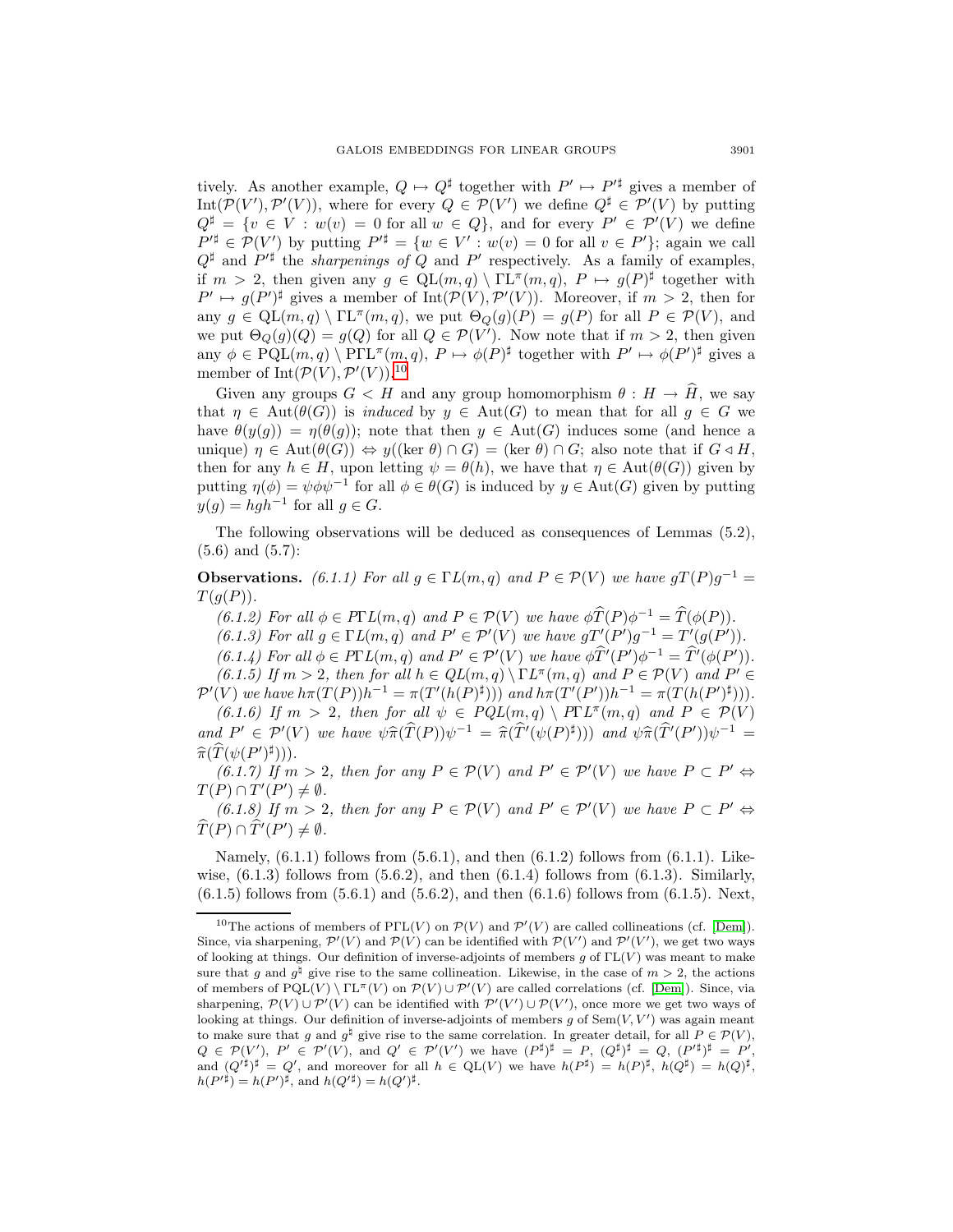(6.1.7) follows from (5.7) by noting that if  $m > 2$ , then for any  $P \in \mathcal{P}(V)$  and  $P' \in \mathcal{P}'(V)$  with  $P \subset P'$ , upon letting  $P^* = (P, P')$  we clearly have  $T^*(P^*) =$  $T(P) \cap T'(P')$ , and for any  $P \in \mathcal{P}(V)$  and  $P' \in \mathcal{P}'(V)$  with  $P \not\subset P'$  we clearly have  $T(P) \cap T'(P') = \emptyset$ . Finally, (6.1.8) follows from (5.2) and (6.1.7).

Using these observations, we shall now prove the following lemma which relates various automorphisms with some of the actions described above.

**Lemma (6.2).** For any group G with  $SL(m,q) < G < \Gamma L(m,q)$  we have the following:

(6.2.1) If  $\eta \in Aut(\Theta(G))$  and  $z \in Sym(\mathcal{P}(V))$  are such that  $\eta(T(P)) = T(z(P))$ for all  $P \in \mathcal{P}(V)$ , then  $\eta(\phi)(z(P)) = z(\phi(P))$  for all  $\phi \in \Theta(G)$  and  $P \in \mathcal{P}(V)$ .

(6.2.2) If  $\eta, \overline{\eta}$  in  $Aut(\Theta(G))$  and  $z, \overline{z}$  in  $Sym(\mathcal{P}(V))$  are such that for all  $P \in$  $\mathcal{P}(V)$  we have  $\eta(T(P)) = T(z(P))$  and  $\overline{\eta}(T(P)) = T(\overline{z}(P))$ , and if  $z(P) = \overline{z}(P)$ for all  $P \in \mathcal{P}(V)$ , then  $\eta(\phi) = \overline{\eta}(\phi)$  for all  $\phi \in \Theta(G)$ .

(6.2.3) If  $\eta, \overline{\eta}$  in  $Aut(\Theta(G))$  and  $z, \overline{z}$  in  $Sym(\mathcal{P}(V))$  are such that for all  $P \in$  $\mathcal{P}(V)$  we have  $\eta(T(P)) = T(z(P))$  and  $\overline{\eta}(T(P)) = T(\overline{z}(P))$ , then  $\eta\overline{\eta}$  in Aut( $\Theta(G)$ ) and  $z\overline{z}$  in Sym( $\mathcal{P}(V)$ ) are such that for all  $P \in \mathcal{P}(V)$  we have  $(\eta \overline{\eta})(T(P)) =$  $\widehat{T}((z\overline{z})(P)).$ 

 $(6.2.4)$  If  $\eta \in Aut(\Theta(G))$  with  $G \triangleleft \Gamma L(m, q)$  and  $\psi \in P\Gamma L(m, q)$  are such that  $\eta(T(P)) = T(\psi(P))$  for all  $P \in \mathcal{P}(V)$ , then  $\eta(\phi) = \psi \phi \psi^{-1}$  for all  $\phi \in \Theta(G)$ .

 $(6.2.5)$  If  $m > 2$  and  $\eta \in Aut(\Theta(G))$  and  $z \in Sym(\mathcal{P}(V) \cup \mathcal{P}'(V))$  with  $z(\mathcal{P}(V)) =$  $P(V)$  are such that  $\eta(T(P)) = T(z(P))$  for all  $P \in P(V)$  and  $\eta(T'(P')) = T'(z(P'))$ for all  $P' \in \mathcal{P}'(V)$ , then for any  $P \in \mathcal{P}(V)$  and  $P' \in \mathcal{P}'(V)$  we have  $P \subset P' \Leftrightarrow$  $z(P) \subset z(P')$ .

(6.2.6) If  $m > 2$  and  $\eta \in Aut(\Theta(G))$  and  $z \in Int(\mathcal{P}(V), \mathcal{P}'(V))$  are such that  $\eta(T(P)) = T'(z(P))$  for all  $P \in \mathcal{P}(V)$  and  $\eta(T'(P')) = T(z(P'))$  for all  $P' \in \mathcal{P}'(V)$ , then  $\eta(\phi)(z(P)) = z(\phi(P))$  for all  $\phi \in \Theta(G)$  and  $P \in \mathcal{P}(V)$ .

(6.2.7) If  $m > 2$  and  $\eta, \overline{\eta}$  in  $Aut(\Theta(G))$  and  $z, \overline{z}$  in  $Int(\mathcal{P}(V), \mathcal{P}'(V))$  are such that for all  $P \in \mathcal{P}(V)$  we have  $\eta(T(P)) = T'(z(P))$  and  $\overline{\eta}(T(P)) = T'(\overline{z}(P))$  and for all  $P' \in \mathcal{P}'(V)$  we have  $\eta(T'(P')) = T(z(P'))$  and  $\overline{\eta}(T'(P')) = T(\overline{z}(P'))$ , and if  $z(P) = \overline{z}(P)$  for all  $P \in \mathcal{P}(V)$ , then  $\eta(\phi) = \overline{\eta}(\phi)$  for all  $\phi \in \Theta(G)$ .

 $(6.2.8)$  If  $m > 2$  and  $\eta \in Aut(\Theta(G))$  with  $\pi(G) \triangleleft GL(m, q)$  and  $\psi \in PQL(m, q) \setminus$  $P\Gamma L^{\pi}(m,q)$  are such that  $\eta(\widehat{T}(P)) = \widehat{T}'(\psi(P)^{\sharp})$  for all  $P \in \mathcal{P}(V)$  and  $\eta(\widehat{T}'(P')) = \widehat{T}(\psi(P))$  $\widehat{T}(\psi(P')^{\sharp})$  for all  $P' \in \mathcal{P}'(V)$ , then  $\eta(\phi) = \widehat{\pi}^*(\psi \phi^{\pi} \psi^{-1})$  for all  $\phi \in \Theta(G)$ .<br>
(6.9.0) If  $m > 2$  and  $n \in Aut(\Theta(G))$  and  $z \in Int(\mathcal{D}(V), \mathcal{D}'(V))$  with  $z$ 

(6.2.9) If  $m > 2$  and  $\eta \in Aut(\Theta(G))$  and  $z \in Int(\mathcal{P}(V), \mathcal{P}'(V))$  with  $z(\mathcal{P}(V)) =$  $\mathcal{P}'(V)$  are such that  $\eta(T(P)) = T'(z(P))$  for all  $P \in \mathcal{P}(V)$  and  $\eta(T'(P')) = \hat{\mathcal{P}}(Z(P))$  $T(z(P'))$  for all  $P' \in \mathcal{P}'(V)$ , then for any  $P \in \mathcal{P}(V)$  and  $P' \in \mathcal{P}'(V)$  we have  $P \subset P' \Leftrightarrow z(P') \subset z(P).$ 

(6.2.10) If  $m > 2$  and  $\eta \in Aut(\Theta(G))$  and  $z \in Sym(\mathcal{P}(V) \cup \mathcal{P}'(V))$  with  $z(\mathcal{P}(V)) \neq \mathcal{P}(V)$  are such that for all  $P \in \mathcal{P}(V)$  we have  $\eta(T(P)) = T(z(P))$ or  $\eta(T(P)) = T'(z(P))$  accordingly as  $z(P) \in \mathcal{P}(V)$  or  $z(P) \in \mathcal{P}'(V)$ , and for all  $P' \in \mathcal{P}'(V)$  we have  $\eta(T'(P')) = T(z(P'))$  or  $\eta(T'(P')) = T'(z(P'))$  accordingly as  $z(P') \in \mathcal{P}(V)$  or  $z(P') \in \mathcal{P}'(V)$ , then  $z(\mathcal{P}(V)) = \mathcal{P}'(V)$ .

To prove (6.2.1), we want to show that if  $\eta \in \text{Aut}(\Theta(G))$  and  $z \in \text{Sym}(\mathcal{P}(V))$  are such that  $\eta(\widehat{T}(P)) = \widehat{T}(z(P))$  for all  $P \in \mathcal{P}(V)$ , then  $(1^*)$   $\eta(\phi)(z(P)) = z(\phi(P))$ for all  $\phi \in \Theta(G)$  and  $P \in \mathcal{P}(V)$ . To see this, given any  $\phi \in \Theta(G)$  and  $P \in \mathcal{P}(V)$ ,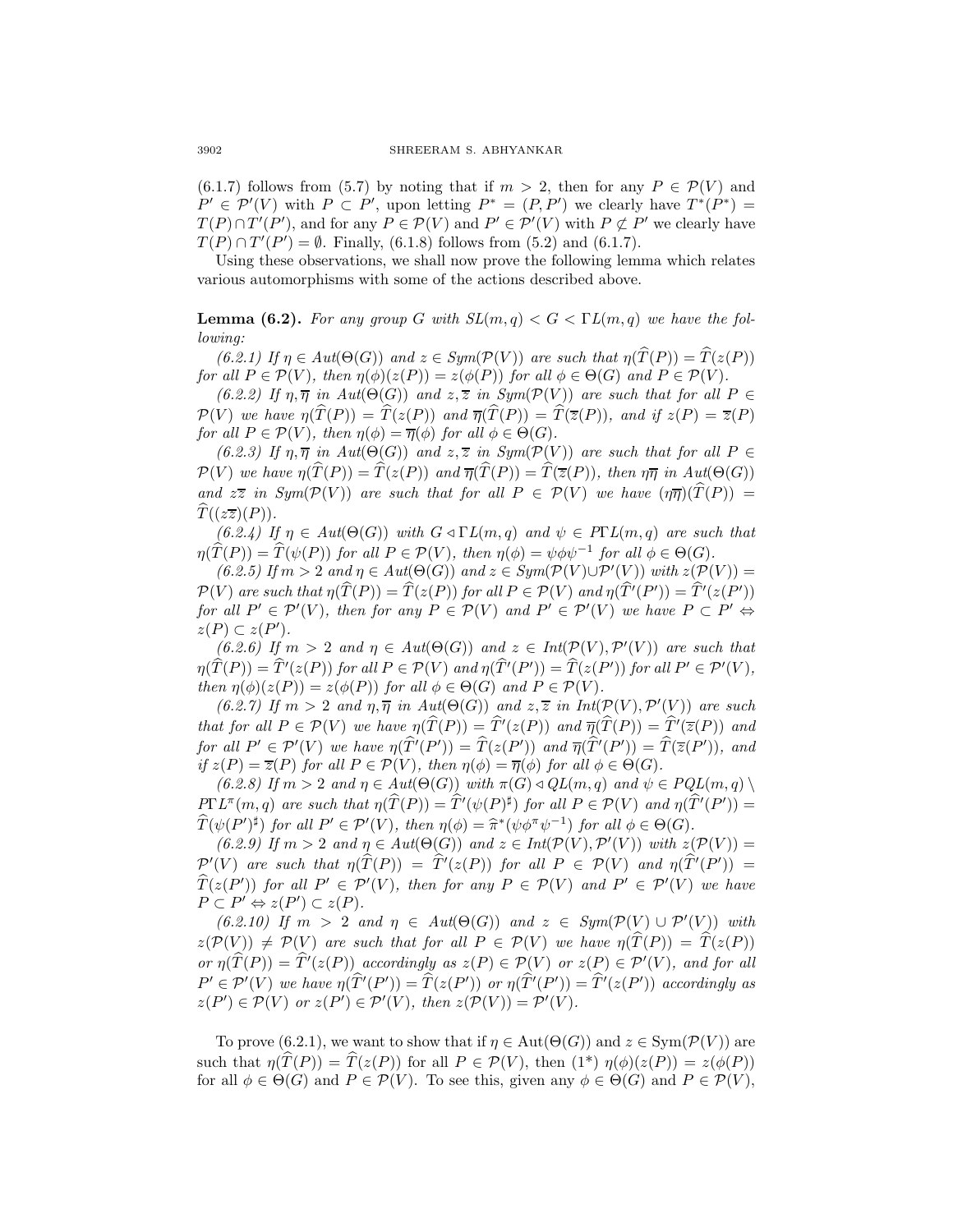by taking  $\phi(P)$  for P in the equation  $\eta(\hat{T}(P)) = \hat{T}(z(P))$  we get the equation  $\eta(\widehat{T}(\phi(P))) = \widehat{T}(z(\phi(P)))$  and, in view of these two equations, by applying  $\eta$  to both sides of (6.1.2) we conclude that:  $(2^*)$   $\eta(\phi)\hat{T}(z(P))\eta(\phi)^{-1} = \hat{T}(z(\phi(P))).$ Taking  $(\eta(\phi), z(P))$  for  $(\phi, P)$  in the LHS of (6.1.2) we see that the LHS of (2<sup>\*</sup>) equals  $\widehat{T}(\eta(\phi)(z(P)))$  and by equating this to the RHS of (2<sup>\*</sup>) we conclude that:  $(3^*) \hat{T}(\eta(\phi)(z(P))) = \hat{T}(z(\phi(P))).$  Now  $(1^*)$  follows from  $(3^*)$  because by  $(5.13)$ we know that for all  $P_1 \neq P_2$  in  $\mathcal{P}(V)$  we have  $\widehat{T}(P_1) \neq \widehat{T}(P_2)$ . This completes the proof of (6.2.1).

To prove (6.2.2), we note that if  $\eta$ ,  $\overline{\eta}$  in Aut( $\Theta(G)$ ) and  $z$ ,  $\overline{z}$  in Sym( $\mathcal{P}(V)$ ) are such that for all  $P \in \mathcal{P}(V)$  we have  $\eta(\hat{T}(P)) = \hat{T}(z(P))$  and  $\overline{\eta}(\hat{T}(P)) = \hat{T}(\overline{z}(P))$  then, given any  $\phi \in \Theta(G)$ , by  $(6.2.1)$  we see that  $\eta(\phi)(z(P)) = z(\phi(P))$  and  $\overline{\eta}(\phi)(\overline{z}(P)) =$  $\overline{z}(\phi(P))$  for all  $P \in \mathcal{P}(V)$ , and hence if  $z(P) = \overline{z}(P)$  for all  $P \in \mathcal{P}(V)$ , then  $\eta(\phi)((z(P)) = \overline{\eta}(\phi)(z(P))$  for all  $P \in \mathcal{P}(V)$  and therefore  $\eta(\phi)(P) = \overline{\eta}(\phi)(P)$  for all  $P \in \mathcal{P}(V)$  and hence  $\eta(\phi) = \overline{\eta}(\phi)$ . This proves (6.2.2). The proof of (6.2.3) is straightforward.

To prove (6.2.4), we note that if  $\eta \in \text{Aut}(\Theta(G))$  with  $G \triangleleft \text{TL}(m, q)$  and  $\psi \in$  $P\Gamma\mathrm{L}(m,q)$  are such that  $\eta(\widehat{T}(P)) = \widehat{T}(\psi(P))$  for all  $P \in \mathcal{P}(V)$ , then, upon letting  $\overline{\eta}(\phi) = \psi \phi \psi^{-1}$  for all  $\phi \in \Theta(G)$  and  $z(P) = \overline{z}(P) = \psi(P)$  for all  $P \in \mathcal{P}(V)$ , in view of (6.1.2) we see that  $\overline{\eta} \in \text{Aut}(\Theta(G))$  and  $z = \overline{z} \in \text{Sym}(\mathcal{P}(V))$  are such that for all  $P \in \mathcal{P}(V)$  we have  $\eta(\widehat{T}(P)) = \widehat{T}(z(P))$  and  $\overline{\eta}(\widehat{T}(P)) = \widehat{T}(\overline{z}(P))$ , and hence by (6.2.2) we conclude that  $\eta(\phi) = \psi \phi \psi^{-1}$  for all  $\phi \in \Theta(G)$ . This proves (6.2.4).

To prove (6.2.5), we note that if  $m > 2$  and  $\eta \in \text{Aut}(\Theta(G))$  and  $z \in \text{Sym}(\mathcal{P}(V) \cup$  $\mathcal{P}'(V)$ ) with  $z(\mathcal{P}(V)) = \mathcal{P}(V)$  are such that  $\eta(T(P)) = T(z(P))$  for all  $P \in \mathcal{P}(V)$ and  $\eta(T'(P')) = T'(z(P'))$  for all  $P' \in \mathcal{P}'(V)$ , then, since  $\eta$  is an automorphism, for any subsets H and H' of  $\Theta(G)$  we have  $H \cap H' \neq \emptyset \Leftrightarrow \eta(H) \cap \eta(H') \neq \emptyset$ , and hence for any  $P \in \mathcal{P}(V)$  and  $P' \in \mathcal{P}'(V)$  we have  $T(P) \cap T'(P') \neq \emptyset \Leftrightarrow (\widehat{\mathcal{P}}(\mathcal{D})) \longrightarrow (\widehat{\mathcal{P}}(\mathcal{D}'))$  $\eta(T(P)) \cap \eta(T'(P')) \neq \emptyset$ , and therefore in view of (6.1.8) we see that for any  $P \in \mathcal{P}(V)$  and  $P' \in \mathcal{P}'(V)$  we have  $P \subset P' \Leftrightarrow z(P) \subset z(P')$ . This proves (6.2.5).

To prove (6.2.6), we want to show that if  $m > 2$  and  $\eta \in Aut(\Theta(G))$  and  $z \in \text{Int}(\mathcal{P}(V), \mathcal{P}'(V))$  are such that  $\eta(T(P)) = T'(z(P))$  for all  $P \in \mathcal{P}(V)$  and  $\eta(T'(P')) = T(z(P'))$  for all  $P' \in \mathcal{P}'(V)$ , then  $(1')$   $\eta(\phi)(z(P)) = z(\phi(P))$  for all  $P \in \mathcal{P}(V)$ .  $\phi \in \Theta(G)$  and  $P \in \mathcal{P}(V)$ . To see this, given any  $\phi \in \Theta(G)$  and  $P \in \mathcal{P}(V)$ , by taking  $\phi(P)$  for P in the equation  $\eta(T(P)) = T'(z(P))$  we get the equation  $\eta(T(\phi(P))) = T'(z(\phi(P)))$  and, in view of these two equations, by applying  $\eta$  to both sides of  $(6.1.2)$  we conclude that:  $(2') \eta(\phi) \hat{T}'(z(P)) \eta(\phi)^{-1} = \hat{T}'(z(\phi(P))).$ Taking  $(\eta(\phi), z(P))$  for  $(\phi, P')$  in the LHS of (6.1.4) we see that the LHS of (2') equals  $T'(\eta(\phi)(z(P)))$  and by equating this to the RHS of (2) we conclude that: (3')  $T'(\eta(\phi)(z(P))) = T'(z(\phi(P))).$  Now (1') follows from (3') because by (5.13) we know that for all  $P'_1 \neq P'_2$  in  $\mathcal{P}'(V)$  we have  $T'(P'_1) \neq T'(P'_2)$ . This completes the proof of  $(6.2.6)$ .

To prove (6.2.7), we note that if  $m > 2$  and  $\eta, \overline{\eta}$  in Aut $(\Theta(G))$  and  $z, \overline{z}$  in  $\text{Int}(\mathcal{P}(V), \mathcal{P}'(V))$  are such that for all  $P \in \mathcal{P}(V)$  we have  $\eta(T(P)) = T'(z(P))$ and  $\overline{\eta}(T(P)) = T'(\overline{z}(P))$  and for all  $P' \in \mathcal{P}'(V)$  we have  $\eta(T'(P')) = T(z(P'))$ and  $\overline{\eta}(T'(P')) = T(\overline{z}(P'))$ , then, given any  $\phi \in \Theta(G)$ , by (6.2.6) we see that  $\eta(\phi)(z(P)) = z(\phi(P))$  and  $\overline{\eta}(\phi)(\overline{z}(P)) = \overline{z}(\phi(P))$  for all  $P \in \mathcal{P}(V)$ , and hence if  $z(P) = \overline{z}(P)$  for all  $P \in \mathcal{P}(V)$ , then  $\eta(\phi)((z(P)) = \overline{\eta}(\phi)(z(P))$  for all  $P \in \mathcal{P}(V)$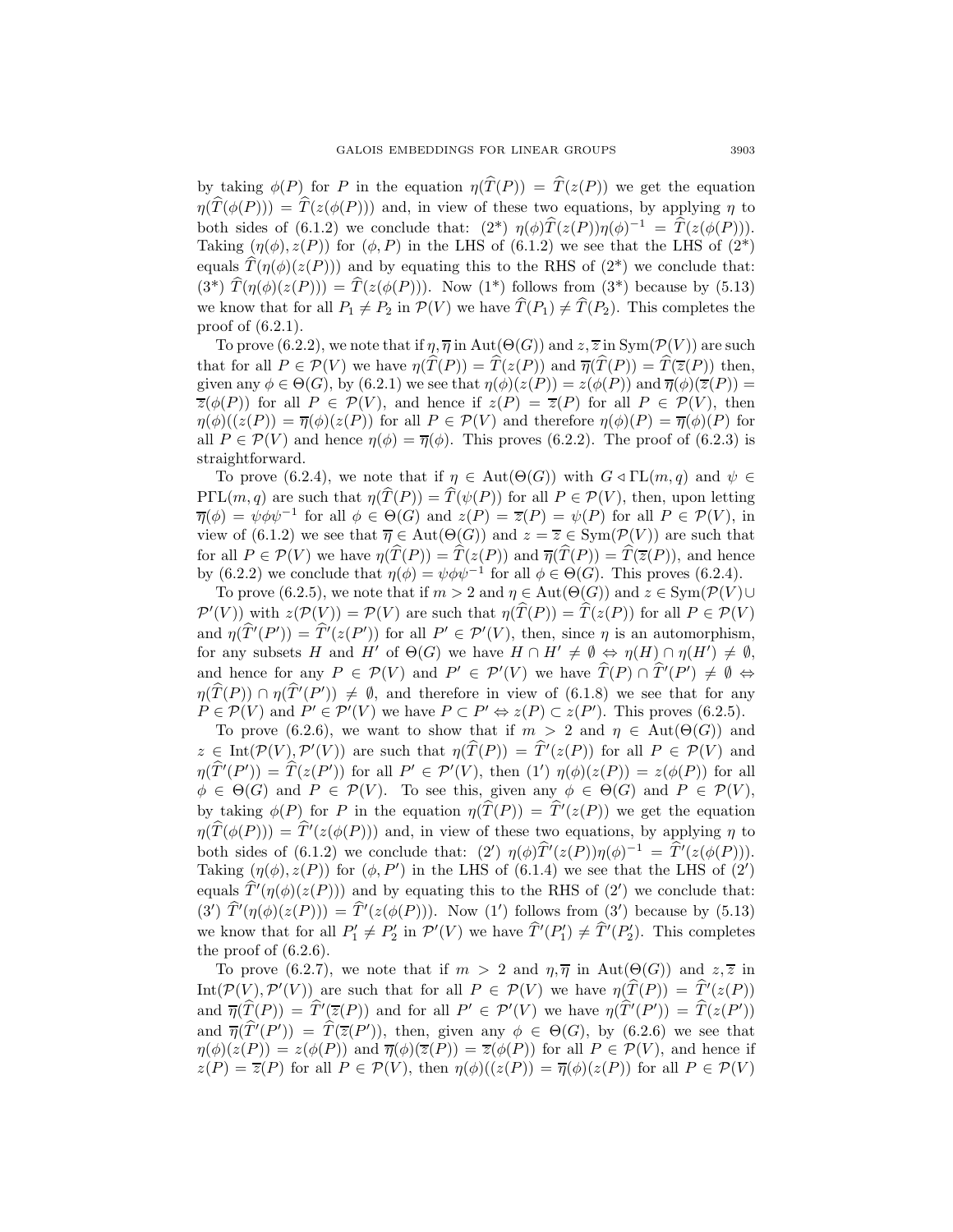and therefore  $\eta(\phi)(P') = \overline{\eta}(\phi)(P')$  for all  $P' \in \mathcal{P}'(V)$  and hence  $\eta(\phi) = \overline{\eta}(\phi)$ . This proves (6.2.7).

To prove (6.2.8), we note that if  $m > 2$  and  $\eta \in \text{Aut}(\Theta(G))$  with  $\pi(G) \triangleleft \text{QL}(m, q)$ and  $\psi \in \text{PQL}(m, q) \setminus \text{PTL}^{\pi}(m, q)$  are such that  $\eta(\hat{T}(P)) = \hat{T}'(\psi(P)^{\sharp})$  for all  $P \in \text{GL}(m, q)$  $\mathcal{P}(V)$  and  $\eta(\hat{T}'(P')) = \hat{T}(\psi(P')^{\sharp})$  for all  $P' \in \mathcal{P}'(V)$ , then, upon letting  $\overline{\eta}(\phi) =$ <br>  $\hat{T}(\psi(P')) = \hat{T}(\psi(P'))$  $\hat{\pi}*(\psi \phi^{\pi} \psi^{-1})$  for all  $\phi \in \Theta(G)$  and  $z(P) = \overline{z}(P) = \psi(P)^{\sharp}$  for all  $P \in \mathcal{P}(V)$  and  $z(P') = \overline{z}(P') = \psi(P')^{\sharp}$  for all  $P' \in \mathcal{P}'(V)$ , in view of (6.1.6) we see that  $\overline{\eta} \in$  $\text{Aut}(\Theta(G))$  and  $z = \overline{z} \in \text{Int}(\mathcal{P}(V), \mathcal{P}'(V))$  are such that for all  $P \in \mathcal{P}(V)$  we have  $\eta(T(P)) = T'(z(P))$  and  $\overline{\eta}(T(P)) = T'(\overline{z}(P))$  and for all  $P' \in \mathcal{P}'(V)$  we have  $\eta(T'(P')) = T(z(P'))$  and  $\overline{\eta}(T'(P')) = T(\overline{z}(P'))$ , and hence by (6.2.7) we conclude that  $\eta(\phi) = \hat{\pi}^*(\psi \phi^{\pi} \psi^{-1})$  for all  $\phi \in \Theta(G)$ . This proves (6.2.8).

To prove (6.2.9), we note that if  $m > 2$  and  $\eta \in \text{Aut}(\Theta(G))$  and  $z \in \text{Int}(\mathcal{P}(V))$ ,  $\mathcal{P}'(V)$  with  $z(\mathcal{P}(V)) = \mathcal{P}'(V)$  are such that  $\eta(T(P)) = T'(z(P))$  for all  $P \in \mathcal{P}(V)$ and  $\eta(T'(P')) = T(z(P'))$  for all  $P' \in \mathcal{P}'(V)$ , then, since  $\eta$  is an automorphism, for any subsets H and H' of  $\Theta(G)$  we have  $H \cap H' \neq \emptyset \Leftrightarrow \eta(H) \cap \eta(H') \neq \emptyset$ , and hence for any  $P \in \mathcal{P}(V)$  and  $P' \in \mathcal{P}'(V)$  we have  $T(P) \cap T'(P') \neq \emptyset \Leftrightarrow (\widehat{\mathcal{P}}(\mathcal{D})) \cup (\widehat{\mathcal{P}}(\mathcal{D})))$  $\eta(T(P)) \cap (T'(P')) \neq \emptyset$ , and therefore in view of (6.1.8) we see that for any  $P \in \mathcal{P}(V)$ and  $P' \in \mathcal{P}'(V)$  we have  $P \subset P' \Leftrightarrow z(P') \subset z(P)$ . This proves (6.2.9).

Finally, since  $PSL(m, q)$  acts transitively on  $\mathcal{P}(V)$  as well as on  $\mathcal{P}'(V)$ , by (5.14), (6.1.2) and (6.1.4) we see that if  $m > 2$ , then  $T(P)_{P \in \mathcal{P}(V)}$  and  $T'(P')_{P' \in \mathcal{P}'(V)}$  are two disjoint conjugacy classes of subsets of  $\Theta(G)$ , where by a conjugacy class of subsets of a group  $H$  we mean the set of all  $H$ -conjugates of a subset  $D$  of  $H$ , i.e., the set of all subsets of H of the form  $hDh^{-1}$  with h varying in H. Therefore  $(6.2.10)$  follows from the obvious fact which says that if y is an automorphism of a group H and D is a subset of H, then the y images of the H-conjugates of D are the H-conjugates of  $y(D)$ .

We are now ready to prove the following:

**Proposition (6.3).** Given any group G with  $SL(m, q) < G < \Gamma L(m, q)$ , and given any  $\eta \in Aut(\Theta(G))$ , we have the following:

(6.3.1) If  $m = 2$  with  $G \triangleleft \Gamma L(m, q)$  and there exists  $z \in Sym(\mathcal{P}(V))$  such that for all  $P \in \mathcal{P}(V)$  we have  $\eta(\hat{T}(P)) = \hat{T}(z(P))$ , then there exists  $h \in \Gamma L(m, q)$  such that upon letting  $\psi = \Theta(h)$  we have  $\eta(\phi) = \psi \phi \psi^{-1}$  for all  $\phi \in \Theta(G)$ , and hence  $\eta$ is induced by  $y \in Aut(G)$  defined by putting  $y(g) = hgh^{-1}$  for all  $g \in G$ .

(6.3.2) If  $m > 2$  with  $G \triangleleft \Gamma L(m, q)$  and there exists  $z \in Sym(\mathcal{P}(V) \cup \mathcal{P}'(V))$  with  $z(\mathcal{P}(V)) = \mathcal{P}(V)$  such that for all  $P \in \mathcal{P}(V)$  we have  $\eta(\widehat{T}(P)) = \widehat{T}(z(P))$ , and for all  $P' \in \mathcal{P}'(V)$  we have  $\eta(T'(P')) = T'(z(P'))$ , then there exists  $h \in \Gamma L(m, q)$  such that upon letting  $\psi = \Theta(h)$  we have  $\eta(\phi) = \psi \phi \psi^{-1}$  for all  $\phi \in \Theta(G)$ , and hence  $\eta$ is induced by  $y \in Aut(G)$  defined by putting  $y(g) = hgh^{-1}$  for all  $g \in G$ .

(6.3.3) If  $m > 2$  with  $\pi(G) \triangleleft QL(m, q)$  and there exists  $z \in Sym(\mathcal{P}(V) \cup \mathcal{P}'(V))$ with  $z(\mathcal{P}(V)) \neq \mathcal{P}(V)$  such that for all  $P \in \mathcal{P}(V)$  we have  $\eta(\hat{T}(P)) = \hat{T}(z(P))$ or  $\eta(T(P)) = T'(z(P))$  accordingly as  $z(P) \in \mathcal{P}(V)$  or  $z(P) \in \mathcal{P}'(V)$ , and for all  $P' \in \mathcal{P}'(V)$  we have  $\eta(T'(P')) = T(z(P'))$  or  $\eta(T'(P')) = T'(z(P'))$  accordingly as  $z(P') \in \mathcal{P}(V)$  or  $z(P') \in \mathcal{P}'(V)$ , then  $z(\mathcal{P}(V)) = \mathcal{P}'(V)$  and there exists  $h \in$  $QL(m, q)\Gamma L^{\pi}(m, q)$  such that upon letting  $\psi = \Theta_Q(h)$  we have  $\eta(\phi) = \hat{\pi}^*(\psi \phi^{\pi} \psi^{-1})$ for all  $\phi \in \Theta(G)$ , and hence  $\eta$  is induced by  $y \in Aut(G)$  defined by putting  $y(g)$  =  $\pi^*(hg^{\pi}h^{-1})$  for all  $g \in G$ .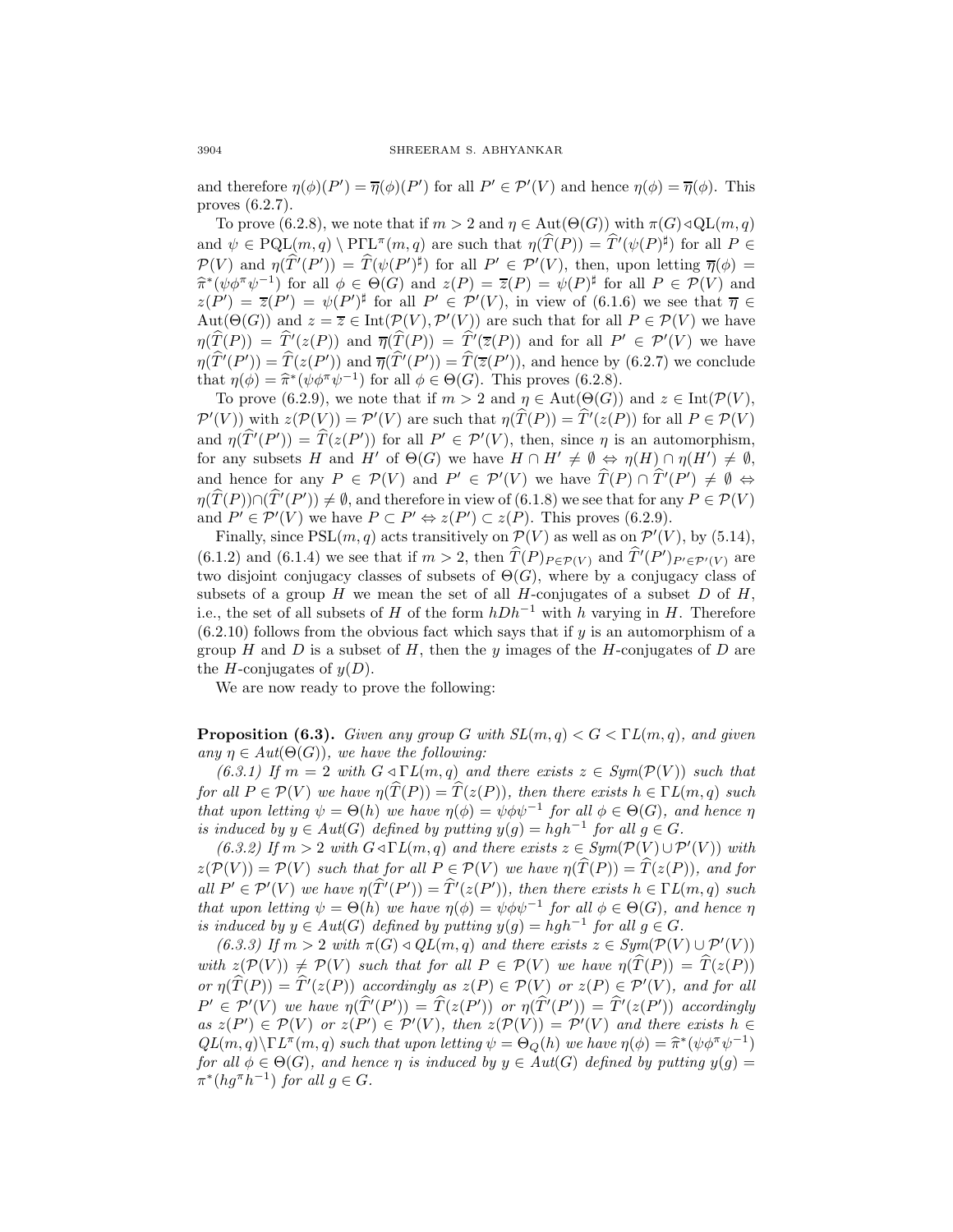To prove (6.3.1), first assume that  $m = 2$  with  $G \triangleleft \Gamma L(m, q)$  and there exists  $z \in \text{Sym}(\mathcal{P}(V))$  such that for all  $P \in \mathcal{P}(V)$  we have  $\eta(\widehat{T}(P)) = \widehat{T}(z(P))$ . Let  $(u, v)$ be a basis of V. Then  $x \mapsto P(x) = kw(x)$  gives a bijection  $k \cup {\infty} \rightarrow \mathcal{P}(V)$  where  $w(x) = u + xv$  or  $w(x) = v$  accordingly as  $x \in k$  or  $x = \infty$ . For any  $e \in GL(2, q)$ , let  $\eta_e \in \text{Aut}(\Theta(G))$  be given by setting  $\eta_e(\Theta(g)) = \eta(\Theta(ege^{-1}))$  for all  $g \in G$ , and let  $z_e \in \text{Sym}(\mathcal{P}(V))$  be given by setting  $z_e(P) = z(e(P))$  for all  $P \in \mathcal{P}(V)$ . Then by (6.1.2) and (6.2.3) we see that  $\eta_e(\widehat{T}(P)) = \widehat{T}(z_e(P))$  for all  $P \in \mathcal{P}(V)$ . Since  $GL(2,q)$  acts 3-transitively on  $\mathcal{P}(V)$ , by choosing e suitably, we may assume that  $z_e(P(\kappa)) = P(\kappa)$  for  $\kappa = 0, 1, \infty$ . Then we get a

(1) bijection 
$$
\sigma : k \to k
$$
 with  $\sigma(0) = 0$  and  $\sigma(1) = 1$ 

such that for all  $x \in k$  we have  $z_e(P(x)) = P(\sigma(x))$ . We shall show that actually  $\sigma \in \mathrm{Aut}(k).$ 

First we note that by (6.2.1) we have

(2) 
$$
\eta_e(\phi)(z_e(P)) = z_e(\phi(P)) \quad \text{for all } \phi \in \text{PSL}(2,q) \text{ and } P \in \mathcal{P}(V).
$$

Next,<sup>[11](#page-24-0)</sup> referring to the proof of (5.7),  $\lambda \mapsto g_{\lambda}$  gives a bijection  $k \to T(P(\infty)) \cup \{1\}$ where  $g_{\lambda}(u) = u + \lambda v$  and  $g_{\lambda}(v) = v$ . Therefore, upon letting  $\phi_{\lambda} = \Theta(g_{\lambda})$ , in view of (5.2),  $\lambda \mapsto \phi_{\lambda}$  gives a bijection  $k \to \hat{T}(P(\infty)) \cup \{1\}$ , and hence, because of the equations  $\eta_e(\widehat{T}(P)) = \widehat{T}(z_e(P))$  and  $z_e(P(\infty)) = P(\infty)$ , we see that

(3) for every 
$$
\lambda \in k
$$
 we have  $\eta_e(\phi_\lambda) = \phi_{\lambda'}$  for some  $\lambda' \in k$ .

Clearly members of  $\widehat{T}(P(\infty))$  correspond to addition, i.e., for all  $x, \lambda, \lambda'$  in k we have  $\phi_{\lambda}(P(x)) = P(x + \lambda)$  and  $\phi_{\lambda}(P(x)) = P(x + \lambda')$ . Therefore, with  $\lambda$  and  $\lambda'$  related as in (3), by taking  $(\phi_{\lambda}, P(x))$  for  $(\phi, P)$  in (2) we get  $P(\sigma(x) + \lambda') =$  $P(\sigma(x + \lambda))$ ; by taking  $x = 0$  in this equation and remembering that  $\sigma(0) = 0$ , we get  $P(\lambda') = P(\sigma(\lambda))$  and hence  $\lambda' = \sigma(\lambda)$ ; consequently, for all x and  $\lambda$  in k we have  $P(\sigma(x) + \sigma(\lambda)) = P(\sigma(x + \lambda))$  and hence

(4) 
$$
\sigma(x + \lambda) = \sigma(x) + \sigma(\lambda) \quad \text{for all } x \text{ and } \lambda \text{ in } k.
$$

Let  $N^{\dagger}$  be the set of all  $\phi$  in PSL(2, q) which normalize  $\widehat{T}(P(0))$  and  $\widehat{T}(P(\infty))$ , and let  $N^{\ddagger}$  be the set of all  $\phi$  in PSL(2, q) which interchange  $\hat{T}(P(0))$  and  $\hat{T}(P(\infty)),$ i.e.,

$$
N^{\dagger} = \{ \phi \in \text{PSL}(2, q) : \phi \widehat{T}(P(0))\phi^{-1} = \widehat{T}(P(0)) \text{ and } \phi \widehat{T}(P(\infty))\phi^{-1} = \widehat{T}(P(\infty)) \}
$$

and

$$
N^{\ddagger} = \{ \phi \in \text{PSL}(2, q) : \phi \widehat{T}(P(0))\phi^{-1} = \widehat{T}(P(\infty)) \text{ and } \phi \widehat{T}(P(\infty))\phi^{-1} = \widehat{T}(P(0)) \}.
$$

In a moment we shall see that members of  $N^{\dagger}$  correspond to multiplication, and members of  $N^{\ddagger}$  correspond to reciprocation.

By the above definitions of  $N^{\dagger}$  and  $N^{\ddagger}$  it follows that

(5) 
$$
\eta_e(N^{\dagger}) = N^{\dagger} \quad \text{and} \quad \eta_e(N^{\dagger}) = N^{\ddagger}.
$$

<span id="page-24-0"></span><sup>11</sup>As the most exciting part of the theory of transvections, following Schreier-van der Waerden [\[ScW\]](#page-31-3), we now proceed to characterize the three basic operations of field theory, addition, multiplication, and reciprocation, in terms of transvections which themselves are the vector-space incarnations of elementary row and column operations of matrix theory.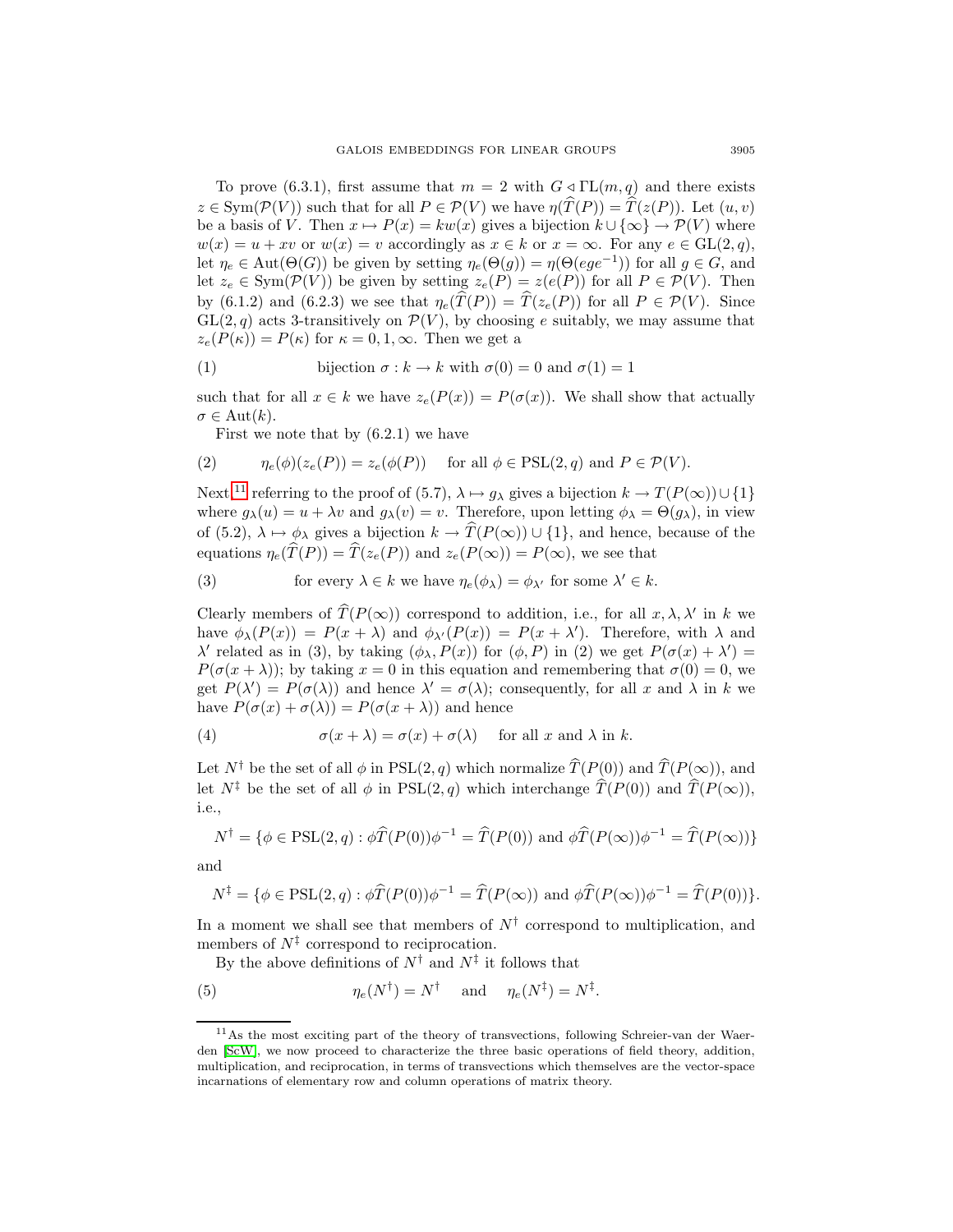Moreover, by (6.1.2) we get the alternative characterizations of  $N^{\dagger}$  and  $N^{\ddagger}$  saying that

$$
N^{\dagger} = \{ \Theta(g) : g \in SL(2, q) \text{ with } g(P(0)) = P(0) \text{ and } g(P(\infty)) = P(\infty) \}
$$

and

$$
N^{\ddagger} = \{ \Theta(g) : g \in SL(2, q) \text{ with } g(P(0)) = P(\infty) \text{ and } g(P(\infty)) = P(0) \}.
$$

For any  $\mu$  and  $\nu$  in  $k^*$  let  $\phi_{\mu}^{\dagger} = \Theta(g_{\mu}^{\dagger})$  and  $\phi_{\nu}^{\dagger} = \Theta(g_{\nu}^{\dagger})$ , where  $g_{\mu}^{\dagger}$  is the member of SL(2, q) such that  $g^{\dagger}_{\mu}(u) = \mu^{-1}u$  and  $g^{\dagger}_{\mu}(v) = \mu v$ , and  $g^{\dagger}_{\nu}$  is the member of  $\text{SL}(2,q)$  such that  $g^{\ddagger}_{\nu}(u) = -\nu^{-1}v$  and  $g^{\ddagger}_{\nu}(v) = \nu u$ . By the above alternative characterizations of  $N^{\dagger}$  and  $N^{\ddagger}$  we see that  $\mu \mapsto \phi_{\mu}^{\dagger}$  gives a surjection  $k^* \to N^{\dagger}$ , and  $\nu \mapsto \phi_{\nu}^{\ddagger}$  gives a surjection  $k^* \to N^{\ddagger}$ . Therefore by (5) we conclude that

(6) for every 
$$
\mu \in k^*
$$
 we have  $\eta_e(\phi_{\mu}^{\dagger}) = \phi_{\mu'}^{\dagger}$  for some  $\mu' \in k^*$ 

and

(7) for every 
$$
\nu \in k^*
$$
 we have  $\eta_e(\phi_{\nu}^{\ddagger}) = \phi_{\nu'}^{\ddagger}$  for some  $\nu' \in k^*$ .

Now clearly members of  $N^{\dagger}$  correspond to multiplication, i.e., for all  $x, \mu, \mu'$  in  $k^*$ we have  $\phi_{\mu}^{\dagger}(P(x)) = \mu^2 x$  and  $\phi_{\mu'}^{\dagger}(P(x)) = \mu'^2 x$ . Therefore, with  $\mu$  and  $\mu'$  related as in (6), by taking  $(\phi_{\mu}^{\dagger}, P(x))$  for  $(\phi, P)$  in (2) we get  $P(\mu'^2 \sigma(x)) = P(\sigma(\mu^2 x));$ by taking  $x = 1$  in this equation and remembering that  $\sigma(1) = 1$ , we get  $P(\mu^2) =$  $P(\sigma(\mu^2))$  and hence  $\mu'^2 = \sigma(\mu^2)$ ; consequently, for all x and  $\mu$  in  $k^*$  we have  $P(\sigma(\mu^2)\sigma(x)) = P(\sigma(\mu^2x))$  and hence

(8) 
$$
\sigma(\mu^2 x) = \sigma(\mu^2)\sigma(x) \quad \text{for all } \mu \text{ and } x \text{ in } k^*.
$$

Again, clearly members of  $N^{\ddagger}$  correspond to reciprocation, i.e., for all  $x, \nu, \nu'$  in  $k^*$  we have  $\phi_{\nu}^{\ddagger}(P(x)) = -\nu^2/x$  and  $\phi_{\nu'}^{\ddagger}(P(x)) = -\nu'^2/x$ . Therefore, with  $\nu$  and  $\nu'$  related as in (7), by taking  $(\phi_{\nu}^{\ddagger}, P(x))$  for  $(\phi, P)$  in (2) we get  $P(-\mu'^2/\sigma(x)) =$  $P(\sigma(-\mu^2/x))$ ; by taking  $x = 1 = \mu$  in this equation and remembering that  $\sigma(1) = 1$ , we get  $P(-\mu'^2) = P(\sigma(-1))$  and hence  $-\mu'^2 = \sigma(-1)$ ; consequently, for all x in  $k^*$ we have  $P(\sigma(-1)/\sigma(x)) = P(\sigma(-1/x))$  and hence  $\sigma(-1/x) = \sigma(-1)/\sigma(x)$ ; by (1) and (4) we see that  $\sigma(-1/x) = -\sigma(1/x)$  and  $\sigma(-1)/\sigma(x) = -(1/\sigma(x))$  and hence

(9) 
$$
\sigma(1/x) = 1/\sigma(x) \quad \text{for all } x \in k^*.
$$

By (1), (4), (8) and (9) we see that for any  $\mu \in k^*$  with  $\mu \neq 1$  we have

$$
\frac{\sigma(\mu^2)}{\sigma(\mu) - 1} = \sigma\left(\frac{\mu^2}{\mu - 1}\right) = \sigma\left(\mu + 1 + \frac{1}{\mu - 1}\right) = \sigma(\mu) + 1 + \frac{1}{\sigma(\mu) - 1} = \frac{\sigma(\mu)^2}{\sigma(\mu) - 1}
$$

and hence  $\sigma(\mu^2) = \sigma(\mu)^2$ ; since this is obviously true for  $\mu = 1$ , we conclude that (10)  $\sigma(\mu^2) = \sigma(\mu)^2$  for all  $\mu \in k^*$ ,

Given any  $\mu$  and  $x$  in  $k$ , if  $p \neq 2$ , then by (1), (4), (8), (9), (10) we see that

$$
\sigma(\mu x) = \sigma \left( \frac{(\mu + x)^2}{4} - \frac{(\mu - x)^2}{4} \right) = \frac{(\sigma(\mu) + \sigma(x))^2}{4} - \frac{(\sigma(\mu) - \sigma(x))^2}{4} = \sigma(\mu)\sigma(x)
$$

and hence  $\sigma(\mu x) = \sigma(\mu)\sigma(x)$ , and if  $p = 2$ , then by (8), (9), (10) we see that

$$
\sigma(\mu x)^2 = \sigma((\mu x)^2) = \sigma(\mu^2 x^2) = \sigma(\mu)^2 \sigma(x)^2 = (\sigma(\mu)\sigma(x))^2
$$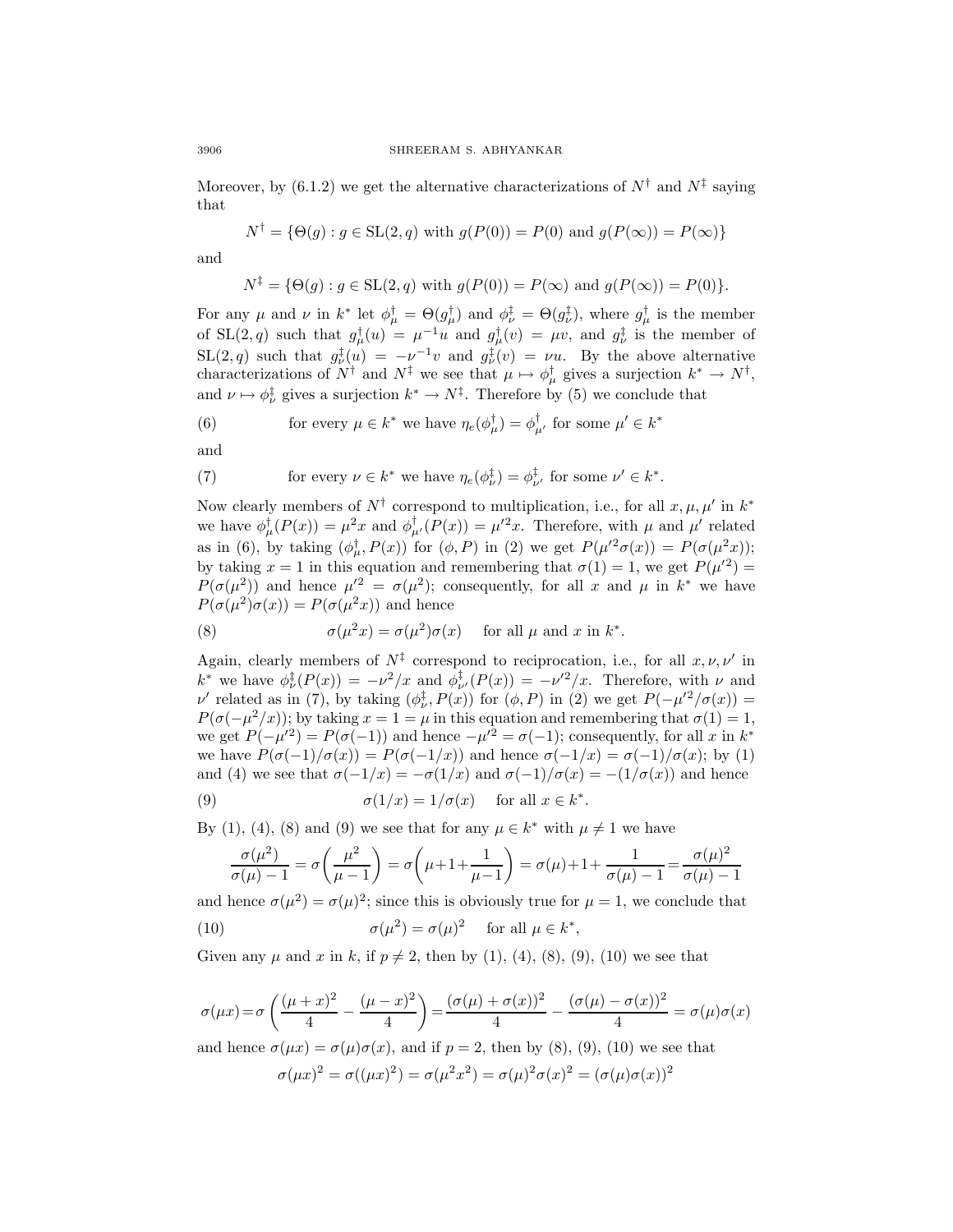and hence again  $\sigma(\mu x) = \sigma(\mu)\sigma(x)$ . Thus we always have

(11) 
$$
\sigma(\mu x) = \sigma(\mu)\sigma(x) \quad \text{for all } \mu \text{ and } x \text{ in } k.
$$

By (1), (4) and (11) we conclude that  $\sigma \in Aut(k)$ . Therefore we get  $\psi_e =$  $\Theta(h_e) \in \text{P}\Gamma\text{L}(2,q)$  where  $h_e \in \text{TL}(2,q)$  is defined by putting  $h_e(\mu u + \nu v) = \sigma(\mu)u +$  $\sigma(\nu)v$  for all  $\mu, \nu$  in k. Since  $z_e(P(\infty)) = P(\infty)$  and  $z_e(P(x)) = P(\sigma(x))$  for all  $x \in k$ , it follows that  $z_e(P) = \psi_e(P)$  for all  $P \in \mathcal{P}(V)$ . Since  $\eta_e(\hat{T}(P)) =$  $\widehat{T}(z_e(P))$  for all  $P \in \mathcal{P}(V)$ , we conclude that  $\eta_e(\widehat{T}(P)) = \widehat{T}(\psi_e(P))$  for all  $P \in$  $\mathcal{P}(V)$ . Therefore by (6.2.4) we see that  $\eta_e(\phi) = \psi_e \phi \psi_e^{-1}$  for all  $\phi \in \Theta(G)$ . Since  $\eta_e(\Theta(g)) = \eta(\Theta(ege^{-1}))$  for all  $g \in G$ , upon letting  $\psi = \Theta(h) \in \mathrm{P}\Gamma\mathrm{L}(2,q)$  with  $h = h_e e^{-1} \in \text{TL}(2, q)$ , we get  $\eta(\phi) = \psi \phi \psi^{-1}$  for all  $\phi \in \Theta(G)$ . It follows that  $\eta$ is induced by  $y \in Aut(G)$  defined by putting  $y(g) = hgh^{-1}$  for all  $g \in G$ . This completes the proof of (6.3.1).

To prove (6.3.2), next assume that  $m > 2$  with  $G \triangleleft \Gamma\left(m, q\right)$  and there exists  $z \in \text{Sym}(\mathcal{P}(V) \cup \mathcal{P}'(V))$  with  $z(\mathcal{P}(V)) = \mathcal{P}(V)$  such that for all  $P \in \mathcal{P}(V)$  we have  $\eta(T(P)) = T(z(P))$ , and for all  $P' \in \mathcal{P}'(V)$  we have  $\eta(T'(P')) = T'(z(P'))$ . Then by (6.2.5) we see that for any  $P \in \mathcal{P}(V)$  and  $P' \in \mathcal{P}'(V)$  we have  $P \subset P' \Leftrightarrow$  $z(P) \subset z(P')$ . Therefore by the Fundamental Theorem of Projective Geometry,<sup>[12](#page-26-0)</sup> there exists  $h \in \mathrm{TL}(m, q)$  such that, upon letting  $\psi = \Theta(h)$ , for every  $P \in \mathcal{P}(V)$ we have  $z(P) = \psi(P)$  and for every  $P' \in \mathcal{P}'(V)$  we have  $z(P') = \psi(P')$ . Now by (6.2.4) we conclude that  $\eta(\phi) = \psi \phi \psi^{-1}$  for all  $\phi \in \Theta(G)$ . It follows that  $\eta$ is induced by  $y \in Aut(G)$  defined by putting  $y(g) = hgh^{-1}$  for all  $g \in G$ . This completes the proof of (6.3.2).

To prove (6.3.3), finally assume that  $m > 2$  with  $\pi(G) \triangleleft \text{QL}(m, q)$  and there exists  $z \in \text{Sym}(\mathcal{P}(V) \cup \mathcal{P}'(V))$  with  $z(\mathcal{P}(V)) \neq \mathcal{P}(V)$  such that for all  $P \in \mathcal{P}(V)$ we have  $\eta(T(P)) = T(z(P))$  or  $\eta(T(P)) = T'(z(P))$  accordingly as  $z(P) \in \mathcal{P}(V)$  or  $z(P) \in \mathcal{P}'(V)$ , and for all  $P' \in \mathcal{P}'(V)$  we have  $\eta(T'(P')) = T(z(P'))$  or  $\eta(T'(P')) = \hat{\mathcal{P}}(V \cap V)$  $T'(z(P'))$  accordingly as  $z(P') \in \mathcal{P}(V)$  or  $z(P') \in \mathcal{P}'(V)$ . Then by (6.2.9) and  $(6.2.10)$  we see that  $z(\mathcal{P}(V)) = \mathcal{P}'(V)$  and for any  $P \in \mathcal{P}(V)$  and  $P' \in \mathcal{P}'(V)$ we have  $P \subset P' \Leftrightarrow z(P') \subset z(P)$ . Therefore by the Fundamental Theorem of Projective Geometry,<sup>[13](#page-26-1)</sup> there exists  $h \in \mathrm{QL}(m, q) \setminus \Gamma L^{\pi}(m, q)$  such that, upon letting  $\psi = \Theta_Q(h)$ , for every  $P \in \mathcal{P}(V)$  we have  $z(P) = \psi(P)^{\sharp}$  and for every  $P' \in \mathcal{P}'(V)$ we have  $z(P') = \psi(P')^{\sharp}$ . Now by (6.2.8) we conclude that  $\eta(\phi) = \hat{\pi}^*(\psi \phi^{\pi} \psi^{-1})$ <br>for all  $\phi \in \Theta(G)$ . It follows that *n* is induced by  $y \in \text{Aut}(G)$  defined by putting for all  $\phi \in \Theta(G)$ . It follows that  $\eta$  is induced by  $y \in Aut(G)$  defined by putting  $y(g) = \pi^*(hg^{\pi}h^{-1})$  for all  $g \in G$ . This completes the proof of (6.3.3).

In Lemma (6.4) we shall relate automorphisms with homomorphisms of groups and centralizers of subgroups, where we recall that for any groups  $G < H$ , the centralizer of G in H is the subgroup of H defined by putting  $Z_H(G) = \{h \in H :$  $hg = gh$  for all  $g \in G$ .

**Lemma (6.4).** For any groups  $G < H$  we have the following:

<span id="page-26-0"></span><sup>&</sup>lt;sup>12</sup>The Fundamental Theorem of Projective Geometry (cf. [\[VeY\]](#page-31-12) or [\[Di2\]](#page-31-7) or [\[Art\]](#page-31-13)) says that if  $m > 2$  and  $z : \mathcal{P}(V) \cup \mathcal{P}'(V) \to \mathcal{P}(V) \cup \mathcal{P}'(V)$  is a bijection with  $z(\mathcal{P}(V)) = \mathcal{P}(V)$  such that for any  $P \in \mathcal{P}(V)$  and  $P' \in \mathcal{P}'(V)$  we have  $P \subset P' \Leftrightarrow z(P) \subset z(P')$ , where V is an m-dimensional vector space over a field  $\overline{k}$ , then there exists an  $\epsilon$ -linear isomorphism h of V onto  $\overline{V}$ , where  $\epsilon : k \to \overline{k}$  is an isomorphism which is uniquely determined by  $z$ , such that  $z$  is induced by  $h$ . In the proof of (6.3.2) we are using this case when  $\overline{k} = k$  and  $\overline{V} = V$ , whereas in the proof of (6.3.3) we shall be using this case when  $k = k$  and  $V = V'$ .

<span id="page-26-1"></span><sup>13</sup>See the previous footnote.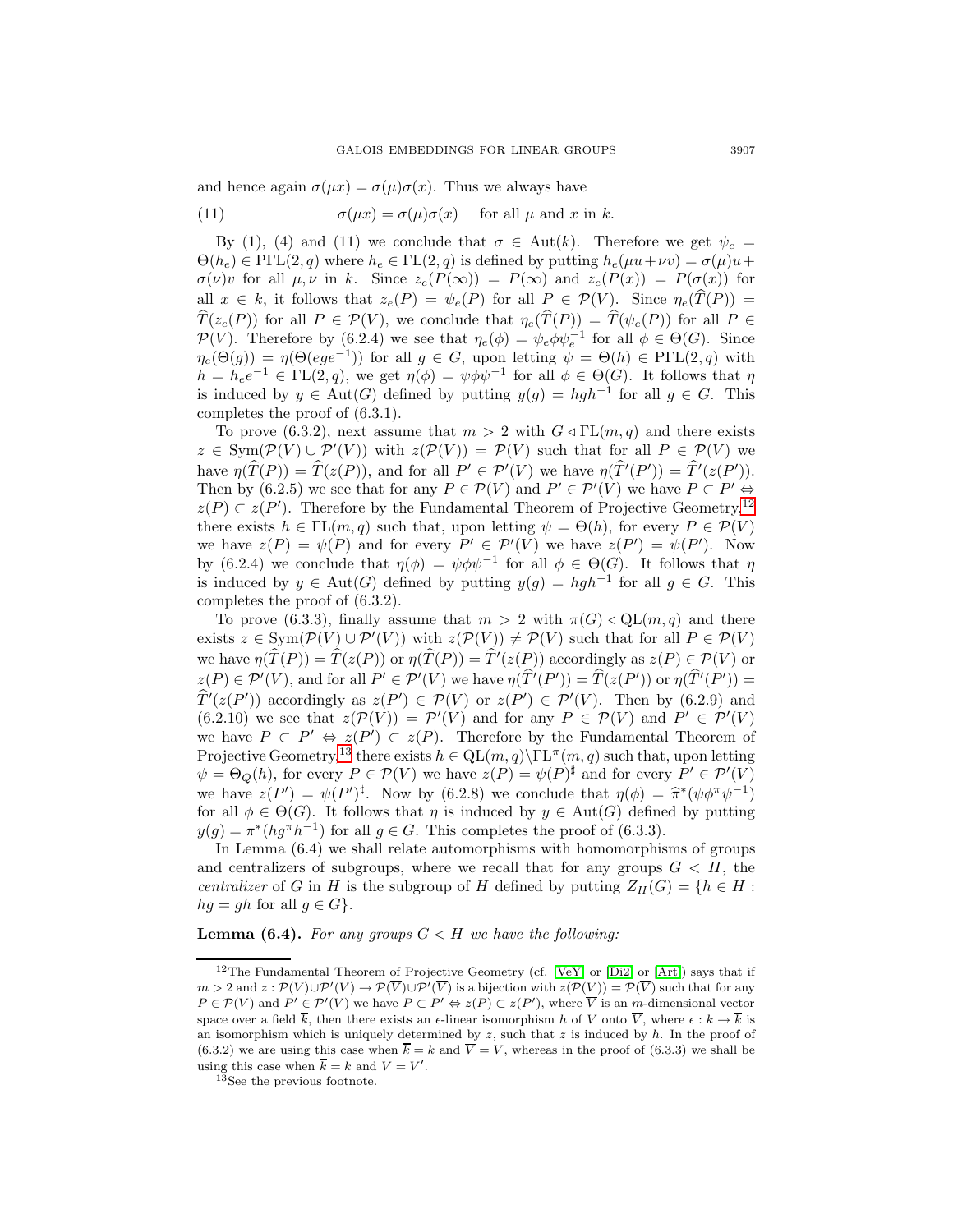(6.4.1) If H acts faithfully on a set D with  $|D| \geq 3$ , and G is 2-transitive on D, then  $Z_H(G)=1$ .

(6.4.2) If  $G \triangleleft H$ , and  $y \in Aut(H)$  is such that  $y(g) = g$  for all  $g \in G$ , then for any  $h \in H$ , upon letting  $\chi(h) = h^{-1}y(h)$ , we have  $y(h) = h\chi(h)$  with  $\chi(h) \in Z_H(G)$ , and  $h \mapsto h\chi(h)$  gives a bijection  $Z_H(G) \to Z_H(G)$ .

(6.4.3) If  $G \triangleleft H$  is such that  $Z_H(G) = Z(H)$ , and  $y \in Aut(H)$  is such that  $y(g) = g$  for all  $g \in G$ , then upon letting  $\chi(h) = h^{-1}y(h)$  for all  $h \in H$  we get a homomorphism  $\chi : H \to Z(H)$  such that  $h \mapsto h\chi(h)$  gives a bijection  $Z(H) \to$  $Z(H)$ . Conversely, without any reference to the subgroup G, if  $\chi : H \to Z(H)$  is any homomorphism such that  $h \mapsto h\chi(h)$  gives a bijection  $Z(H) \to Z(H)$  then, upon letting  $y(h) = h\chi(h)$  for all  $h \in H$ , we get  $y \in Aut(H)$ .

(6.4.4) If  $G \triangleleft H$  is such that  $Z_H(G)=1$ , and  $y \in Aut(H)$  is such that  $y(g) = g$ for all  $g \in G$ , then  $y(h) = h$  for all  $h \in H$ .

(6.4.5) If  $SL(m, q) < G < H < \Gamma L(m, q)$ , then  $\Theta(H)$  acts faithfully on  $\mathcal{P}(V)$ , and  $\Theta(G)$  is 2-transitive on  $\mathcal{P}(V)$ .

(6.4.6) If  $SL(m, q) < G < H < \Gamma L(m, q)$ , then  $Z_{\Theta(H)}(\Theta(G)) = 1$ .

(6.4.7) If  $SL(m, q) < G \triangleleft H < \Gamma L(m, q)$  and  $\eta \in Aut(\Theta(H))$  is such that  $\eta(\phi) = \phi$ for all  $\phi \in \Theta(G)$ , then  $\eta(\psi) = \psi$  for all  $\psi \in \Theta(H)$ .

(6.4.8) If  $SL(m, q) < G < H < \Gamma L(m, q)$  and  $y \in Aut(H)$  with  $y(HL(m, q) \cap$  $H$ ) = HL(m, q)  $\cap$  H is such that  $y(T) = T$ , and  $\eta(\phi) = \phi$  for all  $\phi \in \Theta(G)$  where  $\eta \in Aut(\Theta(H))$  is induced by y, then  $y(q) = q$  for all  $q \in SL(m, q)$ .

To prove (6.4.1), we note that if H acts faithfully on a set D with  $|D| \geq 3$ , then given any  $1 \neq h \in H$  we can find three distinct elements  $x_1, x_2, x_3$  in D such that  $h(x_1) = x_2$ , and if G is 2-transitive on D, then for some  $g \in G$  we have  $g(x_1) = x_1$ and  $g(x_2) = x_3$ , and we get  $(hg)(x_1) = x_2 \neq x_3 = (gh)(x_1)$  and hence  $hg \neq gh$  and therefore  $h \notin Z_H(G)$ . This proves (6.4.1).

To prove (6.4.2) to (6.4.4), for a moment assume that  $G \triangleleft H$ , and let  $y \in \text{Aut}(H)$ be such that  $y(g) = g$  for all  $g \in G$ . Now for any  $h \in H$ , upon letting  $\chi(h) =$  $h^{-1}y(h)$ , we clearly have  $y(h) = h\chi(h)$ , and for any  $g \in G$  we have  $hgh^{-1} \in G$  and hence  $hgh^{-1} = y(hgh^{-1}) = y(h)y(g)y(h)^{-1} = y(h)gy(h)^{-1}$  and therefore  $hgh^{-1} =$  $y(h)gy(h)^{-1}$  and hence  $gh^{-1}y(h) = h^{-1}y(h)g$ , i.e.,  $g\chi(h) = \chi(h)g$  and therefore  $\chi(h) \in Z_H(G)$ ; it follows that  $h \mapsto h\chi(h)$  gives a bijection  $Z_H(G) \to Z_H(G)$ . This proves (6.4.2). Moreover, if  $Z_H(G) = Z(H)$ , then for any h and h' in H we have  $\chi(hh') = (hh')^{-1}y(hh') = h'^{-1}h^{-1}y(h)y(h') = h'^{-1}\chi(h)y(h') = \chi(h)h'^{-1}y(h') =$  $\chi(h)\chi(h'),$  and hence  $\chi: H \to Z(H)$  is a homomorphism such that  $h \mapsto h\chi(h)$  gives a bijection  $Z(H) \to Z(H)$ . Conversely, without any reference to the subgroup G, if  $\chi: H \to Z(H)$  is any homomorphism, then, upon letting  $y(h) = h\chi(h)$  for all  $h \in$ H, we see that for all h and h' in H we have  $y(hh') = (hh')\chi(hh') = hh'\chi(h)\chi(h') =$  $h\chi(h)h'\chi(h') = y(h)y(h')$ , and hence  $y: H \to H$  is a homomorphism; moreover if  $h \mapsto h\chi(h)$  gives a bijection  $Z(H) \to Z(H)$ , then clearly  $y \in Aut(H)$ . This proves (6.4.3). Finally, if  $Z_H(G) = 1$ , then for all  $h \in H$ , upon letting  $\chi(h) = h^{-1}y(h)$ , by  $(6.4.2)$  we get  $y(h) = h\chi(h)$  with  $\chi(h) \in Z_H(G)$  and hence  $\chi(h) = 1$  and therefore  $y(h) = h$ . This proves (6.4.4).

Obviously  $P\Gamma\mathrm{L}(m,q)$  acts faithfully on  $\mathcal{P}(V)$ , and by (3.6) on page 312 of [\[Suz\]](#page-31-0) we know that  $PSL(m, q)$  is 2-transitive on  $\mathcal{P}(V)$ . This proves (6.4.5). By (6.4.1) and (6.4.5) we get (6.4.6). Obviously  $|\mathcal{P}(V)| \geq 3$  and hence by (6.4.4) and (6.4.6) we get (6.4.7).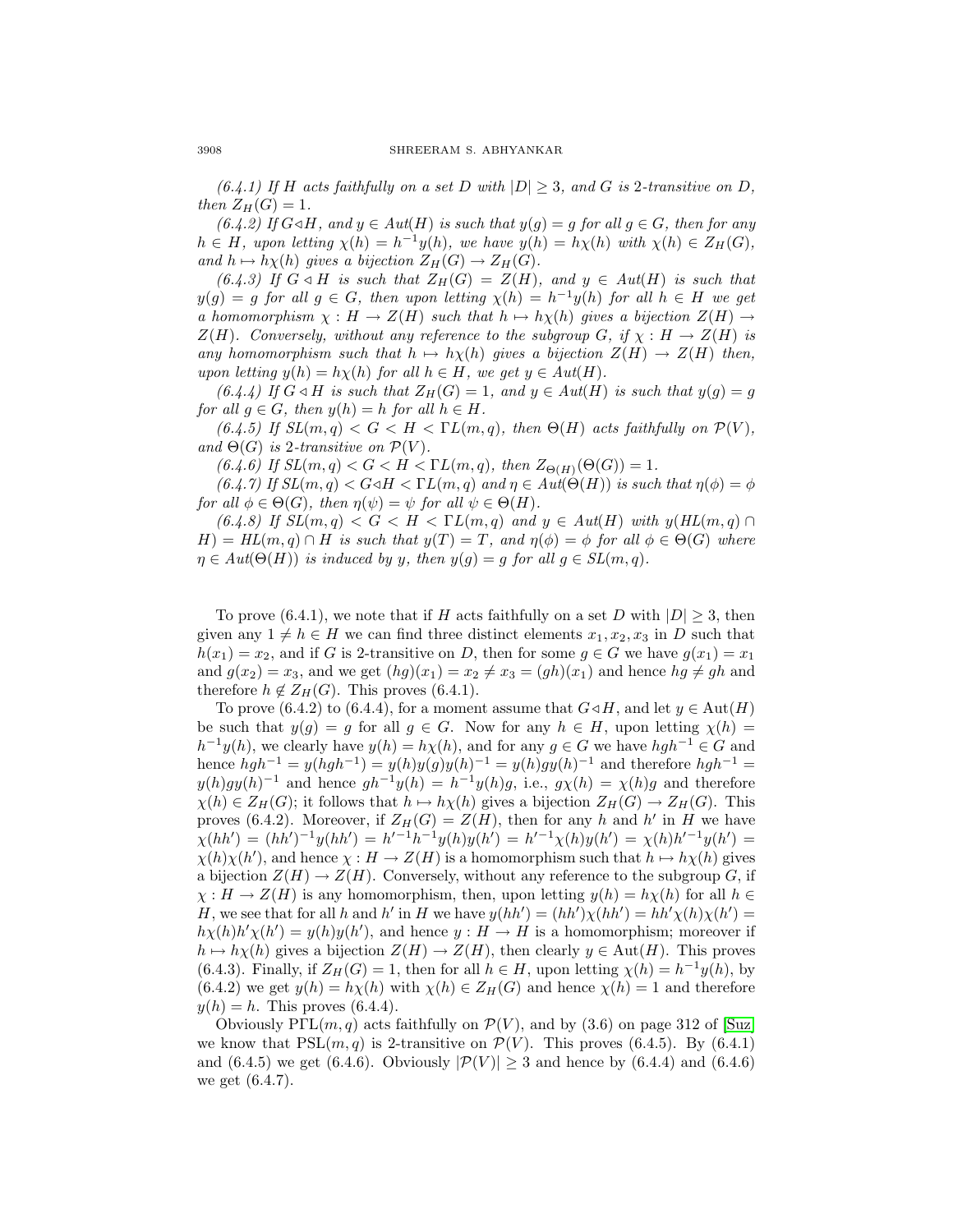To prove (6.4.8), we note that if  $SL(m, q) < G < H < \Gamma L(m, q)$  and  $y \in Aut(H)$ with  $y(HL(m, q) \cap H) = HL(m, q) \cap H$  is such that  $y(T) = T$ , and  $\eta(\phi) = \phi$  for all  $\phi \in \Theta(G)$  where  $\eta \in \text{Aut}(\Theta(H))$  is induced by y, then by Lemma (5.2) we see that  $y(t) = t$  for all  $t \in T$  and hence, because  $SL(m, q)$  is generated by T (cf. page 76) of [\[Suz\]](#page-31-0)), we get  $y(g) = g$  for all  $g \in SL(m, q)$ . This proves (6.4.6).

We shall now prove the following sharpening of  $(6.4)$ , where the action of a group G on a set D is said to be *pseudotransitive* if for every  $x_1 \neq x_2$  in D there exists  $g \in G$  with  $g(x_1) = x_1$  and  $g(x_2) \neq x_2$ . Note that if  $D \geq 3$ , then 2-transitive  $\Rightarrow$ pseudotransitive.

# **Lemma (6.5).** For any groups  $G' < H'$  we have the following:

 $(6.5.1)$  If H' acts faithfully on a set D, and G' is pseudotransitive on D, then  $Z_{H'}(G')=1.$ 

(6.5.2) If  $m > 2$  and  $SL(m, q) < G < \Gamma L(m, q)$  with  $\hat{\pi}(\Theta(G)) = G' < H' <$  $PQL(m, q)$ , then H' acts faithfully on  $\mathcal{P}(V) \cup \mathcal{P}'(V)$ , and G' is pseudotransitive on  $\mathcal{P}(V) \cup \mathcal{P}'(V)$ .

(6.5.3) If  $m > 2$  and  $SL(m, q) < G < \Gamma L(m, q)$  with  $\widehat{\pi}(\Theta(G)) = G' < H' <$  $PQL(m, q)$ , then  $Z_{H'}(G') = 1$ .

(6.5.4) If  $m > 2$  and  $SL(m, q) < G < \Gamma L(m, q)$  with  $\hat{\pi}(\Theta(G)) = G' \triangleleft H' <$  $PQL(m, q)$ , and  $\eta \in Aut(H')$  is such that  $\eta(\phi) = \phi$  for all  $\phi \in G'$ , then  $\eta(\psi) = \psi$ for all  $\psi \in H'.$ 

To prove (6.5.1), we note that if H' acts faithfully on a set D, then given any  $1 \neq$  $h \in H'$  we can find  $x_1 \neq x_2$  in D such that  $h(x_1) = x_2$ , and if G' is pseudotransitive on D, then for some  $g \in G$  we have  $g(x_1) = x_1$  and  $g(x_2) \neq x_2$ , and we get  $(hg)(x_1) = x_2 \neq g(x_2) = (gh)(x_1)$  and hence  $hg \neq gh$  and therefore  $h \neq Z_{H'}(G')$ . This proves (6.5.1).

To prove  $(6.5.2)$  assume that  $m > 2$ . Now there is a natural bijection between  $\mathcal{P}'(V)$  and  $\mathcal{P}(V')$ , and hence there is a natural faithful action of  $\text{PQL}(m, q)$  on  $\mathcal{P}(V) \cup \mathcal{P}'(V)$ , which (by restriction) induces a natural faithful action of H<sup>'</sup> on  $\mathcal{P}(V) \cup \mathcal{P}'(V)$ . By (3.6) on page 312 of [\[Suz\]](#page-31-0) we know that  $PSL(m, q)$  is 2-transitive on  $\mathcal{P}(V)$ , and hence given any  $P_1 \neq P_2$  in  $\mathcal{P}(V)$  there exists  $\phi \in \text{PSL}^{\pi}(m, q)$  with  $\phi(P_1) = P_1$  and  $P_2 \neq \phi(P_2) \in \mathcal{P}(V)$ . By (3.6) on page 312 of [\[Suz\]](#page-31-0) it follows that  $PSL(m, q)$  is 2-transitive on  $\mathcal{P}'(V)$ , and hence given any  $P'_1 \neq P'_2$  in  $\mathcal{P}'(V)$  there exists  $\phi \in \text{PSL}^{\pi}(m, q)$  with  $\phi(P'_1) = P'_1$  and  $P'_2 \neq \phi(P'_2) \in \mathcal{P}'(V)$ . Finally, given any  $P_1 \in \mathcal{P}(V)$  and  $P'_2 \in \mathcal{P}'(V)$ , first we can find  $P_2$  and  $P_3$  in  $\mathcal{P}(V)$  such that  $P_1 \neq P_2 \subset P_2'$  and  $P_1 \neq P_3 \not\subset P_2'$ , and then, since  $PSL(m, q)$  is 2-transitive on  $\mathcal{P}(V)$ , we can find  $\phi \in \text{PSL}^{\pi}(m, q)$  such that  $\phi(P_1) = P_1$  and  $\phi(P_2) = P_3$ , and hence  $P'_2 \neq \phi(P'_2) \in \mathcal{P}'(V)$ . Thus  $PSL^{\pi}(m, q)$  is pseudotransitive on  $\mathcal{P}(V) \cup \mathcal{P}'(V)$ , and hence so is  $G'$ . This proves (6.5.2). By (6.5.1) and (6.5.2) we get (6.5.3). Likewise by  $(6.5.5)$  and  $(6.5.3)$  we get  $(6.5.4)$ .

Note that for any group G with  $SL(m, q) < G < GL(m, q)$  we have  $G \triangleleft \Gamma L(m, q)$ and  $\pi(G) \triangleleft \text{QL}(m, q)$ .<sup>[14](#page-28-0)</sup> As a consequence of Lemma (5.14), Lemma (5.17), and Proposition (6.3), we shall now prove Lemma (6.6) below, which subsumes the **Automorphism Lemma (1.3)** stated in the Introduction.

<span id="page-28-0"></span><sup>&</sup>lt;sup>14</sup>As noted in Definition (6.1),  $GL(m, q) \triangleleft \Gamma L(m, q)$  and  $GL^{\pi}(m, q) \triangleleft \Gamma L(m, q)$ . Likewise, as noted in the proof of Lemma (4.2),  $p(GL(m, q)) = SL(m, q)$  and hence  $SL(m, q)$  is a characteristic subgroup of  $GL(m, q)$ . Since  $GL(m, q)/SL(m, q)$  is a finite cyclic group, it follows that every G with  $SL(m, q) < G < GL(m, q)$  is a characteristic subgroup of  $GL(m, q)$ , and hence for it we have  $G \triangleleft \Gamma L(m, q)$  and  $\pi(G) \triangleleft \mathcal{Q}L(m, q)$ .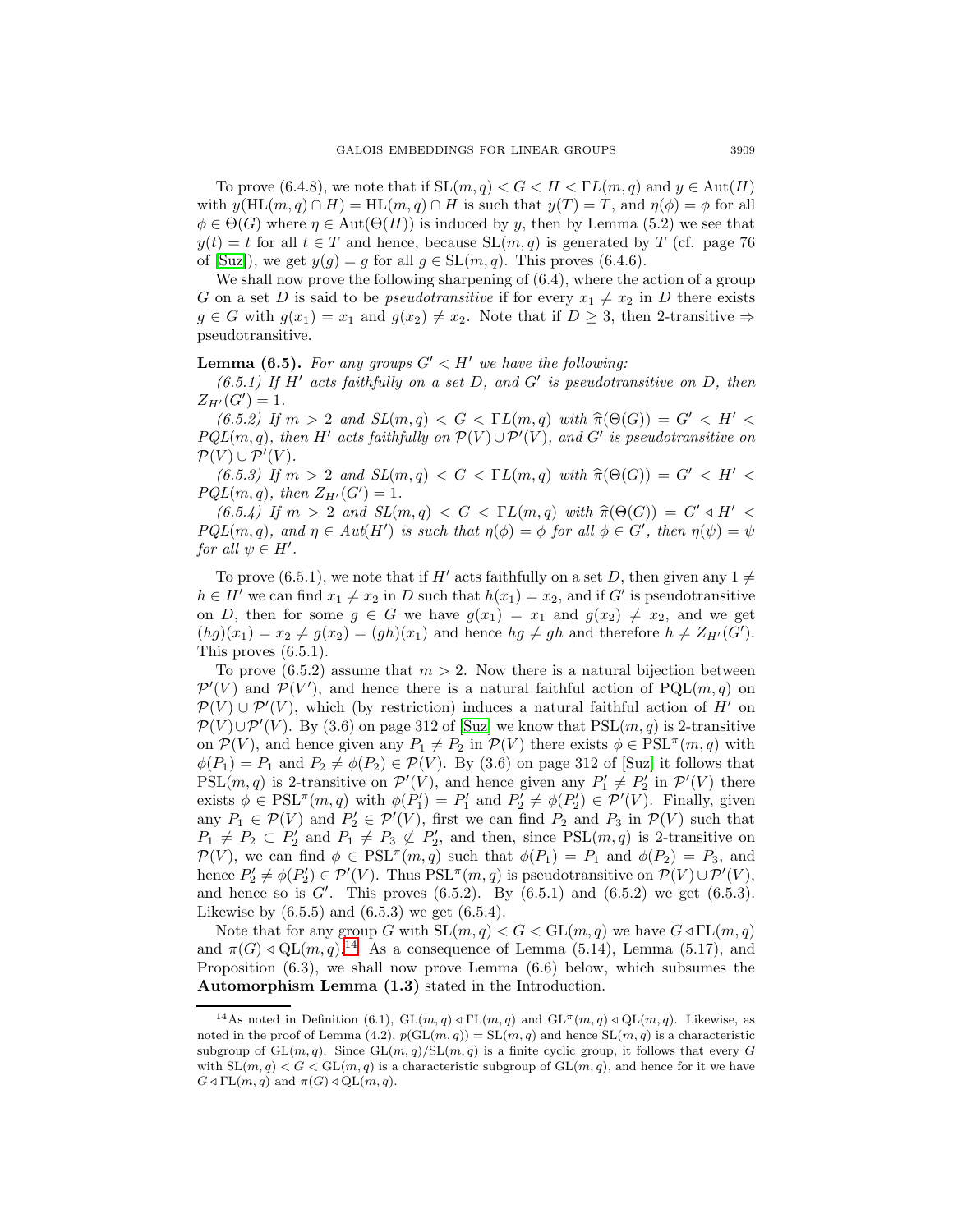**Lemma (6.6).** For any group G with  $SL(m,q) < G < GL(m,q)$ , and any  $\eta \in$  $Aut(\Theta(G))$ , we have the following:

(6.6.1) If  $m = 2$ , then there exists  $h \in \Gamma L(m, q)$  such that upon letting  $\psi = \Theta(h)$ we have  $\eta(\phi) = \psi \phi \psi^{-1}$  for all  $\phi \in \Theta(G)$ , and hence  $\eta$  is induced by  $y \in Aut(G)$ defined by putting  $y(q) = hgh^{-1}$  for all  $q \in G$ .

(6.6.2) If  $m > 2$ , then there exists  $h \in QL(m,q)$  such that upon letting  $\psi =$  $\Theta_Q(h)$  we have  $\eta(\phi) = \hat{\pi}^*(\psi \phi^{\pi} \psi^{-1})$  for all  $\phi \in \Theta(G)$ , and hence  $\eta$  is induced by  $y \in Aut(G)$  defined by putting  $y(g) = \pi^*(hg^{\pi}h^{-1})$  for all  $g \in G$ .

Namely, if  $m = 2$ , then by (5.14) and (5.17.8) we see that there exists  $z \in \mathbb{R}$  $Sym(\mathcal{P}(V))$  such that for all  $P \in \mathcal{P}(V)$  we have  $\eta(\widehat{T}(P)) = \widehat{T}(z(P))$ , and therefore by (6.3.1) there exists  $h \in \Pi(m, q)$  such that upon letting  $\psi = \Theta(h)$  we have  $\eta(\phi) = \psi \phi \psi^{-1}$  for all  $\phi \in \Theta(G)$ , and hence  $\eta$  is induced by  $y \in \text{Aut}(G)$  defined by putting  $y(g) = hgh^{-1}$  for all  $g \in G$ . This proves (6.6.1).

Likewise, if  $m > 2$ , then by (5.14) and (5.17.8) we see that there exists  $z \in \mathbb{R}$  $\text{Sym}(\mathcal{P}(V) \cup \mathcal{P}'(V))$  such that for all  $P \in \mathcal{P}(V)$  we have  $\eta(T(P)) = T(z(P))$  or  $\eta(T(P)) = T'(z(P))$  accordingly as  $z(P) \in \mathcal{P}(V)$  or  $z(P) \in \mathcal{P}'(V)$ , and for all  $P' \in \mathcal{P}'(V)$  we have  $\eta(T'(P')) = T(z(P'))$  or  $\eta(T'(P')) = T'(z(P'))$  accordingly as  $z(P') \in \mathcal{P}(V)$  or  $z(P') \in \mathcal{P}'(V)$ , and therefore by  $(6.3.2)$  and  $(6.3.3)$  there exists  $h \in QL(m, q)$  such that upon letting  $\psi = \Theta_Q(h)$  we have  $\eta(\phi) = \hat{\pi}^*(\psi \phi^{\pi} \psi^{-1})$  for all  $\phi \in \Theta(G)$ , and hence  $\eta$  is induced by  $y \in \text{Aut}(G)$  defined by putting  $y(g)$  =  $\pi^*(hg^{\pi}h^{-1})$  for all  $g \in G$ . This proves (6.6.2).

Note that if  $G \triangleleft H$  are groups, then any  $h \in H$  gives the automorphism of G which sends every  $q \in G$  to its h-conjugate  $hq^{-1}$ ; this gives a natural homomorphism  $H \to \text{Aut}(G)$ ; for instance in the situation of (6.6) we have a natural homomorphism  $P\Gamma\mathrm{L}(m,q) \to \mathrm{Aut}(\Theta(G))$ . More generally, if  $G \triangleleft H$  are groups and  $\omega : H \to H$  is a group monomorphism with  $\omega(G) \triangleleft H$ , then any  $h \in H$  gives the automorphism of G which sends every  $g \in G$  to  $\omega^*(hg^{\omega}h^{-1})$ , where for every  $h \in H$  we are putting  $h^{\omega} = \omega(h)$  and where  $\omega^* : \omega(H) \to H$  is the isomorphism defined by putting  $\omega^*(h^{\omega}) = h$  for all  $h \in H;^{15}$  $h \in H;^{15}$  $h \in H;^{15}$  for instance, if  $m > 2$ , then in the situation of (6.6) we get a natural homomorphism  $PQL(m, q) \to Aut(\Theta(G))$ . As a consequence of Lemmas  $(6.4)$  to  $(6.6)$  we shall now prove the following:

**Automorphism Theorem (6.7).** For any group G with  $SL(m, q) < G < GL(m, q)$ we have the following:

(6.7.1) If  $m = 2$ , then the natural homomorphism  $P\Gamma L(m, q) \to Aut(O(G))$  is an isomorphism.

(6.7.2) If  $m > 2$ , then the natural homomorphism  $PQL(m, q) \rightarrow Aut(\Theta(G))$  is an isomorphism.

Namely, the surjectivity of the said natural homomorphism follows from Lemma  $(6.6)$ , and its injectivity follows from Lemmas  $(6.4.6)$  and  $(6.5.3)$ .

Remark (6.8). Thus we have deduced the Automorphism Theorem from the Automorphism Lemma by using Lemmas (6.4.6) and (6.5.3). Moreover, the general case of the Automorphism Theorem can be deduced from the special case of  $Aut(PSL(m, q))$  by using Lemmas (6.4.7) and (6.5.4). Most of the proofs of the Automorphism Theorem available in the literature (cf. [\[Car\]](#page-31-9) or [\[ScW\]](#page-31-3) or [\[Ste\]](#page-31-8)) only deal with the said special case. As we shall make explicit elsewhere, in the context

<span id="page-29-0"></span><sup>&</sup>lt;sup>15</sup>Note that in  $h^{\omega}$  the action is from the left in spite of appearances.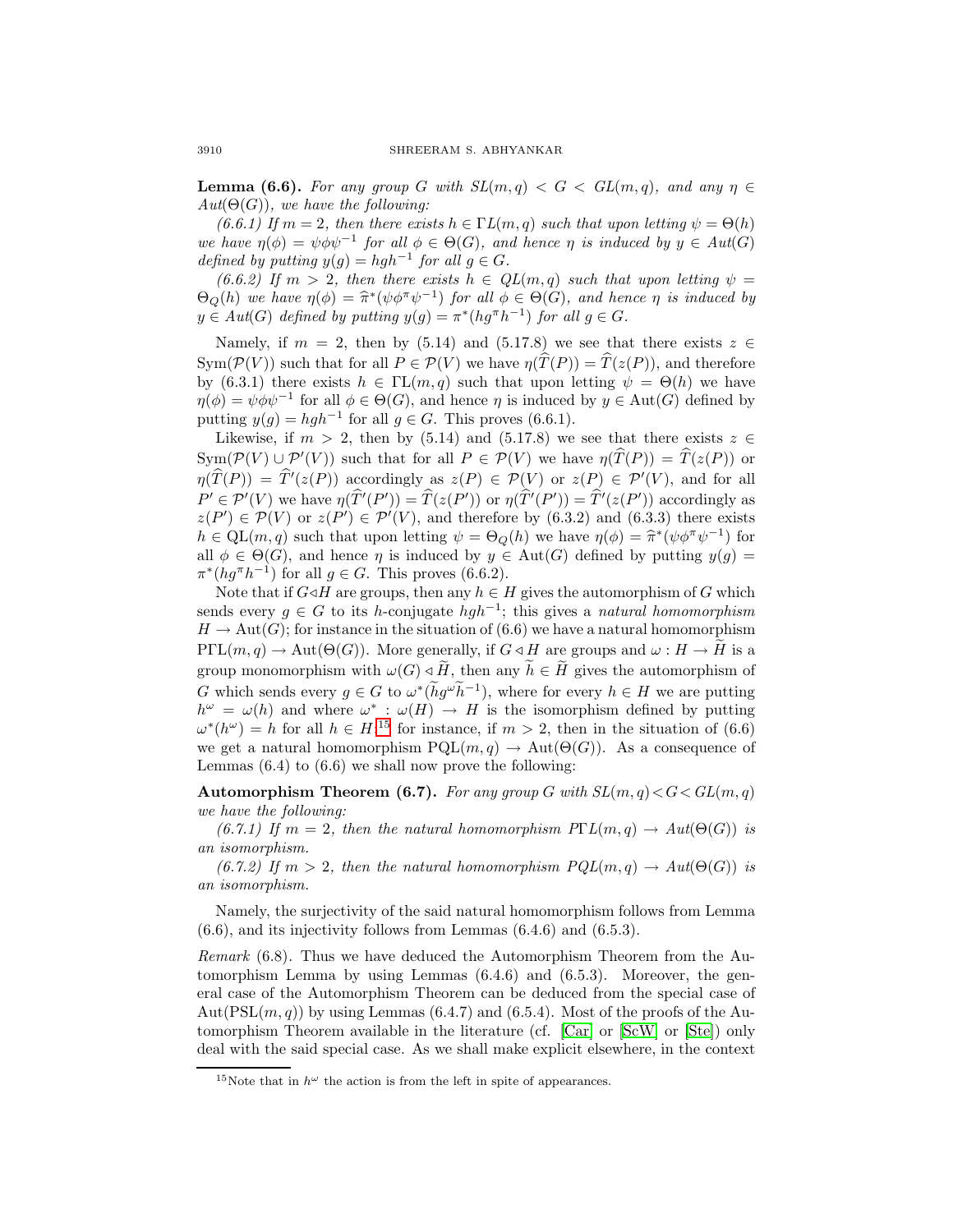of (6.7), the rest of Lemmas (6.4) and (6.5) can be used for describing  $Aut(G)$  in terms of  $Aut(\Theta(G))$ .

*Remark* (6.9). As observed in Remark (5.16), the assumption of  $k$  being a finite field was not used in Section 5 until Lemma (5.17). Also observe that the assumption of  $k$  being a finite field was not used in Section 6 until Lemma  $(6.6)$ . Elsewhere we shall show that appropriate versions of the relevant parts of Lemma (5.17), and hence appropriate versions of the Automorphism Lemma and the Automorphism Theorem remain valid over any field.

*Remark*  $(6.10)$ . To see how some of the material of Section 6, say items  $(6.1)$ ,  $(6.6)$ and (6.7), would look in the language of matrices, in this Remark, let us think of V as consisting of column vectors and  $GL(m, q)$  as a subset of the set of all  $m \times m$ matrices  $a = (a_{ij})$  over k which act on the column vectors by left multiplication.

Now let us explicitly describe the groups  $HL(m, q)$ ,  $TL(m, q)$  and  $QL(m, q)$  introduced in Definition (6.1), and in terms of them describe the automorphisms discussed in Lemma (6.6) and Theorem (6.7). First note that, in the explicit description, HL $(m, q)$  consists of all  $m \times m$  nonsingular scalar matrices over k.

Turning to  $\Gamma\mathrm{L}(m,q)$ , given any  $\sigma \in \mathrm{Aut}(k)$ , for every  $\lambda \in k$  let  $\lambda^{\sigma}$  denote the image of  $\lambda$  under  $\sigma$ , and for every matrix  $d = (d_{ij})$  over k let  $d^{\sigma} = (d^{\sigma}_{ij})$ , and note that then for every  $v = \lambda_1 e_1 + \cdots + \lambda_m e_m \in V$  with  $\lambda_1, \ldots, \lambda_m$  in k we have  $v^{\sigma} = \lambda_1^{\sigma} e_1 + \cdots + \lambda_m^{\sigma} e_m \in V$ , and for every  $g = (g_{ij}) \in GL(m, q)$  we have  $g^{\sigma} =$  $(g_{ij}^{\sigma}) \in GL(m, q)$ . Now we may regard  $\text{TL}(m, q)$  as consisting of all pairs  $(g, \sigma)$  where  $g = (g_{ij}) \in GL(m, q)$  and  $\sigma \in Aut(k)$ , with its action on V given by  $(g, \sigma)v = gv^{\sigma}$ . For any other  $(h, \tau)$  in  $\Gamma\mathcal{L}(m, q)$  we have  $(h, \tau)((g, \sigma)v)=(h, \tau)(gv^{\sigma}) = hg^{\tau}v^{\tau\sigma}$ and hence  $(h, \tau)(g, \sigma) = (hg^{\tau}, \tau\sigma)$ . It follows that  $(h, \tau)^{-1} = ((h^{-1})^{\tau^{-1}}, \tau^{-1})$  and hence  $(h,\tau)(g,\sigma)(h,\tau)^{-1} = (hg^{\tau}(h^{-1})^{\tau\sigma\tau^{-1}}, \tau\sigma\tau^{-1})$ . In particular, taking  $\sigma = 1 \in$ Aut(k), we get  $(h, \tau)(g, 1)(h, \tau)^{-1} = (hg^{\tau}h^{-1}, 1).$ 

Finally, turning to  $QL(m, q)$ , for any matrix  $d = (d_{ij})$  let  $d^{\dagger} = (d_{ij}^{\dagger})$  be the transpose of d given by  $d_{ij}^{\dagger} = d_{ji}$ , and for every  $g \in GL(m, q)$  then let  $g^{\dagger}$  be the inverse-transpose of g, i.e.,  $g^{\dagger} = (g^{-1})^{\dagger} = (g^{\dagger})^{-1} \in GL(m, q)$ . Let us think of V' as consisting of row vectors, and let  $(e'_1, \ldots, e'_m)$  be the basis of  $V'$  dual to  $(e_1, \ldots, e_m)$ , i.e., for  $1 \leq i \leq m$ , let  $e'_i$  be the row vector with 1 in the *i*-th place and zeroes elsewhere, and note that then in terms of the Kronecker delta we have  $e_i'e_j = \delta_{ij}$ , and hence for all  $v = \lambda_1 e_1 + \cdots + \lambda_m e_m \in V$  and  $v' = \lambda'_1 e'_1 + \cdots + \lambda'_m e'_m \in V'$ with  $\lambda_1, \ldots, \lambda_m, \lambda'_1, \ldots, \lambda'_m$  in k we have  $v'v = \lambda'_1 \lambda_1 + \cdots + \lambda'_m \lambda_m \in k$  giving the action of V on V'. We may regard  $\Gamma L(V \oplus V') = \Gamma L(2m, q)$  as consisting of all pairs  $(R, \sigma)$  where  $R \in GL(2m, q)$  and  $\sigma \in Aut(k)$ , with its action on  $V \oplus$ V' given by  $(R, \sigma)w = Aw^{\sigma}$  where  $w = (v^{\dagger}, v')^{\dagger} \in V \oplus V'$  with  $v \in V$  and  $v' \in V'$ , and then for any other  $(S, \tau) \in \Gamma\mathcal{L}(2m, q)$ , by the above calculation, we get  $(S, \tau)(R, \sigma) = (SR^{\tau}, \tau\sigma)$  and  $(S, \tau)(R, 1)(S, \tau)^{-1} = (SR^{\tau}S^{-1}, 1)$ . For every  $R \in GL(2m, q)$ , let us write  $R = (R_{ij})$  where  $R_{ij}$  is an  $m \times m$  matrix over k for  $1 \leq i \leq 2$  and  $1 \leq j \leq 2$ . For every  $g \in GL(m, q)$ , let  $R(g) \in GL(2m, q)$ be such that  $R(g)_{11} = g$  and  $R(g)_{22} = g^{\dagger}$  and  $R(g)_{12} = R(g)_{21} = 0$ , let  $S(g) \in$  $GL(2m, q)$  be such that  $S(g)_{12} = g$  and  $S(g)_{21} = g^{\sharp}$  and  $S(g)_{11} = S(g)_{22} = 0$ , and note that then  $S(g) = R(g)J$  with  $J^2 = 1$  where  $J \in GL(2m, q)$  is given by  $J_{12} = J_{21} = 1$  and  $J_{11} = J_{22} = 0$ . Now we identify  $\Gamma\mathrm{L}^{\pi}(m, q)$  with the set of all  $(R(g), \sigma) \in \Gamma_{\mathbf{L}}(2m, q)$  with g varying in  $\mathrm{GL}(m, q)$ , and we identify  $\mathrm{QL}(m, q)$  $\Gamma\mathrm{L}^{\pi}(m,q)$  with the set of all  $(S(g), \sigma) \in \Gamma\mathrm{L}(2m, q)$  with g varying in  $\mathrm{GL}(m, q)$ . Note